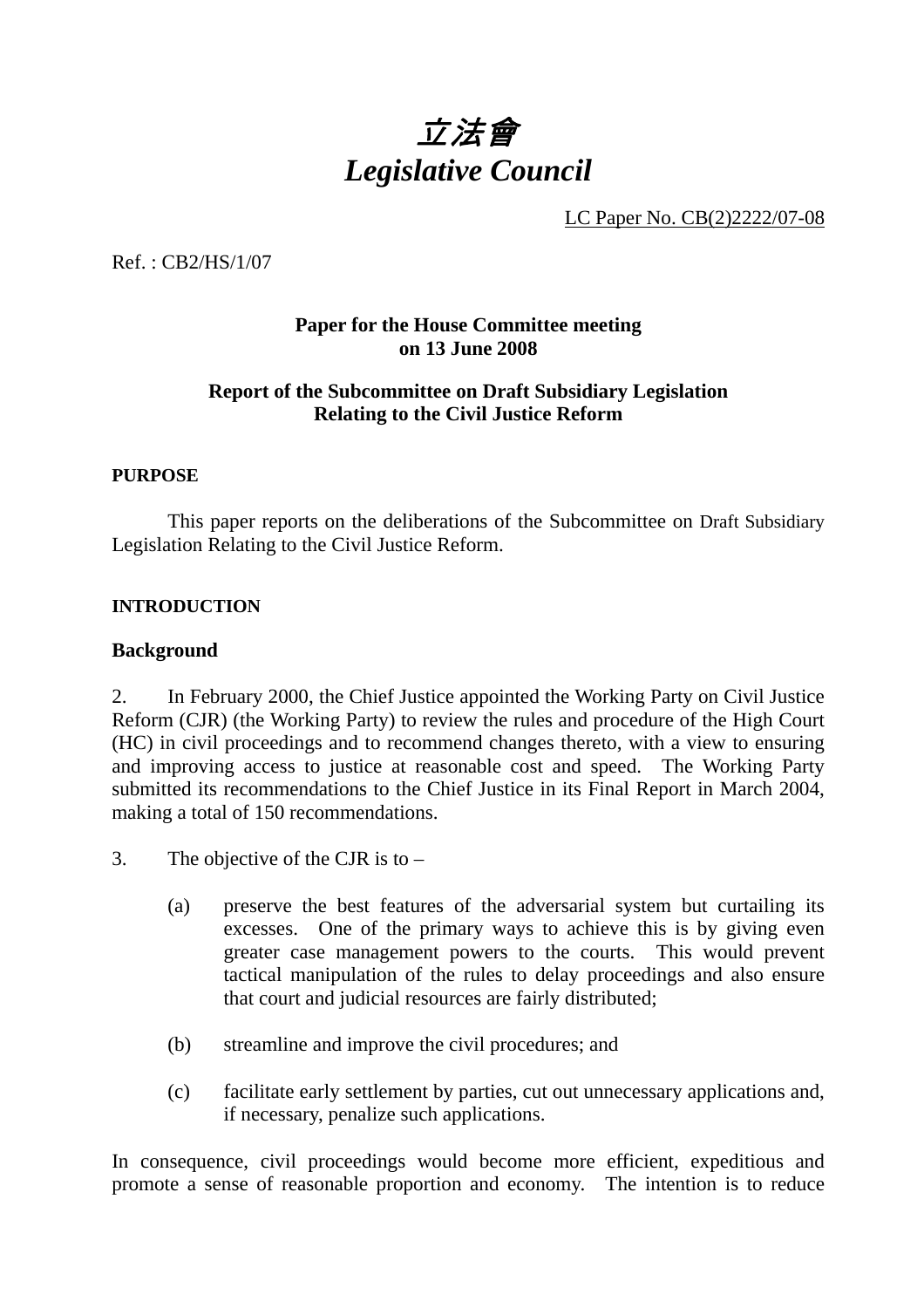delay and eliminate unnecessary expenses in litigation. There would also be greater equality between parties to proceedings and settlements would be both encouraged and facilitated. As far as the administration of the court is concerned, its resources would be more fairly distributed and utilized.

4. In March 2004, the Chief Justice accepted the Working Party's Final Report and set up the Steering Committee on CJR (Steering Committee) to oversee the implementation of the recommendations therein relating to the Judiciary. The Chief Justice subsequently decided that the proposed changes should be implemented not just in the HC, but also in the District Court (DC) and the Lands Tribunal (LT) where such changes are appropriate. Thereafter, the Steering Committee decided on a package of proposed amendments to both primary and subsidiary legislation. Amendments are recommended for six Ordinances, namely, the High Court Ordinance (HCO) (Cap. 4), Lands Tribunal Ordinance (LTO) (Cap. 17), Law Amendment and Reform (Consolidation) Ordinance (Cap. 23), District Court Ordinance (DCO) (Cap. 336), Small Claims Tribunal Ordinance (Cap. 338), and Arbitration Ordinance (Cap. 341). The Civil Justice (Miscellaneous Amendments) Bill 2007, which sought to implement some of the recommendations made in the Final Report published in 2004 and several recommendations proposed by the Steering Committee, was passed by the Legislative Council (LegCo) on 30 January 2008.

5. Of the 150 recommendations in the Final Report, the Steering Committee has identified  $81<sup>1</sup>$  which require amendments to subsidiary legislation. Three main sets of subsidiary legislation are involved -

- (a) Rules of the High Court (RHC) (Cap. 4A);
- (b) Rules of the District Court (RDC) (Cap. 336H); and
- (c) Lands Tribunal Rules (LTR) (Cap. 17A).

6. Following the amendments to the RHC, consequential amendments to the following four sets of subsidiary legislation are required -

- (a) High Court Fees Rules (Cap. 4D);
- (b) District Court Civil Procedure (Fees) Rules (Cap. 336C);
- (c) High Court Suitors' Funds Rules (Cap. 4B); and
- (d) District Court Suitors' Funds Rules (Cap. 336E).

 $\frac{1}{1}$  As a result of the revised proposals in paragraphs 35 and 149, the number of recommendations implemented by the gazetted Rules of the High Court (Amendment) Rules 2008 has been reduced to 76.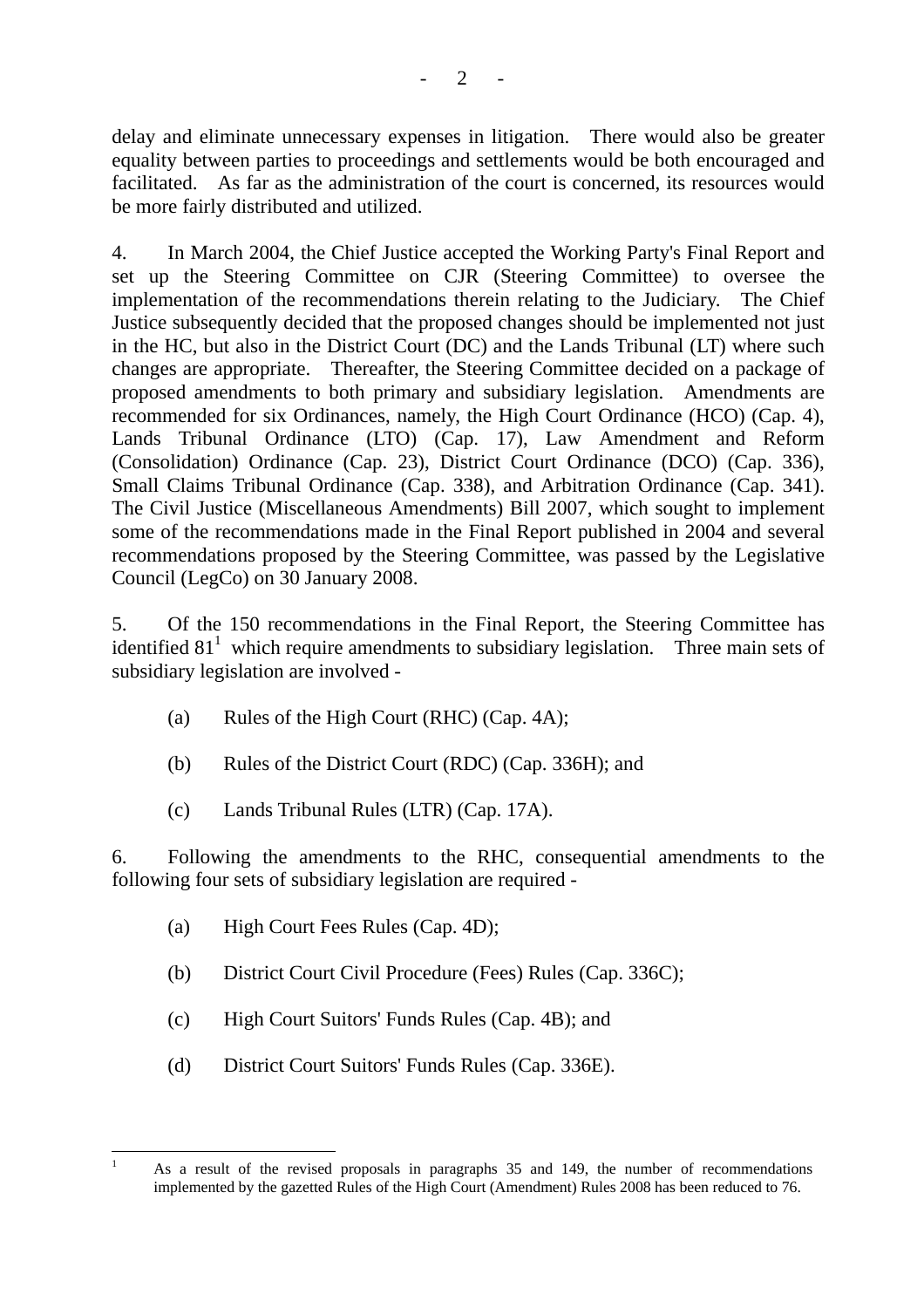$\mathfrak{Z}$ 

#### **THE SUBCOMMITTEE**

7. Given the complexity and the volume of subsidiary legislation relating to the CJR, the Bills Committee on Civil Justice (Miscellaneous Amendments) Bill 2007 recommended that in order to allow sufficient time for scrutiny, the subsidiary legislation should be studied in draft form before they are formally tabled before the Council. On 18 January 2008, the House Committee agreed to form a subcommittee for the purpose.

8. The Subcommittee on Draft Subsidiary Legislation Relating to the Civil Justice Reform, under the chairmanship of Hon Margaret NG, held 14 meetings from February to May 2008 to scrutinize the English version of the seven sets of draft subsidiary legislation set out in paragraphs 5 and 6 above. The membership list of the Subcommittee is in **Appendix I**. The Subcommittee also received views on the draft subsidiary legislation from eight organizations and individuals, the names of which are in **Appendix II**.

9. The Subcommittee has expressed concern that there should be appropriate representatives from the Judiciary attending meetings of the Subcommittee to answer members' questions on the policy aspects of the draft subsidiary legislation. The Subcommittee has been informed that the Judiciary maintains the position, as previously expressed to the Bills Committee, that as a matter of constitutional principle, judges should not appear before LegCo committees and that the Judiciary Administration (JA) should continue, on behalf of the Judiciary and as authorized by the Chief Justice, to facilitate the Subcommittee in its work by providing the necessary explanation and assistance. Where views on the law are expressed in papers presented to the Subcommittee, such views are not to be taken as statements of law by the courts. Judicial determinations or statements or interpretation of law may only be made in actual cases that come before the courts after hearing argument.

# **DELIBERATIONS OF THE SUBCOMMITTEE**

10. In its deliberations, the Subcommittee has taken note of the deputations' views/comments on the draft subsidiary legislation and JA's composite response to these views/comments. The deliberations of the Subcommittee are set out in this report under the following subjects -

#### **Subject** Paragraph

Proposed amendments to the Rules of the High Court (Cap. 4A)

| Purpose                                        | $11 - 12$ |
|------------------------------------------------|-----------|
| Part 1 - Preliminary                           | $13 - 18$ |
| Part 2 - Objectives and Case Management Powers | $19 - 27$ |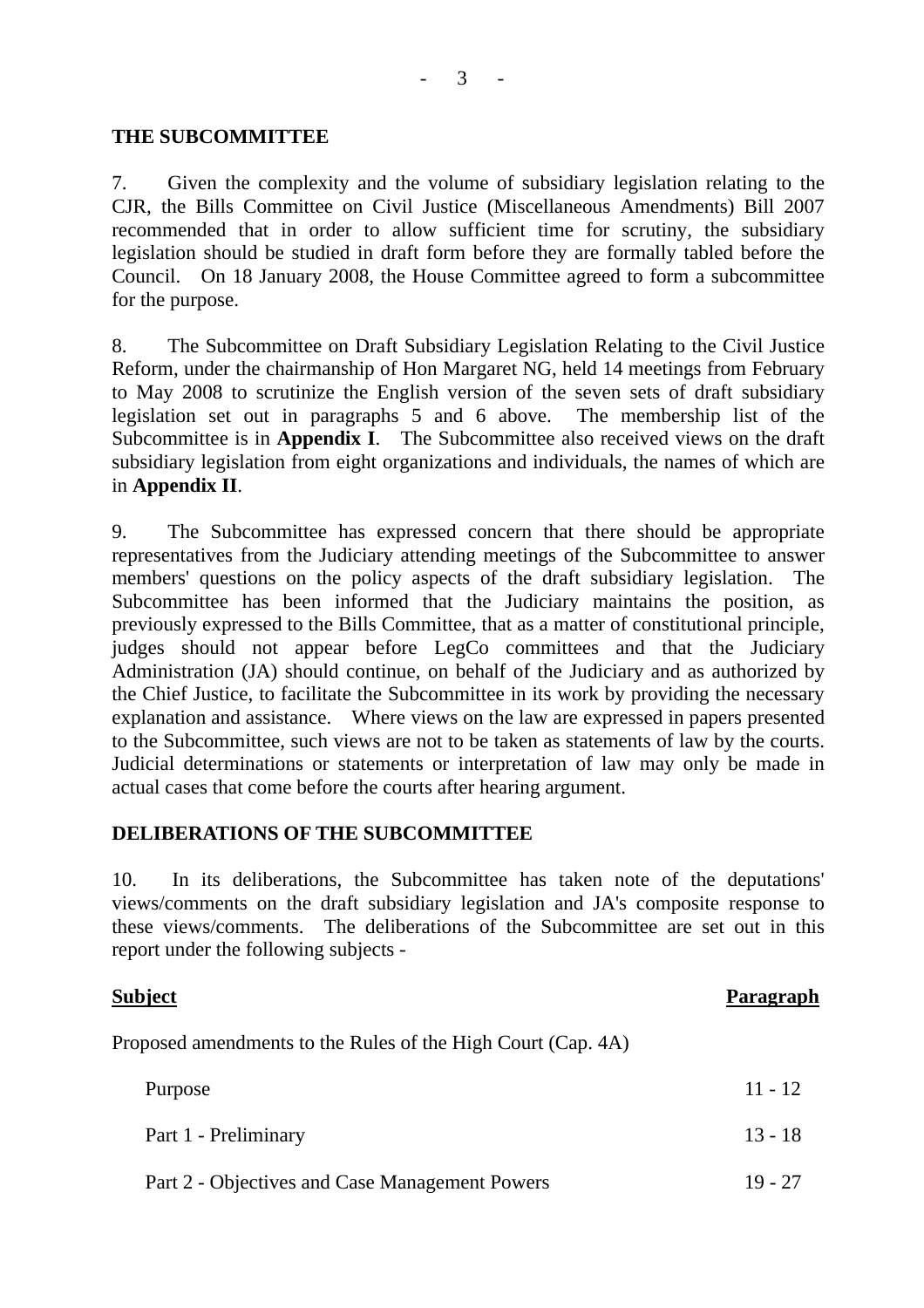| <u>Subject</u>                                                                              | <b>Paragraph</b> |
|---------------------------------------------------------------------------------------------|------------------|
| Part 3 - Pre-action Protocols and Costs-only Proceedings                                    | $28 - 37$        |
| Part 4 - Commencement of Proceedings                                                        | $38 - 41$        |
| Part 5 - Dispute as to Jurisdiction                                                         | 42               |
| Part 6 - Default Judgments and Admissions                                                   | $43 - 53$        |
| Part 7 - Pleadings                                                                          | $54 - 59$        |
| Part 8 - Sanctioned Offers and Payments                                                     | $60 - 76$        |
| Part 9 - Interim Remedies and Mareva Injunctions in aid of<br>Proceedings outside Hong Kong | 77 - 78          |
| Part 10 - Case Management Timetabling and Milestones                                        | 79 - 84          |
| Part 11 - Vexatious Litigants                                                               | $85 - 90$        |
| Part 12 - Discovery                                                                         | $91 - 92$        |
| Part 13 - Interlocutory Applications                                                        | $93 - 95$        |
| Part 14 - Interlocutory Applications and Summary Assessment of Costs                        | $96 - 103$       |
| Part 15 - Wasted Costs                                                                      | $104 - 109$      |
| Part 16 - Witness Statements and Evidence                                                   | $110 - 111$      |
| Part 17 - Expert Evidence                                                                   | 112 - 119        |
| Part 18 - Case Managing Trials                                                              | 120              |
| Part 19 - Leave to Appeal                                                                   | $121 - 135$      |
| Part 20 - Appeals                                                                           |                  |
| Part 21 - General Approach to Inter-party Costs                                             | 136              |
| Part 22 - Taxing the Other Side's Costs                                                     | $137 - 140$      |
| Part 23 - Judicial Review                                                                   | $141 - 156$      |
| Part 24 - Costs against Non-party                                                           | $157 - 158$      |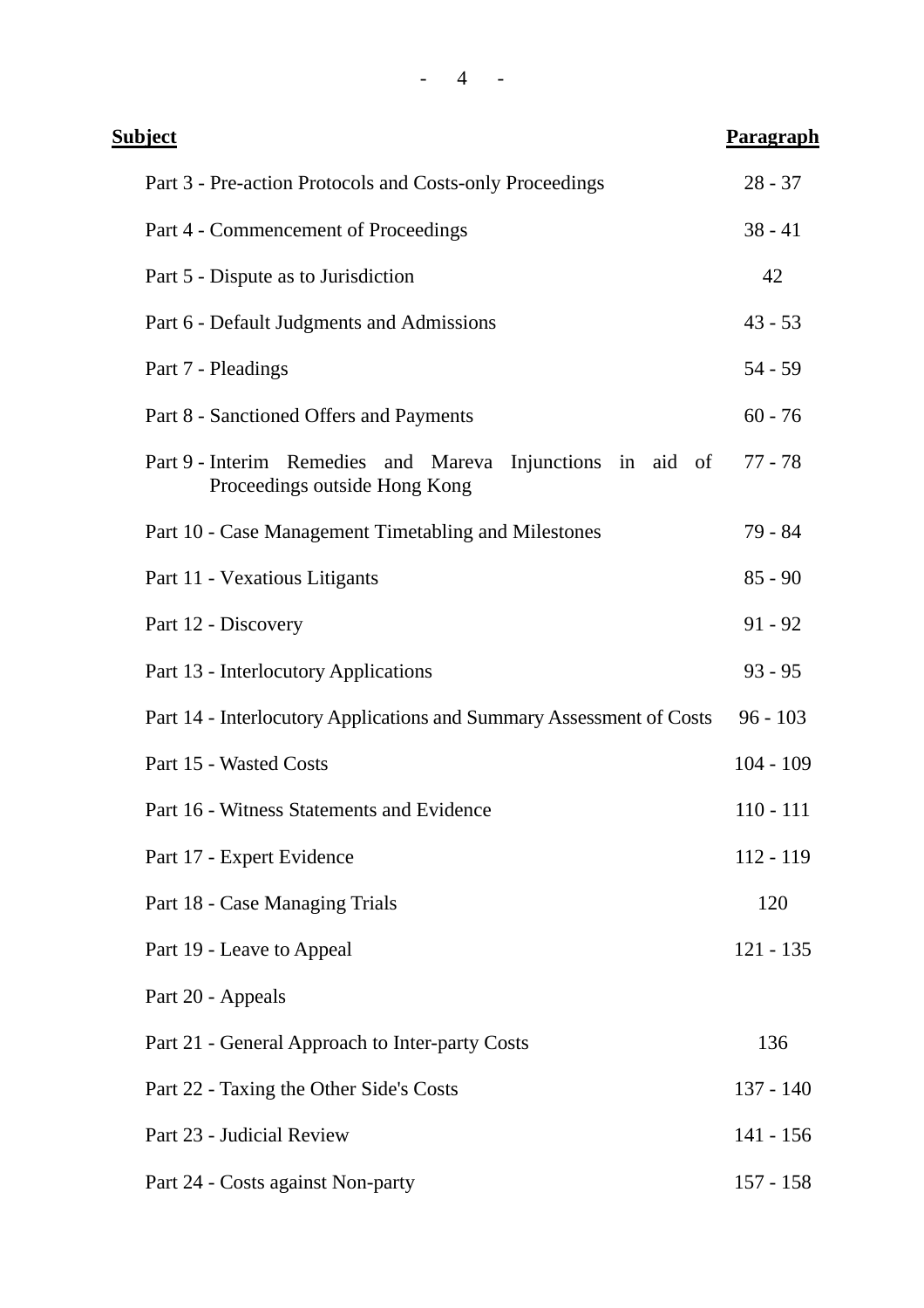| <b>Subject</b>                                                                                                                                                    | Paragraph   |
|-------------------------------------------------------------------------------------------------------------------------------------------------------------------|-------------|
| Part 25 - Miscellaneous                                                                                                                                           | 159         |
| Impact of the CJR on unrepresented litigants                                                                                                                      | $160 - 163$ |
| Proposed amendments to the Rules of the District Court (Cap. 336H)                                                                                                | $164 - 167$ |
| Proposed amendments to the Lands Tribunal Rules (Cap. 17A)                                                                                                        | $168 - 173$ |
| Proposed amendments to the High Court (Fees) Rules (Cap. 4D), District 174 - 181<br>$\alpha$ is the contract of $\alpha$ and $\alpha$ is the contract of $\alpha$ |             |

Court Civil Procedure (Fees) Rules (Cap. 336C), High Court Suitors' Funds Rules (Cap. 4B), and District Court Suitors' Funds Rules (Cap. 336E)

# *Proposed amendments to the Rules of the High Court (Cap. 4A)*

# **Purpose**

11. The Draft RHC introduce amendments proposed by the Steering Committee on CJR for the implementation of the recommendations in the Final Report of the CJR, and other related recommendations proposed by the Steering Committee. Whilst the proposed amendments relate primarily to the recommendations in the Final Report, they have also taken into account developments and various other matters deliberated on by the Steering Committee since the publication of the Final Report, and having regard to the comments received in the two rounds of consultation conducted by the Steering Committee in April 2006 and October 2007.

12. The Draft RHC is divided into 25 Parts<sup>2</sup>. The relevant recommendations in the Final Report implemented by each Part, the RHC Orders affected (including those affected by consequential and related amendments), and the relevant Amendment Rules in the Draft RHC are set out in **Appendix III**.

# **Part 1 - Preliminary**

# Commencement notice

13. Under r.1 of the Draft RHC, the Rules shall come into operation on the day appointed for the commencement of the Civil Justice (Miscellaneous Amendments) Ordinance 2008 (CJO). For ease of reference, members have requested JA to consider specifying a separate commencement notice in Part 1 of the Draft RHC which may appoint the same date on which the CJO comes into operation.

- 5 -

 $\frac{1}{2}$  As a result of the revised proposals in paragraph 35 to delete the provisions relating to pre-action protocols, Part 3 has been divided into two separate Parts and the subsequent parts renumbered. The Rules of the High Court (Amendment) Rules 2008 gazetted on 6 June 2008 are divided into 26 Parts.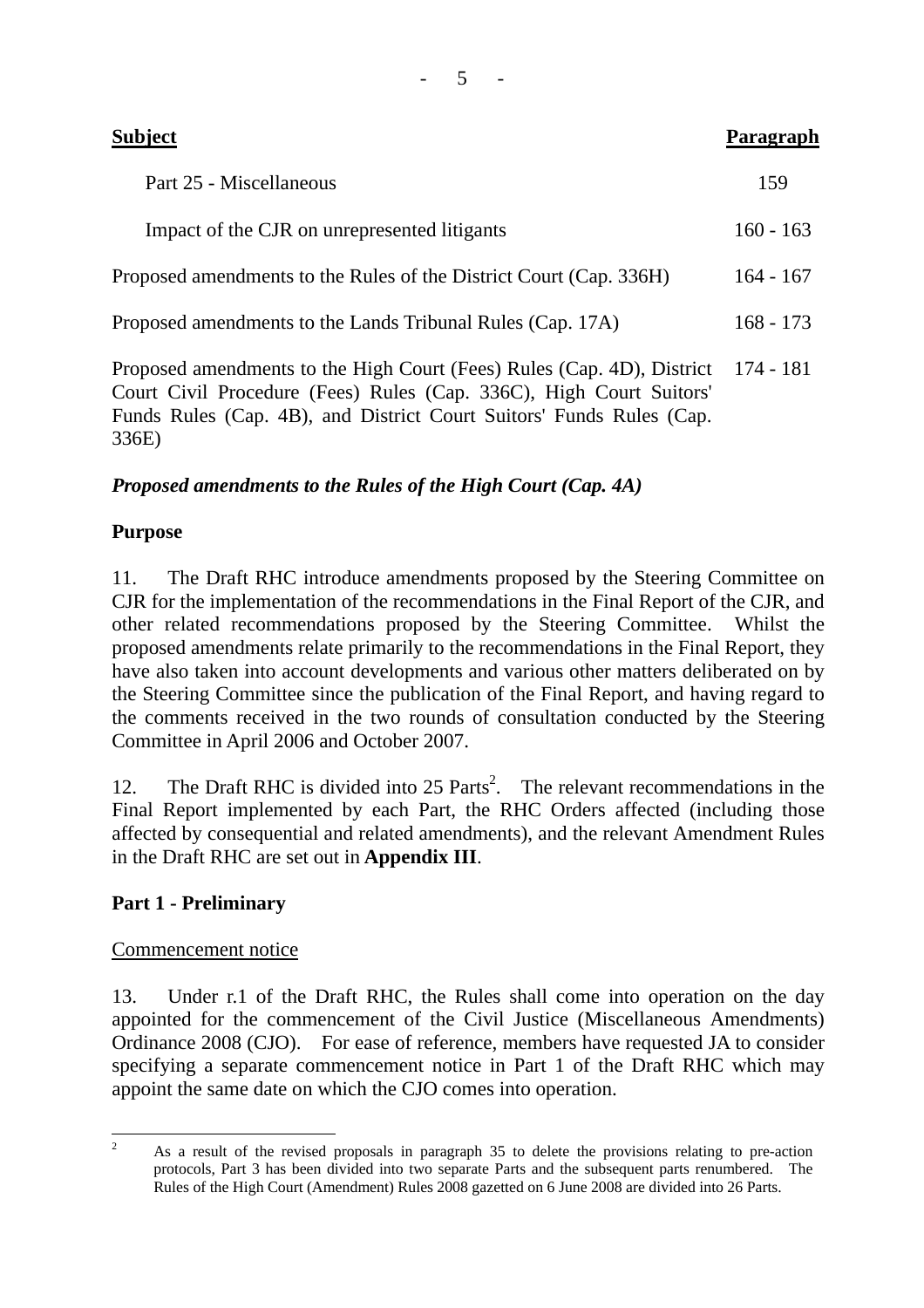14. JA has advised that there would not be a separate commencement notice to be made under r.1 of the draft RHC. For ease of reference, the usual practice is to specify the commencement date by way of a footnote to the relevant section.

#### Commencement date

15. Regarding the commencement date of the Draft RHC, JA has advised that the Judiciary's target is to have the proposed subsidiary legislation relating to the CJR enacted before the end of the current term of the LegCo in the summer of 2008. The Judiciary intends to bring the relevant legislation, both primary and subsidiary legislation, into force on 2 April 2009 in one go.

16. Members have expressed concern whether there would be sufficient time for the Judiciary and the legal profession to undertake the necessary preparation and training for the implementation of CJR. Members have requested the Judiciary to consider the feasibility of implementing the legislative amendments by phases.

17. JA has advised the Subcommittee that the Judiciary has comprehensive plans for training programmes for Judges and Judicial Officers and support staff starting from late 2008 to early 2009. Both the Bar Association and the Law Society have confirmed they have training programmes in the pipeline, and have indicated their readiness for the implementation of CJR in April 2009. As many of the proposed changes in CJR are inter-related, and in order to achieve the overall objectives of CJR, the Judiciary is of the view that the legislative amendments should be implemented as an integrated package at the same time. It would be highly undesirable to implement them by phases. To do so may well create uncertainty and confusion, and affect the training plans already in place.

18. The Subcommittee has requested JA to ascertain the progress on preparation and training of the two legal professional bodies for the implementation of CJR in late 2008 and report the matter to the Panel on Administration of Justice and Legal Services by early January 2009, before gazettal of the commencement notice for the subsidiary legislation which is subject to the negative vetting procedure of LegCo.

# **Part 2 – Objectives and Case Management Powers (Recommendations 2 - 4, 81 and 82)**

#### Proposed amendments

19. The new O.1A sets out the underlying objectives of the RHC and requires the Court to give effect to the underlying objectives when it exercises any of its powers or interprets any of the provisions of the RHC or a practice direction.

20. It is proposed under the new O.1B that courts have such case management powers as identifying the issues at an early stage, fixing timetables and controlling the progress of the case, and giving instructions to ensure that the trial of a case proceeds quickly and efficiently.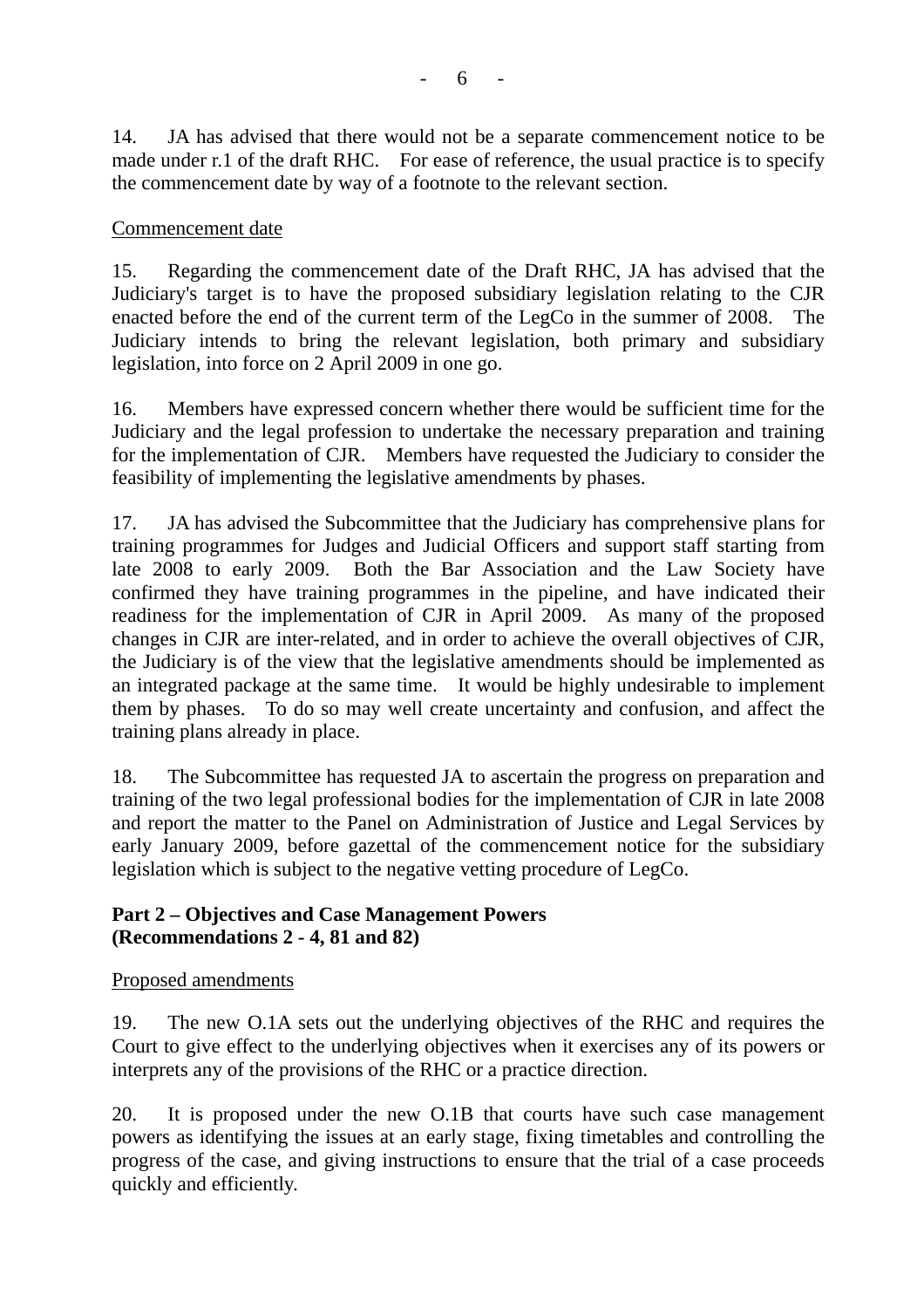21. The proposed amendments in Part 2 seek to give effect to the underlying objectives and case-management powers of courts. These changes are intended to foster a new culture for the conduct of cases, so that at an earlier stage than it is at present, parties will have to be better prepared and be in a better position to know the other side's case. Case management may be applied with the aim to restrain excessive discovery, deter undue prolixity of witness statements and evidence, cut down the number of unmeritorious and unnecessary interlocutory applications, which are some of the major causes of costs and delays in the present system. Under the new system, there should be no scope for tactical games (which are often designed to cause delay or increase costs) by any party. Every step permitted by the court will go towards the just and efficient resolution of the dispute before the court bearing in mind the said objectives.

#### New Order 1A - Objectives

22. Some members and some deputations have doubts about the wording of one of the underlying objectives, i.e. to "promote greater equality between the parties" and consider that it should be replaced by "promote greater equality of arms between the parties" or "promote as much as is reasonably practicable equality of arms between the parties".

23. The Steering Committee has reviewed the wording and is of the view that some form of wording is necessary so as to allow the Court to ensure that there is, for example, a level playing field between parties. The alternative suggestions may cause difficulty. The Steering Committee proposes revising "to promote greater equality between the parties" to read "to ensure fairness between the parties". Whilst the term "fairness" is a broad term, it is considered that the concept of fairness is better understood in terms of civil procedure (revised O.1A, r.1(d)).

#### New Order 1B - Case management powers

24. Members have requested JA to explain the operation of O.1B, r.1(2)(g) (i.e. the Court's power to try two or more claims on the same occasion) and whether it is a new power granted to the court.

25. JA has explained that the power under O.1B,  $r \cdot 1(2)(g)$  would be no different from that under existing O.4, r.9. Many of the powers set out in O.1B, r.1(2) can be found within the existing procedural mechanism. Nevertheless, it would be more convenient and clearer if they are enumerated in the new O.1B.

26. The new O.1B, r. 2(2) provides that where the Court proposes to make an order of its own motion, it may give any person likely to be affected by the order an opportunity to make representations. Members have requested information on whether this is a new power to be conferred on the court, examples to illustrate the scope of "any person likely to be affected", and who would bear the costs of the hearings.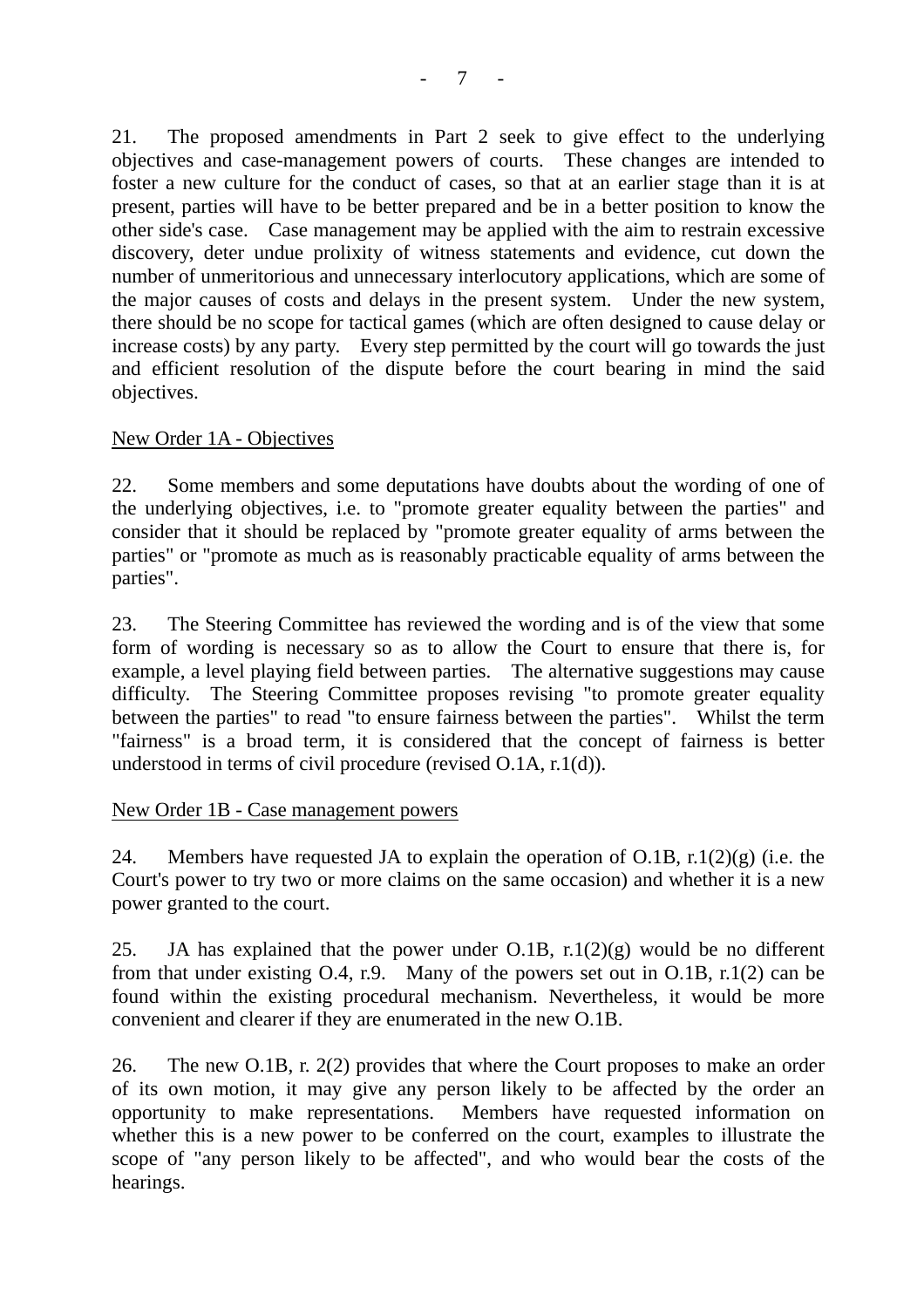27. JA has advised that O.1B, r.2(2) provides for wider powers to be given to the Court to complement its case management powers under the CJR. Under the existing Rules, the Court can make orders on its own motion (e.g. O.42, r.5B(6)) but these are limited. An example of a "person who may be affected" (other than the parties to an action who would usually be affected parties) would be third parties affected by a Mareva injunction or a person affected by an order for pre-trial discovery. To facilitate the consideration of the matter, the Court may, on its own motion, order the person(s) to join as a party, and in making such an order, may give that person an opportunity to make representations. The question as to who would bear the costs of the hearings is a matter of the Court's discretion having regard to all the relevant circumstances of the case concerned.

# **Part 3 – Pre-action Protocols and Costs-only Proceedings (Recommendations 7 - 9 and 84)**

# Proposed amendments

28. Under the proposed new O.2, rr.3 to 5, it is proposed that the Court be empowered to -

- (a) take into account a party's non-compliance with any applicable pre-action protocol in exercising its powers under the RHC;
- (b) order a party to pay a sum of money into court if a party fails to comply with a rule, court order, practice direction or pre-action protocol; and
- (c) make "self-executing" orders, i.e. prescribing an appropriate sanction which automatically applies for non-compliance without the need to apply to the Court for enforcement.

29. The proposed amendments to O.62, r.5 empower the Court to take into account the conduct (including the extent to which the parties followed any relevant pre-action protocol) of all the parties in exercising its discretion as to costs.

30. The proposed amendment to O.11, r.1(1) and O.62, rr.11A and 12(1) are related to the procedure for commencing costs-only proceedings under the new section 52B(2) of the HCO in the CJO, and empower a master to tax the costs that are the subject matter of costs-only proceedings.

#### Effect of non-compliance with practice direction or pre-action protocol

31. Under O.1, "practice direction" is defined to mean a direction issued by the Chief Justice as to the practice and procedure of the Court, or a direction issued by a specialist judge for his specialist list. "Pre-action protocol" is defined to mean any code of practice designated as such and approved by a practice direction.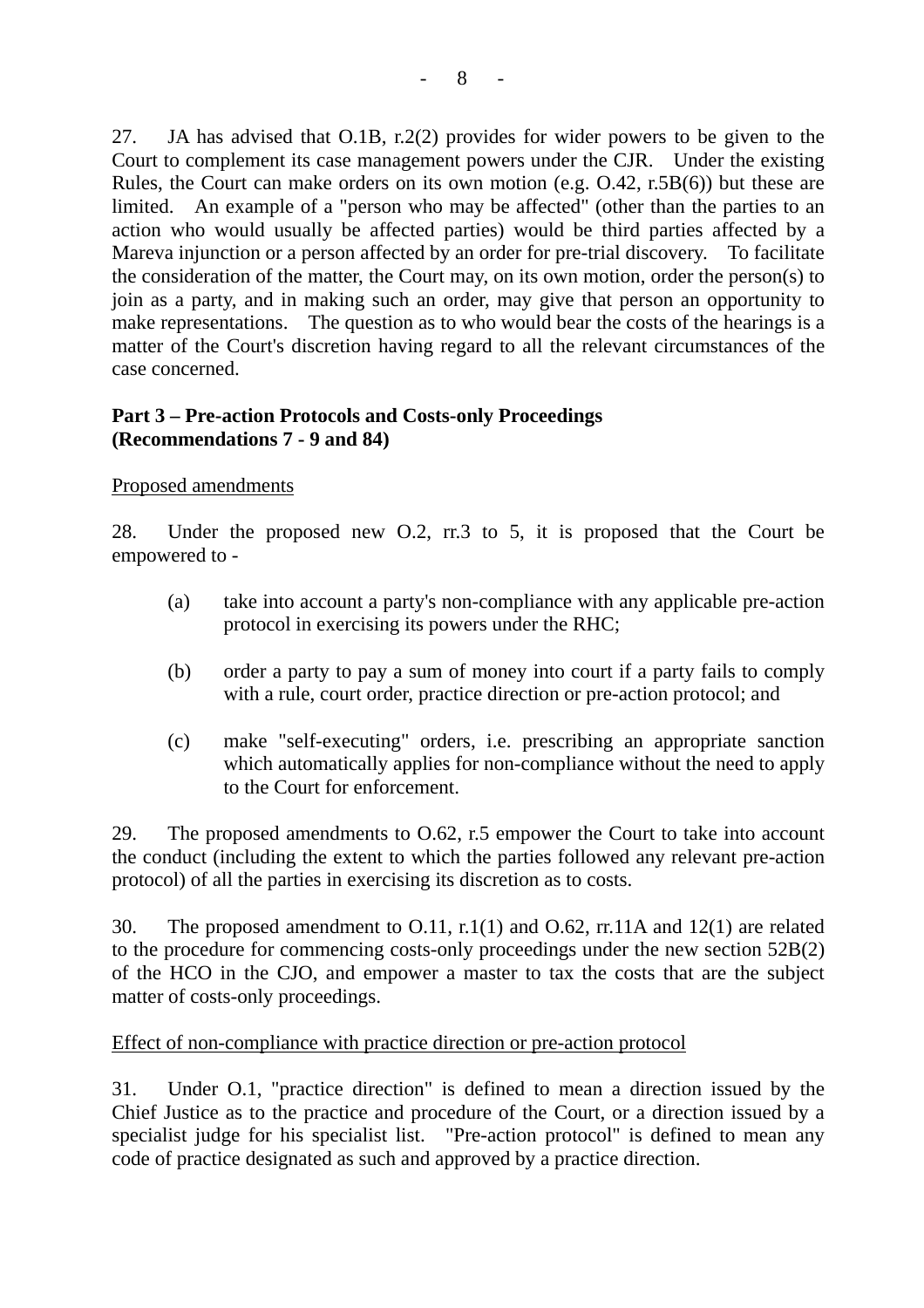32. JA has advised that taking into account the consultation response to the Interim Report and the experience in England and Wales that pre-action protocols would result in the "front-loading" of costs, the Working Party had recommended in its Final Report that pre-action protocols should not be prescribed for cases across the board and would only apply to certain specialist lists after due consultation with all relevant parties, including the two legal professional bodies. However, practice directions or pre-action protocols relating to the CJR have not yet been promulgated.

33. The Subcommittee has expressed serious concern about the proposal to impose costs and other financial sanctions for non-compliance of practice directions and pre-action protocols which are yet to be promulgated. The Subcommittee has noted the view of the Bar Association that it is necessary to consider the yet to be promulgated pre-action protocols together with the proposed legislative amendments as a package.

34. Members have also raised other concerns/queries -

- (a) the sanction of payment into court is unfair to the defendant as the nature of the payment is such that it would in most cases apply to the defendant but not the plaintiff;
- (b) unlike the UK's Civil Procedure Rules (CPR), there is no provision for sanction in respect of interest under the Draft RHC;
- (c) the impact of the introduction of pre-action protocols and the proposed sanctions for non-compliance of practice directions and pre-action protocols on unrepresented litigants; and
- (d) as unrepresented litigants are given special consideration in application for relief from sanctions for non-compliance of practice directions or pre-action protocols as provided under O.2. r.5(1)(g), it may be unfair to litigants who are legally represented.

# Revised proposal

35. In the light of the concerns expressed by members and deputations, the Steering Committee considers that it may be better to leave out references to "practice direction" and "pre-action protocol" in O.2, r. 3-5 for the time being. If the automatic sanction provisions regarding practice directions and pre-action protocols are considered to be necessary in due course, this can be revisited at the appropriate time after due consultation with all relevant parties, including the two legal professional bodies. The Steering Committee will revise the proposed amendments to O.2 to exclude the application of the proposed sanctions from practice directions and pre-action protocols. (relevant provisions deleted in revised O.2, rr. 3-5) Consequential amendments will also be proposed to O.1, O.22 and O.62 (relevant provisions deleted in revised O.1, O.22 and O.62).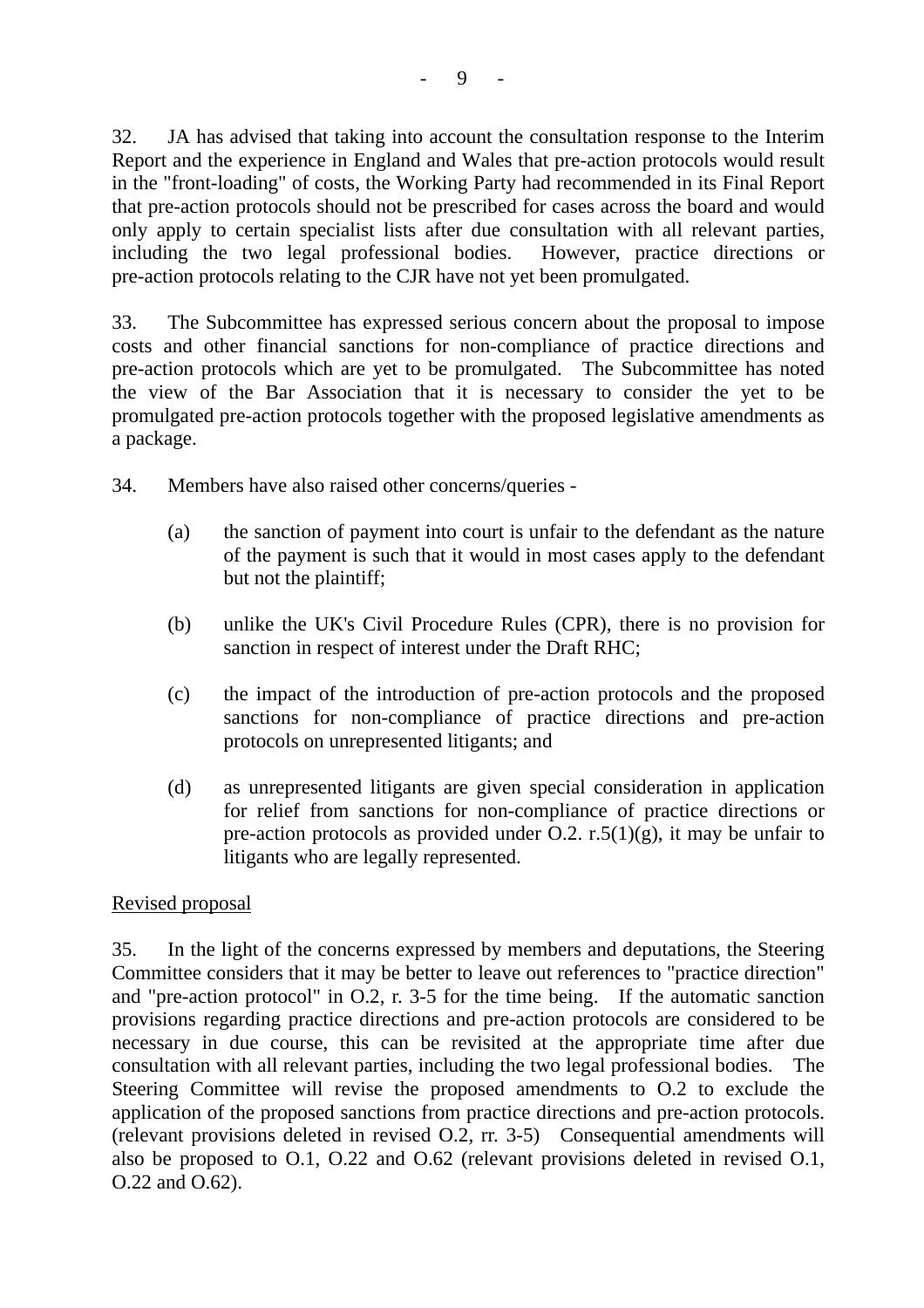36. Under the revised proposal, the Judiciary's response to the issues raised in paragraph 33 above is as follows -

- (a) Payment into court the Court should be given the power to order payment in by parties for non-compliance with a rule or court order, whether by a plaintiff or a defendant. At present, the Court has power to order payment in limited situations (e.g. security for costs, giving conditional leave to defend, setting aside default judgment on condition). Non-compliance with rules and court orders in the course of proceedings can normally be penalized by costs sanctions at the conclusion of the proceedings. This may not have sufficient impact on, for example, a delaying party or some other party who has seriously committed a breach. Giving the Court a general power to order payment in at any stage of the proceedings as an appropriate sanction is a necessary measure to ensure that its orders are adhered to. The amount to be paid in may vary according to the circumstances and would conceivably include the payment in of an amount to reflect costs or in some cases, even the amount of the claim.
- (b) Interest sanction Taking into account the consultation response to the Interim Report and the experience in England and Wales, the Working Party did not recommend a wholesale adoption of the approach under CPR for pre-action protocol. The existing section 48 of the HCO should be wide enough to empower the court to impose interest sanctions. At present, when making an order for payment into court, the Court already has power to order the payment be made to an interest bearing account.
- (c) Impact on unrepresented litigants it is inevitable that at times unrepresented litigants may be given more leeway than represented litigants. It will continue to be the case that lawyers will (and can be expected to) know about the applicable procedures more than litigants acting in person. In any given case, it will be up to the judge to case-manage so as to ensure fairness to the parties.

# Effect of sanctions

37. In response to the suggestion of the Bar Association, the Steering Committee agrees to make amendments to O.2, r.4 to provide that where a party has failed to comply with a rule or court order, any sanction for failure to comply imposed by the rule or court order shall take effect unless the party in default applies for and obtains relief from the sanction within 14 days (revised O.2, r.4).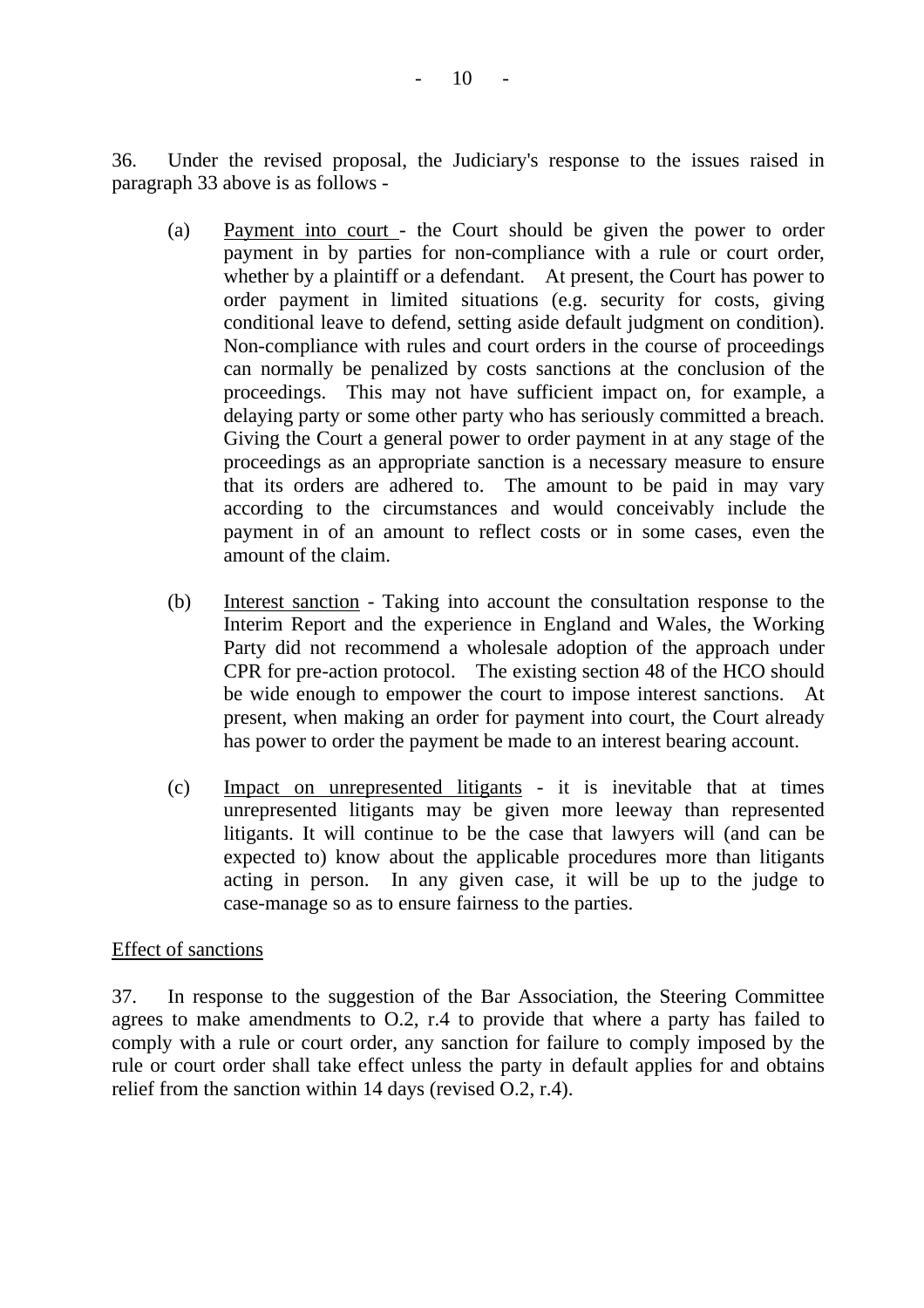# **Part 4 – Commencement of Proceedings (Recommendations 11 - 16)**

# Proposed amendments

38. The present system, with four different modes of commencement of proceedings - writs, originating summonses, originating motions and petitions - is often criticized for being too technical and cumbersome. Part 4 seeks to amend the various Orders to simplify the present system so that, save for certain exceptions (for example, winding up and bankruptcy proceedings) where petitions will continue to be used, the modes of commencement will be confined to -

- (a) writs where substantial factual disputes are likely to arise; and
- (b) originating summonses where questions of law involving no or little factual investigation are to be placed before the court.

# Impact of abolition of originating motions

39. Members have pointed out that under the existing procedures, originating motions could be used for starting proceedings requiring fast-track procedures and have sought clarification on the impact of the proposed abolition of originating motions as a mode of commencement of proceedings.

40. JA has advised that the Final Report has made clear that the object in making Recommendations 12-14 is to simplify the existing modes of commencing proceedings. By prescribing that only writs and originating summonses are to be used, this will be achieved. The use of the originating summons procedure will not result in any less expedition than at present. In fact, the usual procedure at present to deal with issues of pure construction would be by way of originating summonses rather than originating motions. This will remain. It should be noted that, where an originating summons is issued to determine a question of law or construction of law in an uncontroversial factual context, the procedural steps such as pleadings, discovery, witness statements, etc. are avoided as unnecessary. It should also be noted that the originating motion procedure will remain for those types of proceedings where this procedure is expressly required.

# Orders 118 and 119

41. In response to the query raised by the Subcommittee, JA has advised that revised amendments will be proposed to make it clear that the proceedings dealt with by O.118 and O.119 are ex parte in nature and the form to be used is Form No. 11 in Appendix A of the RHC (revised O.118, r.4 and O.119, r.4).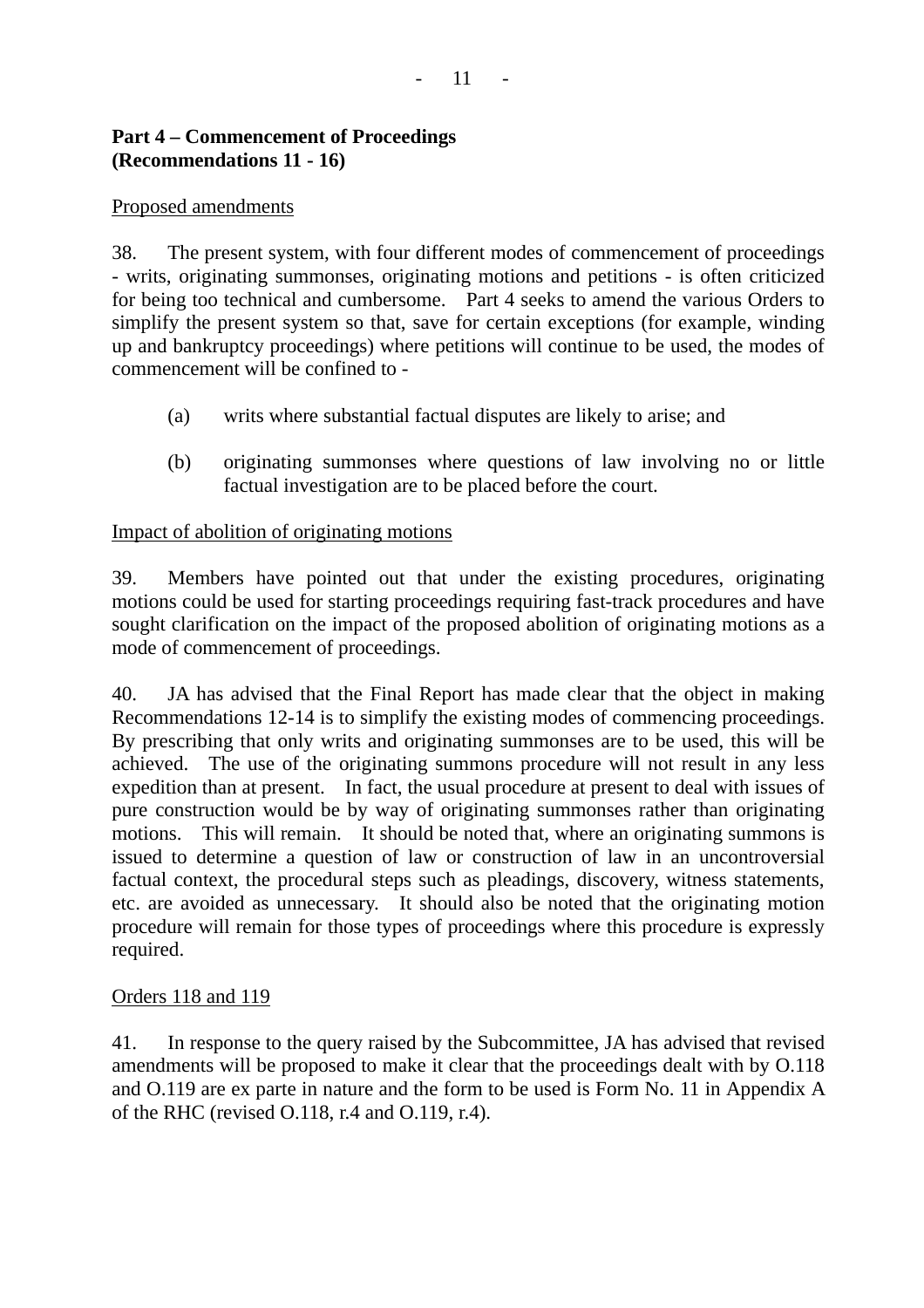### **Part 5 – Dispute as to Jurisdiction (Recommendation 17)**

#### Proposed amendments

42. The Subcommittee has noted that amendments are proposed to O.12, r.8 under this Part to -

- (a) provide that a defendant who wishes to dispute the jurisdiction of the Court may also apply for an order staying the proceedings;
- (b) prescribe the procedure for arguing that the Court should not exercise its jurisdiction; and
- (c) provide that an application for relief by a defendant who wishes to dispute the jurisdiction of the Court or to argue that the Court should not exercise its jurisdiction must be made by interlocutory summons.

Amendments are also proposed to O.18 and Appendix A to provide for transitional and consequential matters.

#### **Part 6 – Default Judgments and Admissions (Recommendation 18)**

#### Proposed amendments

43. At present, the default judgment process (which requires no court appearance) is limited, applying only where the defendant unconditionally surrenders to the claim. Accordingly, in many money claims, e.g. debt-collection claims, although the defendant has no defence (and accepts this), he may make desperate attempts to stave off default judgment being made against him just to avoid an immediate liability to pay. The plaintiff may then have to apply to the court for summary judgment or even take the matter to trial, incurring much expense and suffering delay. The defendant may also incur expense in trying to avoid an immediate liability to pay.

44. It is proposed that a new procedure for making admissions to money claims (both liquidated and unliquidated) is to be introduced by adding a new O.13A. This is intended to facilitate settlements and save court time and costs by enabling payment terms (whether as to the time to pay or as to instalment payments) to be proposed by a defendant who admits a claim. Part 6 seeks to give effect to this proposal.

- 45. Under the proposed new O.13A
	- (a) if the only remedy that a plaintiff is seeking is the payment of money, the defendant may admit the whole or part of a liquidated claim or in the case of an unliquidated claim, put forward a sum in respect of which he is willing to submit to judgment;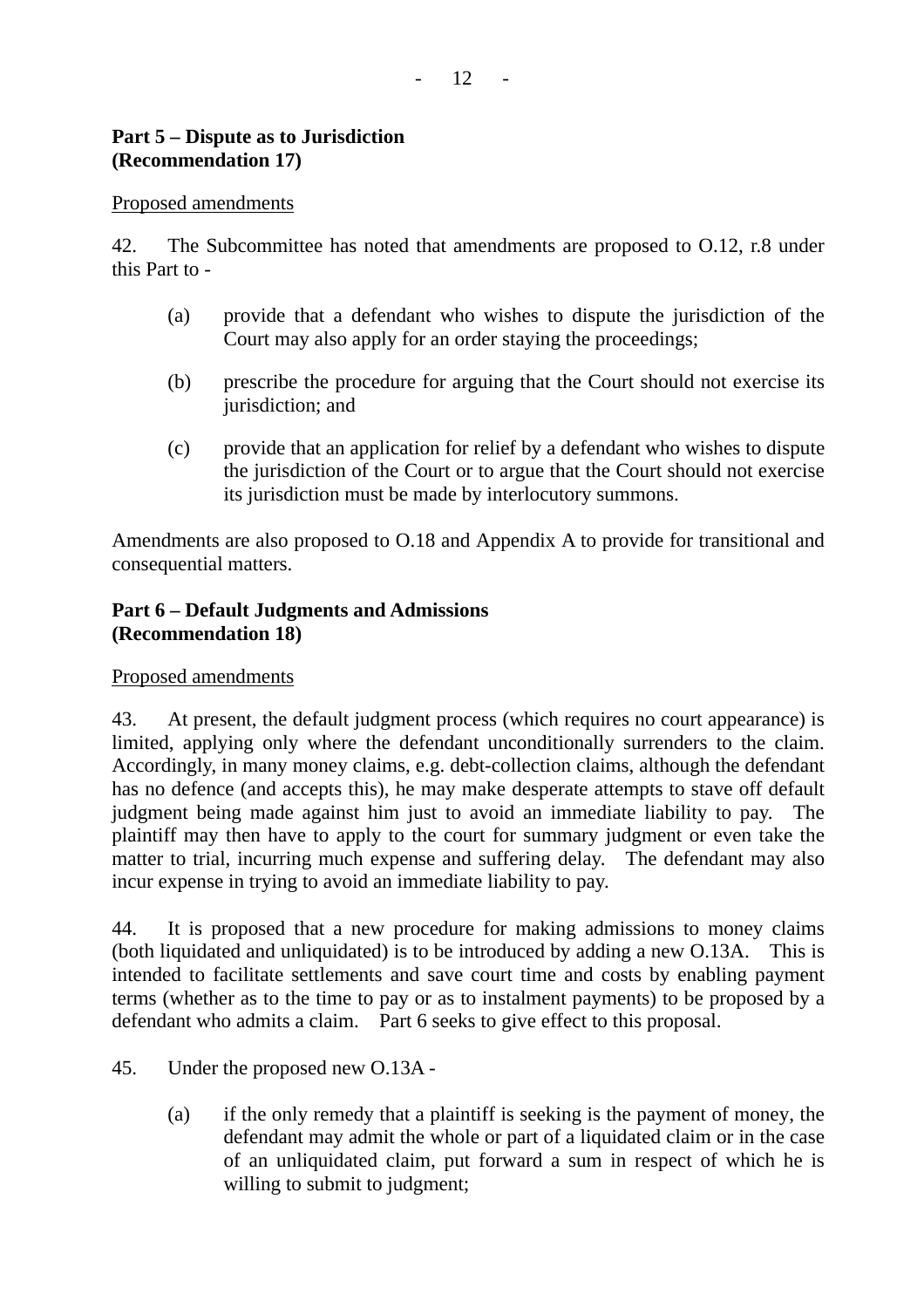- (b) in making the above admission, the defendant may also seek time to pay, either by a certain date or by instalments at a specified rate of payment;
- (c) if the whole claim is admitted, or if the plaintiff decides to accept the sum admitted in satisfaction of the whole claim, the plaintiff may enter judgment against the defendant and consider whether to accept the defendant's payment proposal; and
- (d) if the plaintiff is not satisfied with the defendant's payment proposals, he can refer those proposals for determination by the Court.

#### Procedure for making an admission

46. Members have questioned the need for the types of information a defendant is requested to provide regarding his financial means (such as information on income, expenses and liabilities) in Form No. 16 - Admission (liquidated amount) and Form No. 16C - Admission (liquidated amount), and consider that this might deter defendants from making use of the new procedure introduced by O.13A. JA has responded that the content of the forms is modelled upon their counterpart under the CPR and is predicated on the premise that a defendant might seek time to pay solely on account of lack of means.

47. Members have requested JA to consider modifying the proposed procedure for making an admission to a money claim and requesting time to pay into a two-stage process, as follows -

- (a) at the first stage, the defendant may admit liability and make a proposal on payment terms (as to time and instalments) without the need to supply information on his financial means. If the plaintiff accepts the defendant's proposal for payment, the Court would, at the request of the plaintiff, enter judgment for the amount to be paid by the defendant at the times and rate specified in the defendant's proposal for payment; and
- (b) the second stage should only apply if the plaintiff does not accept the defendant's proposal for payment, in which case, the defendant would be required to provide information on his financial means, on the basis of which the Court would decide how the payment should be made.

48. JA has explained that currently, the basic rule is that a plaintiff is entitled to enforce a judgment on a money claim once it is given, and a stay of enforcement is the exception rather than the norm. Where a defendant applies for a stay of execution, he has to furnish sufficient information to assist the plaintiff and the Court to assess his financial means so that the court may decide whether to grant a stay of execution. The types of information required are similar to those required in the relevant admission forms if payment terms are proposed.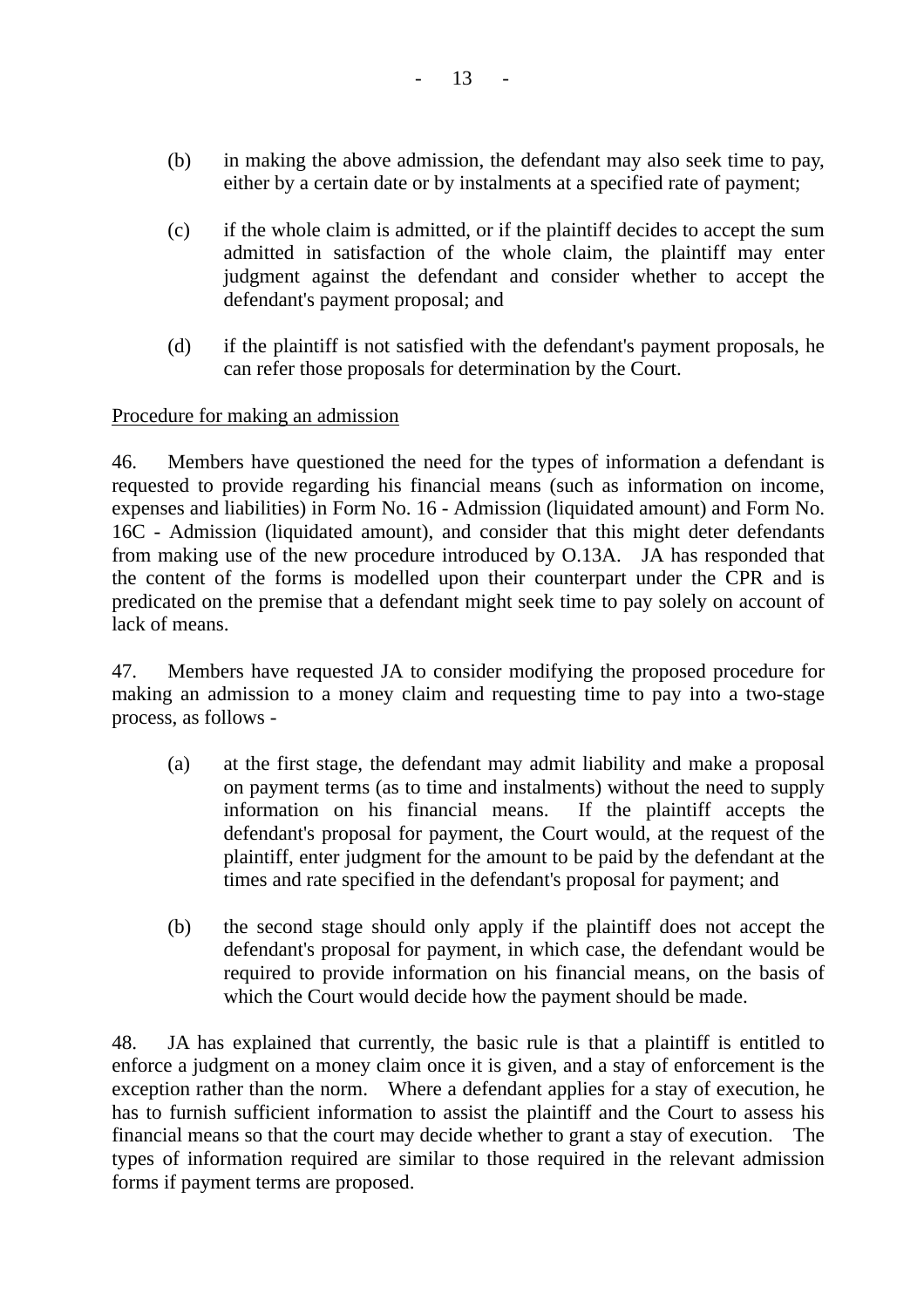49. The new O.13A introduces a new procedure for a defendant in a money claim to make admission and propose payment terms as to time and instalments to satisfy the claim. One of the options to the plaintiff under O.13A is to accept a lesser sum in settlement of his claim (e.g. when the defendant admits part of the claim). The defendant is thus encouraged to be frank with his means to enable the plaintiff to make an informed decision. Splitting the procedure into two stages will cause delays to the proceedings.

#### Withdrawing an admission

50. O.13A, r.2(3) provides that the Court may allow a party to amend or withdraw an admission if the Court considers it just to do so having regard to all the circumstances of the case. In response to members' enquiry, JA has responded that it is not envisaged under the regime of O.13A that a defendant who is not satisfied with the Court's decision on the time of payment could apply to withdraw his admission on this ground alone. Nevertheless, the Court could exercise discretion under O.13A, r.2(3) having regard to the circumstances of individual cases.

51. In response to the suggestion of the Subcommittee, the Steering Committee agrees to add a notice to the Explanatory Notes in Forms No. 16 and 16C to alert a defendant making an admission and proposals for payment terms that an admission, once made, may not be withdrawn unless the Court considers it just to do so (revised Forms No. 16 and 16C).

# Determination of rate of payment by Court

52. Under O.13A, r.10, if the plaintiff does not accept the defendant's proposal for payment, he shall file a notice with the Court which shall enter judgment for the amount to be admitted to be paid by the date or at the times and rate of payment determined by the Court. Members have suggested that it should be made clear in this rule and the relevant forms that the Court will determine payment terms taking into account the defendant's means.

53. JA has explained that apart from the means of the defendant, the Court would also take into account other relevant factors, e.g. the number of instalments involved and the plaintiff's objections to the defendant's proposal. In an extreme case where the payment terms are unrealistic and the plaintiff opposes (e.g. on the ground that the defendant may abscond), the Court may exercise its discretion not to order instalment payments. In view of the comment of members, the Steering Committee proposes to amend O.13A, r.10 and the Explanatory Notes in Forms No.16 and 16C to set out that, if the plaintiff does not accept the defendant's proposal for payment, the Court will decide how the payment should be made, taking into account the information set out in the defendant's admission filed in the Registry, the reasons why the plaintiff does not accept the defendant's proposal for payment, and any other relevant factors (revised O.13A, r.10(4), and revised Forms No. 16 and 16C).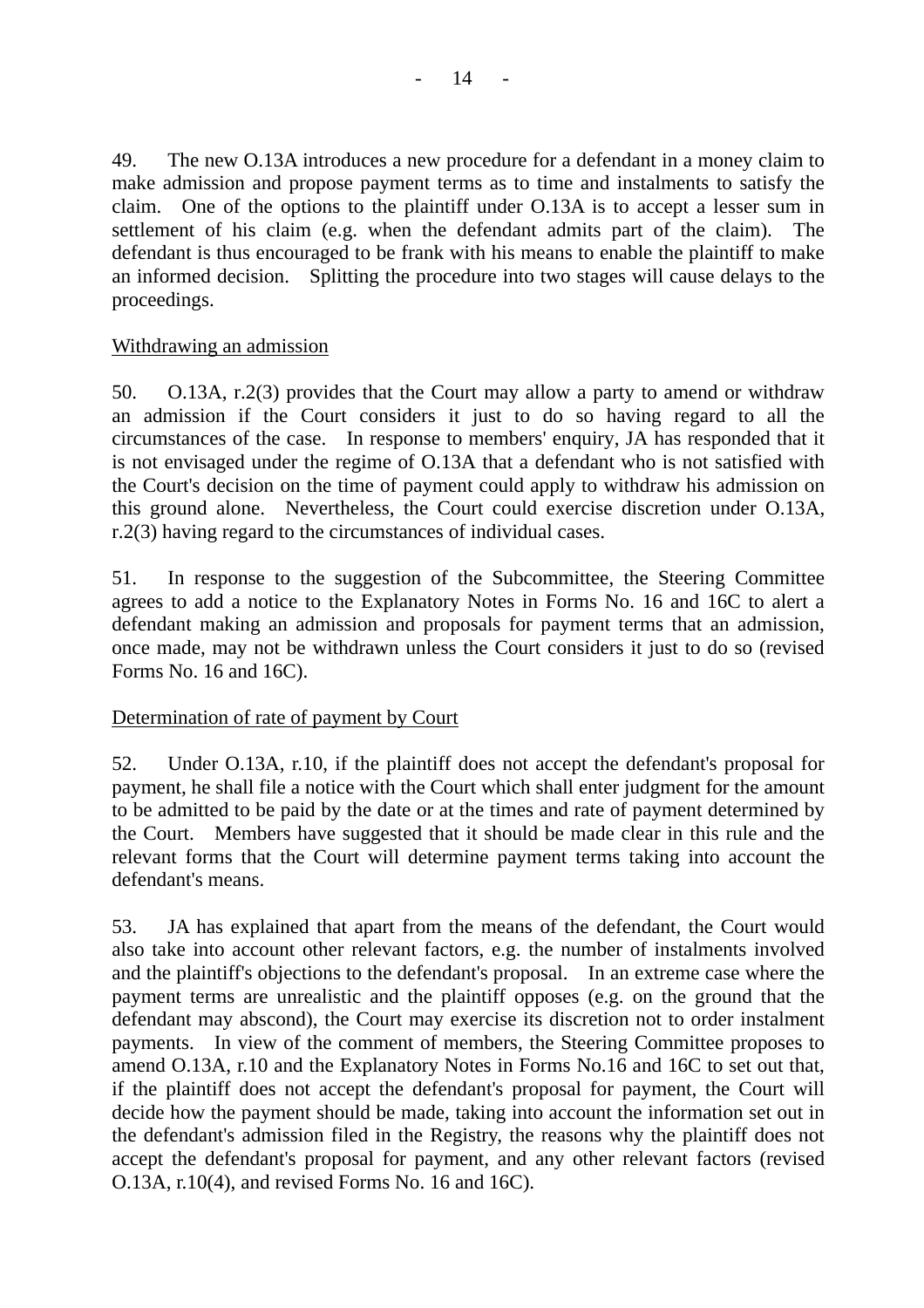# **Part 7 - Pleadings (Recommendations 22 - 24 and 26 - 35)**

### Proposed amendments

54. JA has advised that pleadings, which should contain a concise and clear statement of the true nature of the case and the facts relied on, are at present often obscure, thereby hiding the true nature and strength of a party's case. For example, a defence pleading contains merely bare denials or non admissions or even drafted in an over-elaborate way. Extravagant claims or defences may be made (for tactical reasons) which are later shown to be unsustainable or which are abandoned. To confirm the proper function of pleadings, it is proposed that pleadings should be verified by a "statement of truth". Substantive defences must be revealed. These changes will enable each party's case to be defined with sufficient precision and accuracy at an early stage. In this way, early settlements should be achieved or if not, this will enable the parties to be better prepared and focused for trial. Part 7 seeks to give effect to this proposal.

New Order 41A - Effect of statement of truth

55. A new O.41A (modeled on Part 22 of the CPR and the associated practice directions) is proposed to introduce a requirement that certain documents be verified by a statement of truth. It also identifies the persons by whom a statement of truth is to be signed, sets out the effect of a statement of truth and the consequences of a failure to verify a document for which verification by a statement of truth is required.

56. Under the new O.41A, documents which must be verified by a statement of truth include a pleading, a witness statement, and an expert report  $(r.2(1))$ . A statement of truth is a statement that the party putting forward the document believes that the facts stated in the document are true  $(r.4(1))$ .

57. Members have expressed concern about the implications of the proposal on a legal representative. JA has advised that if a legal representative who has signed a statement of truth on behalf of a party and it is subsequently found out that the party has made a false statement without an honest belief in its truth, there would not be any legal consequence, such as risk of contempt proceedings, for the legal representative so long as he has met the requirements stipulated in O.41A, r.4(3)(a) to (c), as follows -

- (a) the party on whose behalf he has signed had authorized him to do so;
- (b) before signing he had explained to the party that in signing the statement of truth he would be confirming the party's belief that the facts stated in the document were true; and
- (c) before signing he had informed the party of the possible consequences to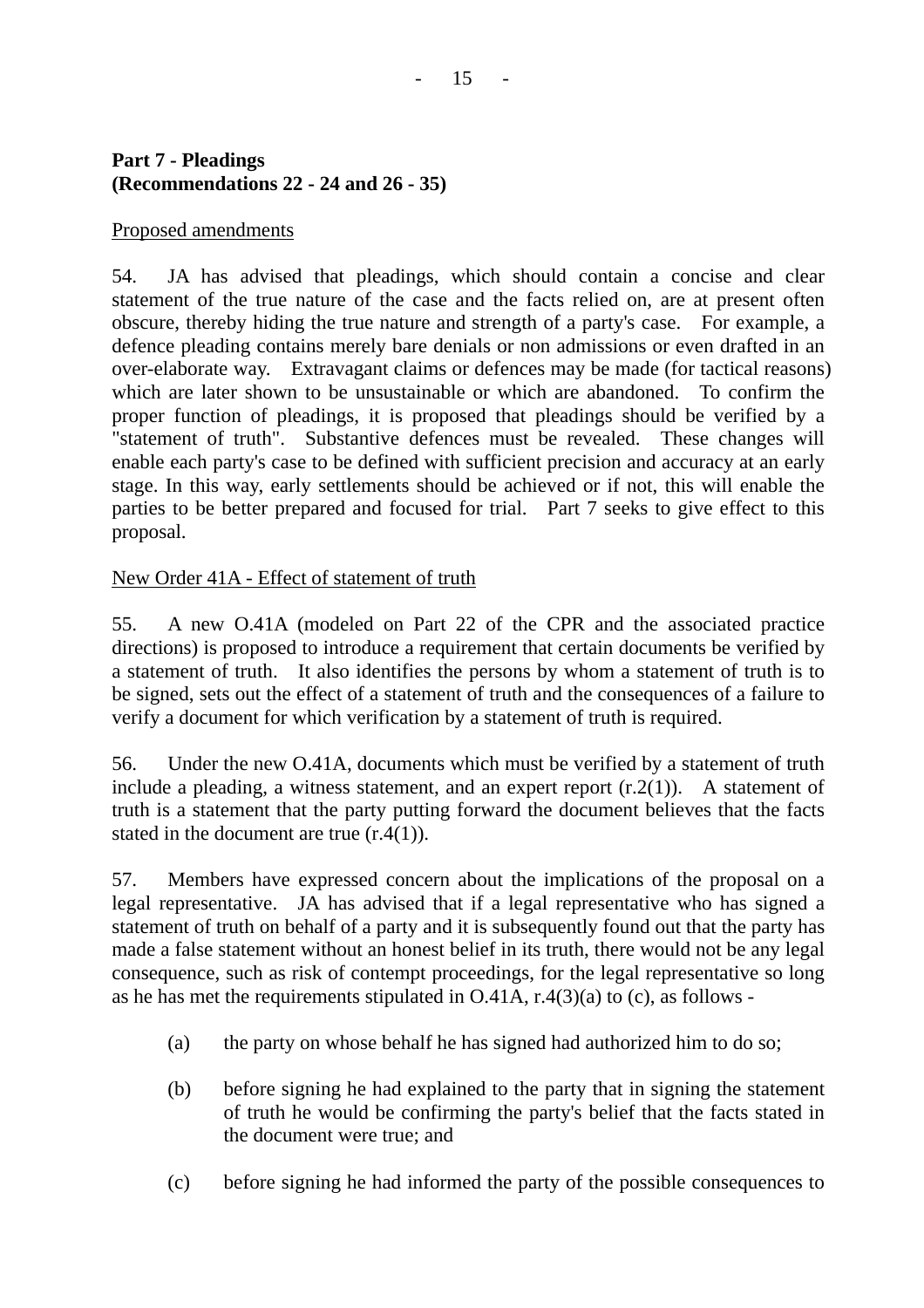the party if it should subsequently appear that the party did not have an honest belief in the truth of those facts.

58. Members have enquired about the possible consequences for a legal representative if he has failed to fulfill the requirements specified in r.4(3)(a)-(c). JA has explained that the possible consequences include -

- (a) the relevant pleading may be struck out under O.41A, r.6;
- (b) cost consequences for the legal representative's client;
- (c) the legal representative may face claims from his client if his client suffers any loss as a result;
- (d) disciplinary action against the legal representative if his client makes a complaint to the relevant legal professional body; and
- (e) proceedings for contempt of court may be brought against the legal representative if he puts forward a false statement of truth without his client's authority (O.41A, r.9).

59. In response to the suggestion of the Subcommittee, the Steering Committee agrees to set out in the relevant forms (Forms No. 1 and 14) for issuing a writ or an originating summons the requirement that pleadings should be verified by a statement of truth (revised Forms No. 1 and 14).

#### **Part 8 - Sanctioned Offers and Payments (Recommendations 38 - 43 and 132)**

#### Proposed amendments

60. A new O.22 is proposed to introduce a system of sanctioned offers and payments so that, effectively, offers to settle any type of dispute (not just money ones as under the present O.22) may be made, thereby bringing the whole action or a part of it, to an end. Moreover, the settlement offers by parties can relate to the whole claim, a part of the claim(s), and even an issue arising from a claim(s). The new O.22 substantially alters the existing system of payments into court and would considerably widen the ambit of offers to settle cases. As distinct from the existing O.22, which provides only the mechanism for payment into court by the defendant, the new O.22 allows also the plaintiff to make settlement offers. If an offer is not better when judgment is obtained, the offeree has to bear the consequences of enhanced interest and costs.

61. A new O.22A is also proposed to set out miscellaneous provisions about payment into court. A majority of these provisions are at present contained in the existing O.22.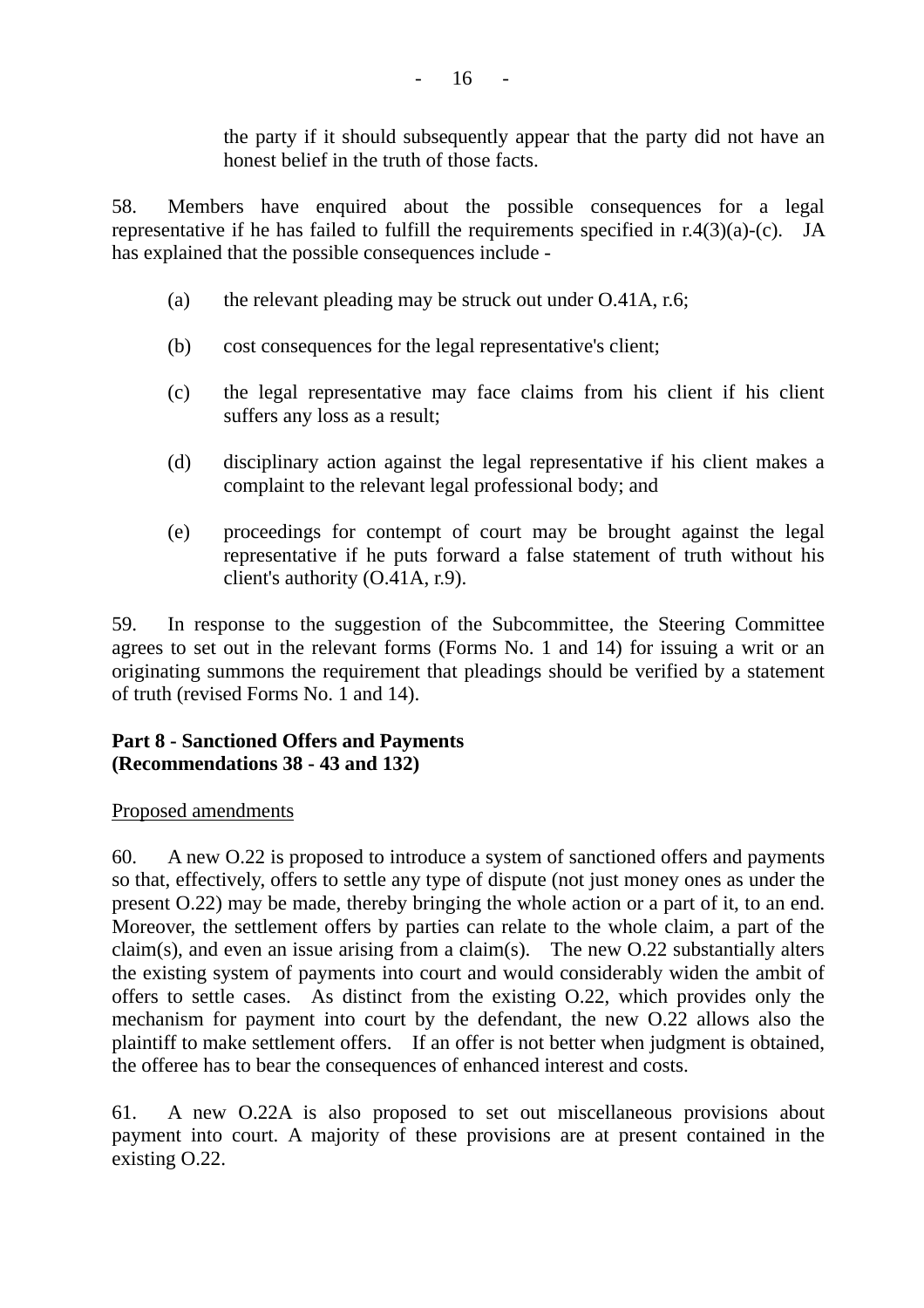62. A new O.62A is proposed to enable offers and payments similar to those contained in the new O.22 to be made in the context of the taxation of costs.

Sanctioned offers and sanctioned payments

- 63. The Subcommittee has noted the following
	- (a) "sanctioned payment" means an offer made by way of a payment into court in accordance with O.22. "Sanctioned offer" means an offer made (otherwise than by way of a payment into court) in accordance with O.22. The terms "plaintiff" and "defendant" apply interchangeably depending on whether the context is a claim or counterclaim;
	- (b) the plaintiff can only make a settlement offer by way of a sanctioned offer. The plaintiff needs not do so by making a sanctioned payment. The defendant can, depending on the circumstances, make it by both ways; and
	- (c) where an offer by a defendant involves a payment of money to the plaintiff, the offer must be made by way of a sanctioned payment. Where the offer does not consist of a payment of money, it will have to be made by way of sanctioned offer.

64. The Steering Committee considers it unnecessary to require the offeror of a sanctioned offer to file with the Court a certificate of service of the offer and will propose an amendment accordingly (deletion of such requirement in revised O.22, r.6).

# **Acceptance**

65. The rules governing acceptance of sanctioned offer and sanctioned payment are similar except that there is a prescribed form (Form No. 22) to be used for acceptance of sanctioned payment. After acceptance of a sanctioned payment, the plaintiff may obtain payment out of the sum in court by making a request for payment in Form No. 25. There are situations where one or more, but not all, defendants make a sanctioned payment or offer. The procedures governing the acceptance of which are set out under O.22, r.14.

66. Members have requested JA to clarify whether a plaintiff can make a sanctioned offer to one or more, but not all, defendants where the defendants are sued jointly.

67. JA has advised that the proposed O.22, rr.1(2) and 2(1) provide the basis for a plaintiff to make a sanctioned offer to some, but not all, defendants. Upon acceptance by that defendant, the usual consequences under O.22 will apply. The plaintiff can, in principle, pursue his claim against other defendants on claims with several liability. If the plaintiff discontinues the action against the other defendants, O.21, r.2 or 3 will apply. To cater for the issue of costs (if any) between the defendants, in the event that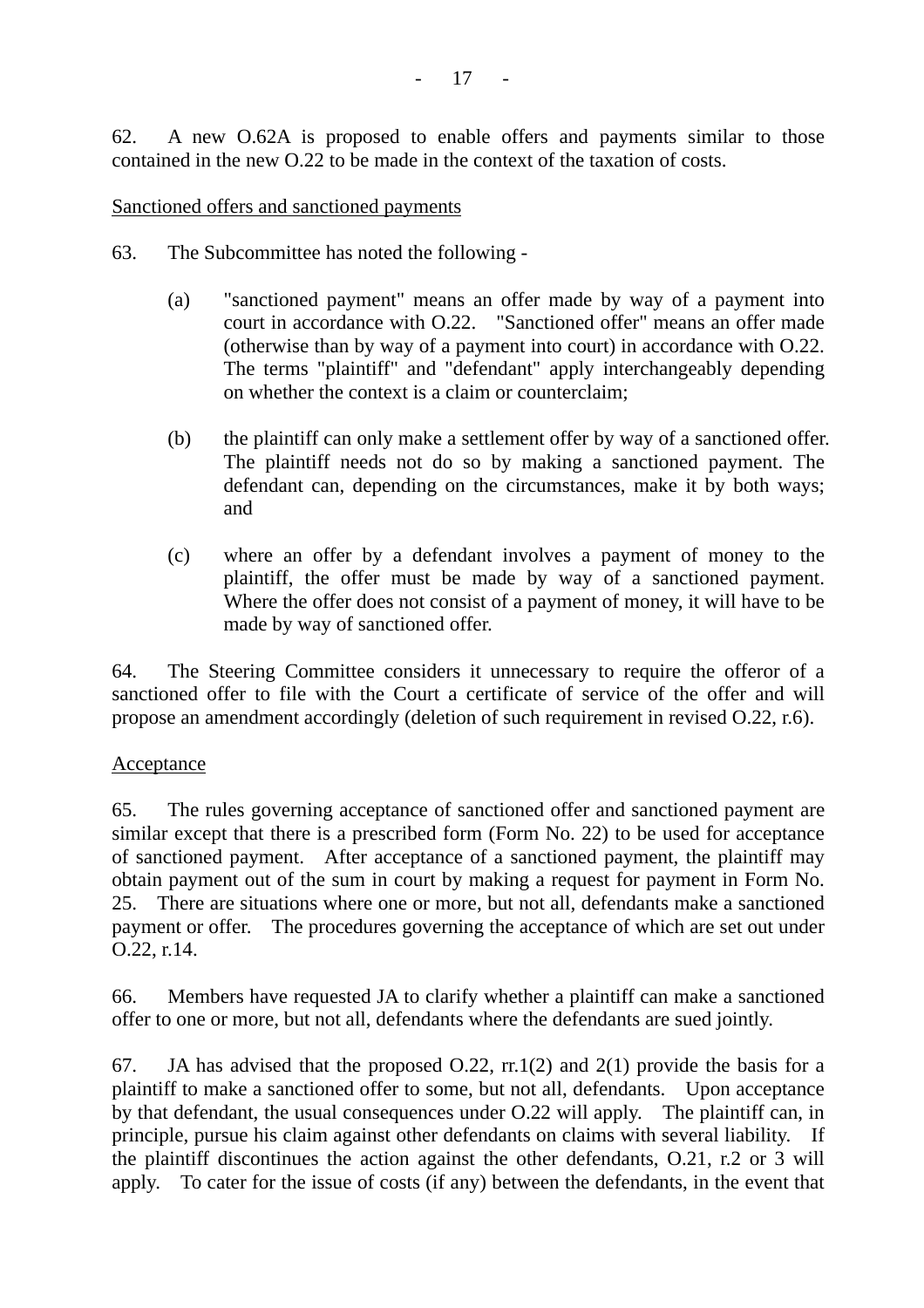only one or more, but not all, defendants accepted the plaintiff's sanctioned offer, the Steering Committee proposes to add a provision to require that the notice of acceptance of plaintiff's sanctioned offer should be given to other defendants, who may then apply to the court as regards costs or other directions (revised O.22, r.13).

#### Costs and other consequences of non-acceptance

68. If a plaintiff has made a sanctioned offer which is not accepted, and he obtains a judgment which is better/more advantageous than the offer, the defendant may have to face the consequences. On the other hand, if the defendant has made a sanctioned offer or sanctioned payment which is not accepted, and the plaintiff fails to obtain a judgment which is better/more advantageous than the offer or payment, the plaintiff may have to face the consequences.

69. In response to members, JA has advised that the consequences of non-acceptance may include the liability to pay -

- (a) by the plaintiff
	- (i) costs incurred by defendant after the latest date on which the offer or payment could have been accepted without requiring leave of the court;
	- (ii) costs on indemnity basis from the latest date on which the offer or payment could have been accepted without requiring leave of the court; and
	- (iii) enhanced interest (up to 10% above judgment rate) on those costs;
- (b) by the defendant
	- (i) costs on indemnity basis from the latest date on which the offer could have been accepted without requiring leave of the court;
	- (ii) enhanced interest (up to 10% above judgment rate) on those costs; and
	- (iii) enhanced interest (up to 10% above judgment rate) on any sum awarded (excluding interest) to the plaintiff from the latest date on which the offer could have been accepted without requiring the leave of the court.

70. Members have requested JA to explain the criteria for the Court's determination as to whether a judgment is "better"/"more advantageous" than the sanctioned offer or payment. JA has advised that the criteria and/or principles for these phrases will be developed by case law.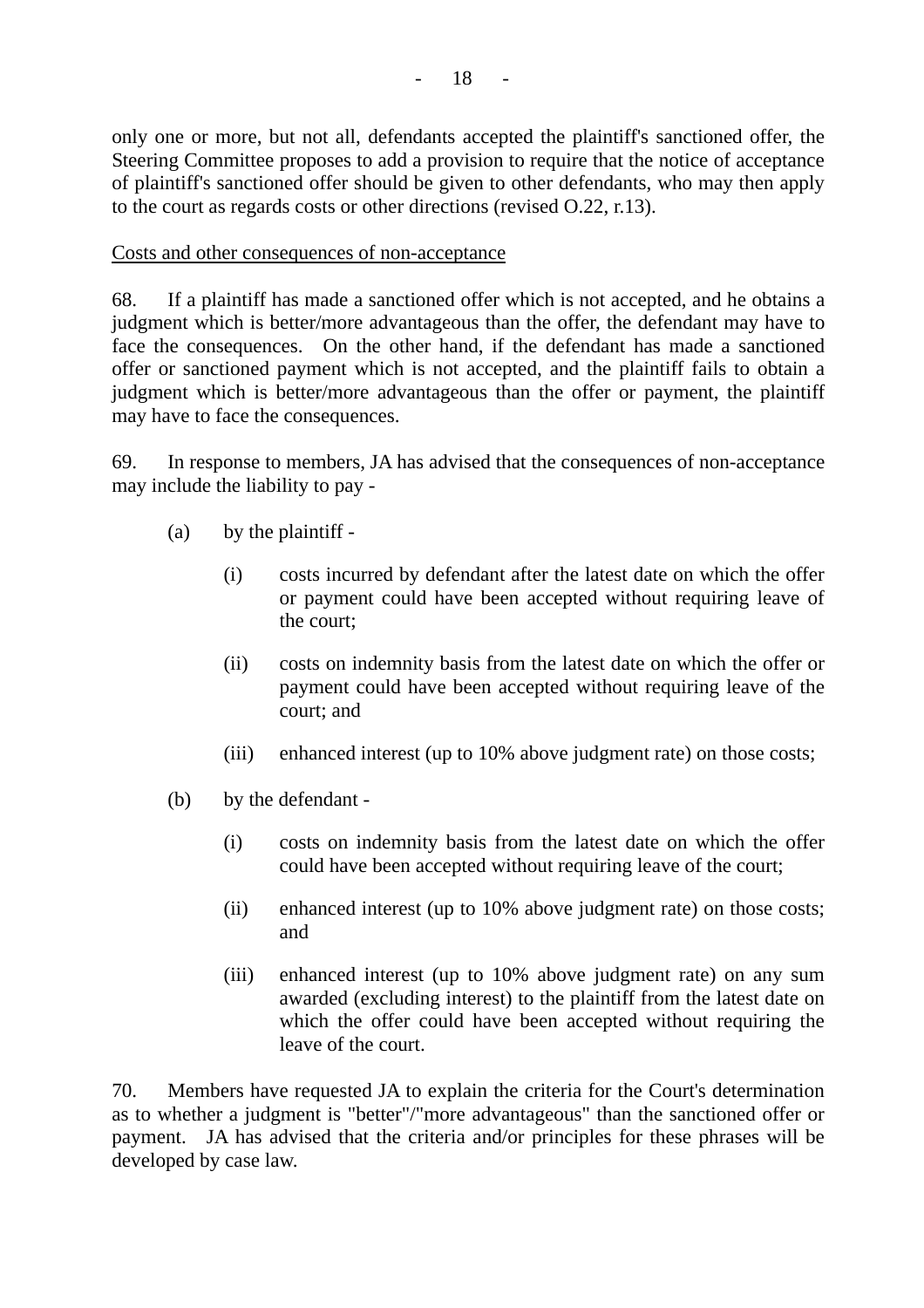71. In response to members' comments, the Steering Committee proposes to introduce amendments so that a plaintiff would, as in the case of a defendant, be subject to interest sanction on damages awarded for failing to do better than a sanctioned offer/payment (revised O.22, r.23).

72. In response to members, JA has confirmed that if a party has made an offer to settle which does not fall under the regime of O.22, he could still draw such offer to the Court's attention during its determination on costs under O.62 r.5, as is the case at present. Members have suggested that such information should be drawn to the attention of unrepresented litigants as they are not conversant with civil litigation rules and procedures. The Judiciary has agreed to consider including such information in updating the relevant information pamphlet for unrepresented litigants.

# Restriction on disclosure of a sanctioned offer or payment

73. There are restrictions on disclosure of sanctioned offer or payment. A sanctioned offer is treated as "without prejudice save as to costs". The fact that a sanctioned payment has been made must not be communicated to the trial judge until all questions of liability and the amount of money to be awarded have been decided. The Subcommittee has asked whether, and if so what, penalty would be imposed against a party for breaching the rule.

74. JA has explained that similar to the present position for payment into court, where a party has made such disclosure to the trial judge, the other party to the proceedings may apply for the trial judge to recuse himself, and the party who has made the disclosure may be liable to bear the costs thrown away. In practice, however, parties on many occasions do invite the judge to disregard such disclosure and continue with the trial.

# Money paid into court

75. O.22, r.23(2) provides that a defendant who has paid money into court in pursuance of an order made under O.14 may by notice to the plaintiff, appropriate the whole or any part of the money and any additional payment, if necessary, in satisfaction of any particular claim made by the plaintiff and specified in the notice, or if he pleads a tender, by his pleading appropriate the whole or any part of the money as payment into court of the money alleged to have been tendered. Members have suggested JA to consider replacing the word "appropriate" in the rule as it may give the impression that a defendant is actually paying money into court, and specifying when the money appropriated in accordance with r.23(2) would deem to be a sanctioned payment.

76. JA has advised that the word "appropriate" has been in use in the existing O.22, r.8. Experience shows that it does not give any such mistaken impression that a defendant has to actually pay money into court. The Steering Committee will propose amendments to clarify when a sanctioned payment notice is deemed to be served in the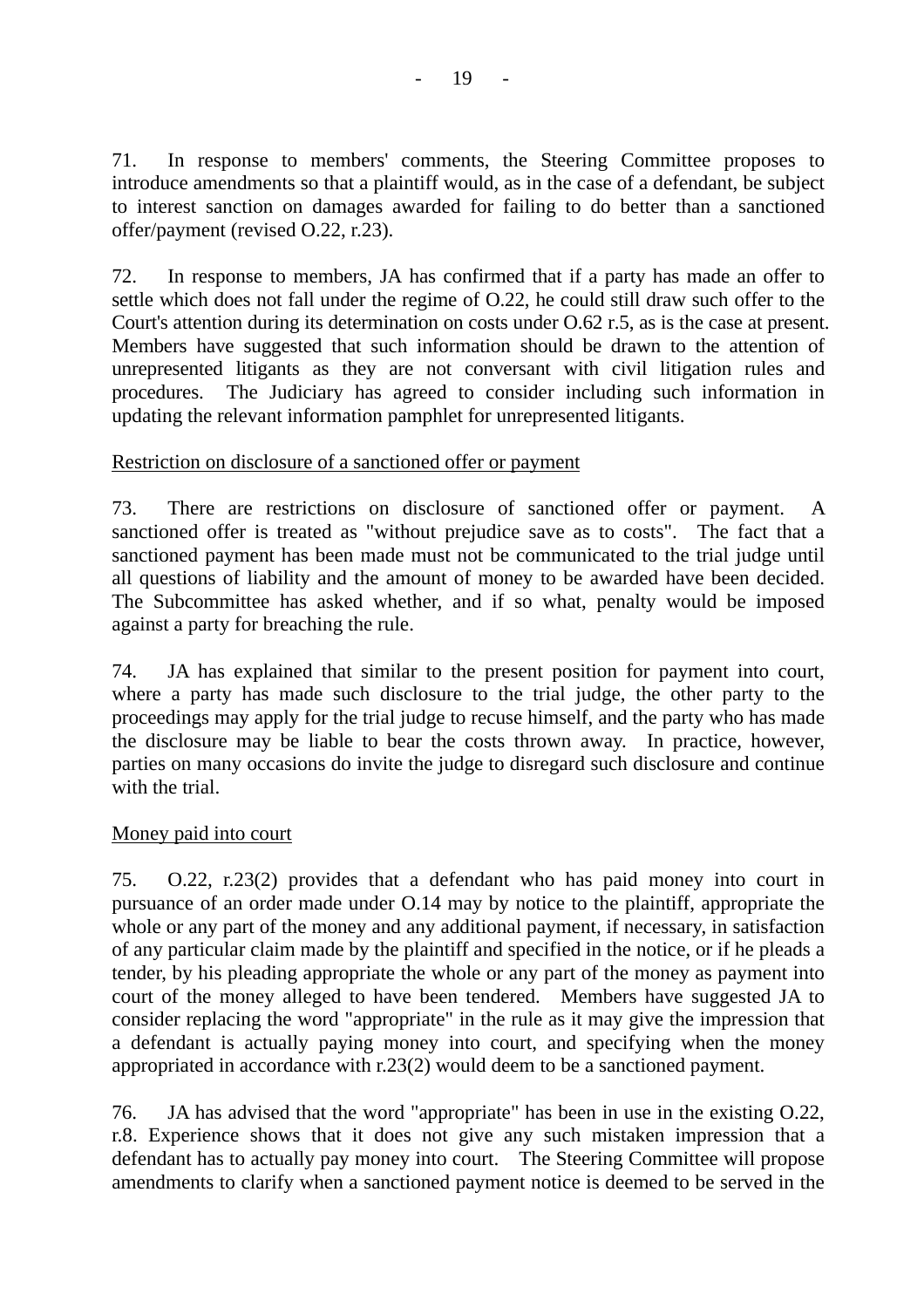case of appropriation of money already paid into Court under a Court order (revised O.22, r.27).

#### **Part 9 – Interim Remedies and Mareva Injunctions in aid of Proceedings outside Hong Kong (Recommendation 49)**

77. The Subcommittee has noted that O.11 is amended to allow service out of the jurisdiction of an application for interim relief or appointment of a receiver. Amendments are made to O.29 and O.30 to respectively set out the procedure for applying for interim relief in aid of proceedings outside Hong Kong, and provide that the procedure for applying for appointment of a receiver in an action or proceeding in the High Court applies, with certain modifications, to an application for appointment of a receiver in aid of proceedings outside Hong Kong.

78. O.73 is amended to set out the procedure for applying for interim injunction or any other interim measure in aid of arbitration proceedings outside Hong Kong, and to allow for service out of the jurisdiction of such applications.

# **Part 10 - Case Management Timetabling and Milestones (Recommendations 52 - 60 and 62)**

# Proposed amendments

79. Currently, O.25 lays down the procedures for parties to seek directions from the court after close of pleadings. A plaintiff is required to take out a "summons for directions" within one month after the pleadings in the action are deemed to be closed in order to obtain the Court's directions on all matters which have to be dealt with before the trial of the action. In practice, if at the hearing of the summons for directions, the parties are not ready to proceed on any outstanding interlocutory steps, as is often the case, the hearing will be adjourned to such date as may be ordered or at such time as when the parties are available. This leads to inevitable delays.

80. O.25 is amended so that court-determined timetables can be set at an early stage of proceedings, taking into account the needs of the particular case and the reasonable requests of the parties, who are required to fill in a questionnaire and to propose directions and a timetable. There will be "milestone dates" for the major steps in any proceedings and also "non-milestone dates" for the less critical steps. Only in the most exceptional circumstances would a milestone date be changed.

81. As it would be confusing to have in existence both a summons for directions and a case management summons, it is therefore proposed that there be only one procedural summons - the case management summons. The term "summons for directions" in O.25 and other orders are substituted by "case management summons".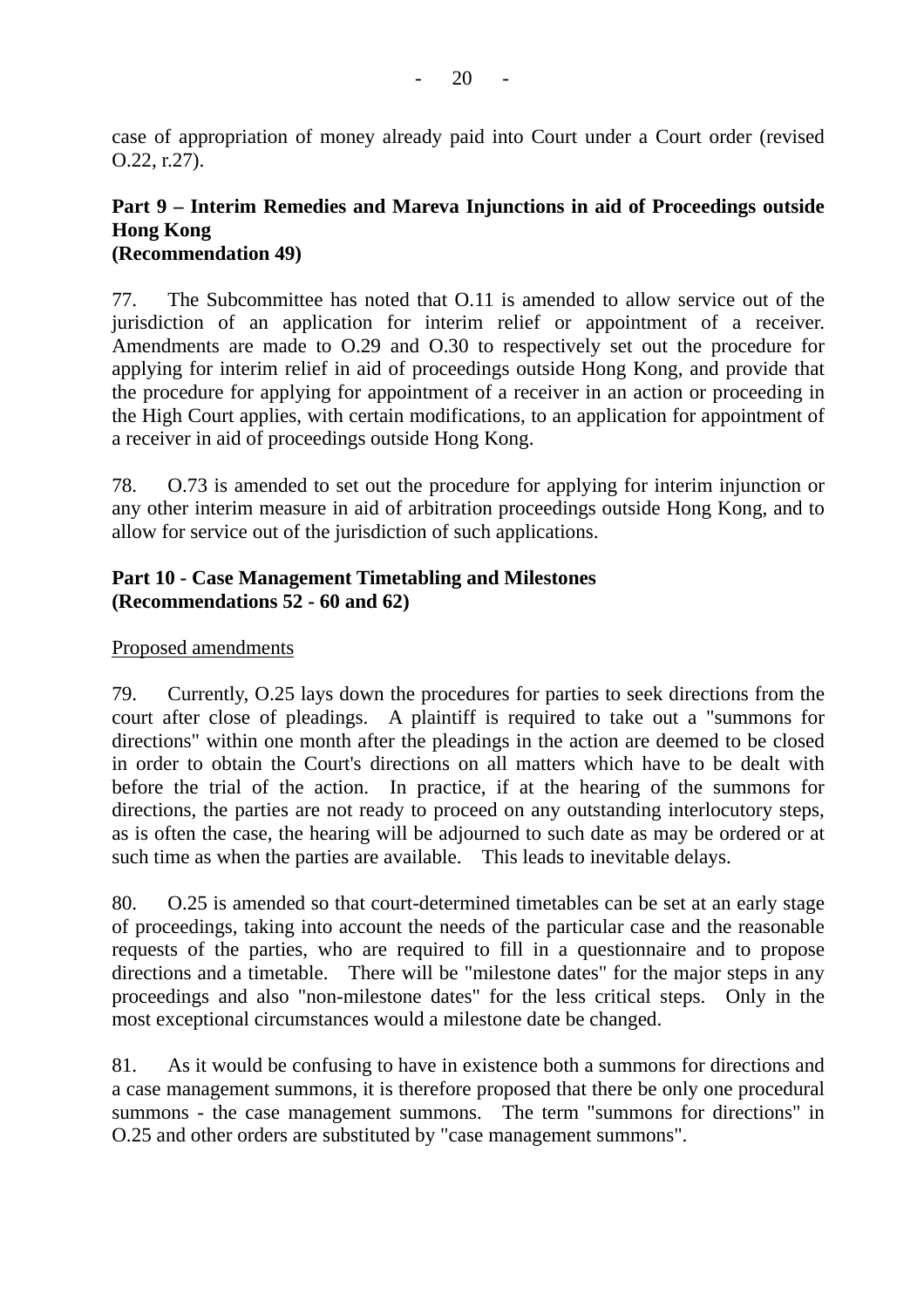Variation of case management timetable

82. New O.25, r.1B provides for the variation of a case management timetable. The Subcommittee notes that -

- (a) "milestone date" means a date which the Court has fixed for a case management conferences , a pre-trial review, the trial or trial period; and
- (b) "non-milestone date" means a date or period fixed by the Court, other than a date or period specified in the definition of "milestone date".

A party must apply to vary a milestone date and cannot vary the date by consent. A party may vary non-milestone dates by consent. If there is no consent, a party may apply to vary a non-milestone date but the Court will only vary the date where "sufficient grounds" have been shown. Even where such grounds may be shown, the court will not grant the application if this would result in the trial date or trial period being changed.

83. Members have questioned why the rule is silent on the threshold for granting an application for variation of a milestone date. JA has responded that milestone dates could only be varied in exceptional circumstances, which might be made clear in a practice direction. In response to the suggestion of the Subcommittee, the Steering Committee agrees to amend r.1B to specify that the Court shall not grant an application for variation of a milestone date unless there are exceptional circumstances (revised O.25, r. 1B(3)).

Failure to appear at case management conference or pre-trial review

84. The Steering Committee has also proposed to amend O.25, r.1C to clarify that, if the plaintiff and/or counterclaiming defendant has not appeared at the case management conference or pre-trial review, the claim and/or counterclaim shall be provisionally struck out, subject to a period of 3 months for restoration (revised O.25, r. 1C).

# **Part 11 – Vexatious Litigants (Recommendation 69)**

# Proposed amendments

85. By way of the CJO, the HCO has been amended to allow a vexatious litigant order to be made not only by the Secretary for Justice, but also on application of an "affected person".

86. Amendments are proposed to O.32, r.11(1) so that an application under section 27A of the principal Ordinance for leave to institute or continue legal proceedings may not be heard by the Registrar of the High Court or any master. A new O.32A is added to set out the procedure relating to the making of a vexatious litigant order. A new form is added to Appendix A for making a relevant application.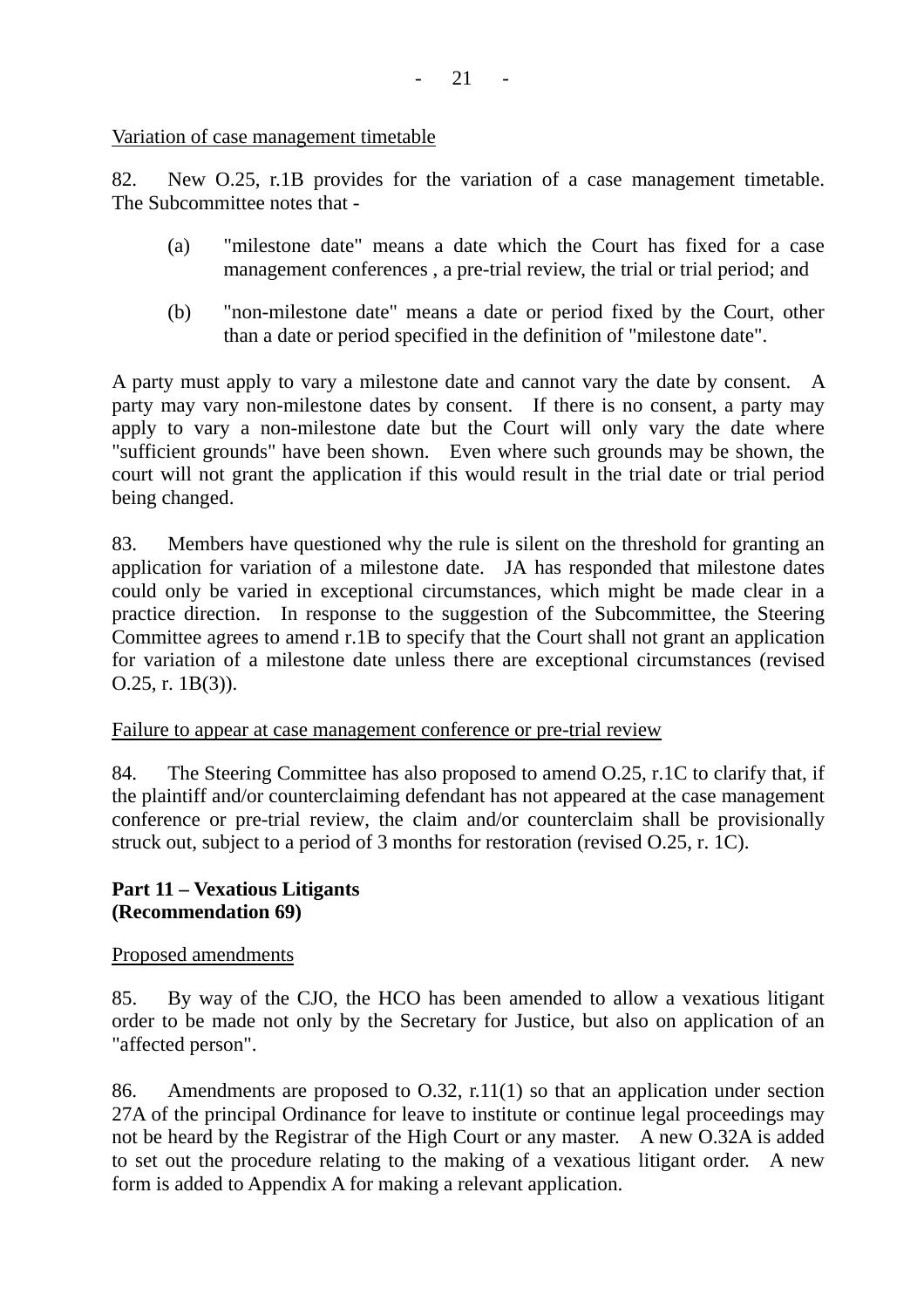# Mode of commencing proceedings

87. Members have requested JA to clarify the mode of commencement of proceedings for applications for a vexatious litigant orders under the existing and proposed procedures, and consider whether a fast-track procedure should be provided for applications involving little or no factual disputes.

88. JA has explained that currently, the mode of commencing proceedings for applications for vexatious litigant orders under section 27 of the HCO is by originating summons. Under the new O.32A, r.1, proceedings under the new section 27 of the HCO will be the same as at present, i.e. by originating summons.

89. For an application under section 27, the Judiciary does not see the need to provide an urgent procedure to curb vexatious litigation. A section 27 order involves the deprivation of a person's right to institute/continue with legal proceedings (unless leave of the Court is obtained). The person against whom the order is sought should at least be given a chance to properly respond.

90. In any event, a section 27 order is usually a last resort, and one would have thought that a restricted application order or a restricted proceedings order would have been in place or applied for by way of summons, which would be a quicker way, before the case has developed to such a stage that a section 27 is warranted. If any case were made out for an expedited or even an urgent hearing, the Court would of course accommodate this as in any other case. Apart from the restricted application order or a restricted proceedings order procedures, the Court will also in appropriate cases grant interim injunctive relief.

# **Part 12 – Discovery (Recommendations 76, 79 and 80)**

# Proposed amendments

91. The Subcommittee has noted that to facilitate settlement, the CJO amends the HCO to extend pre-action discovery to all civil claims, instead of death and personal injuries claims as at present. The proposed amendments in Part 12 are mainly intended to set out the detailed procedures to be adopted following the amendments in the CJO.

92. O.24 is amended to -

(a) widen its scope of application for pre-action discovery under section 41 of the HCO to cases other than personal injuries or death claims. The affidavit in support of the application must show that the documents sought to be disclosed are directly relevant to the claim;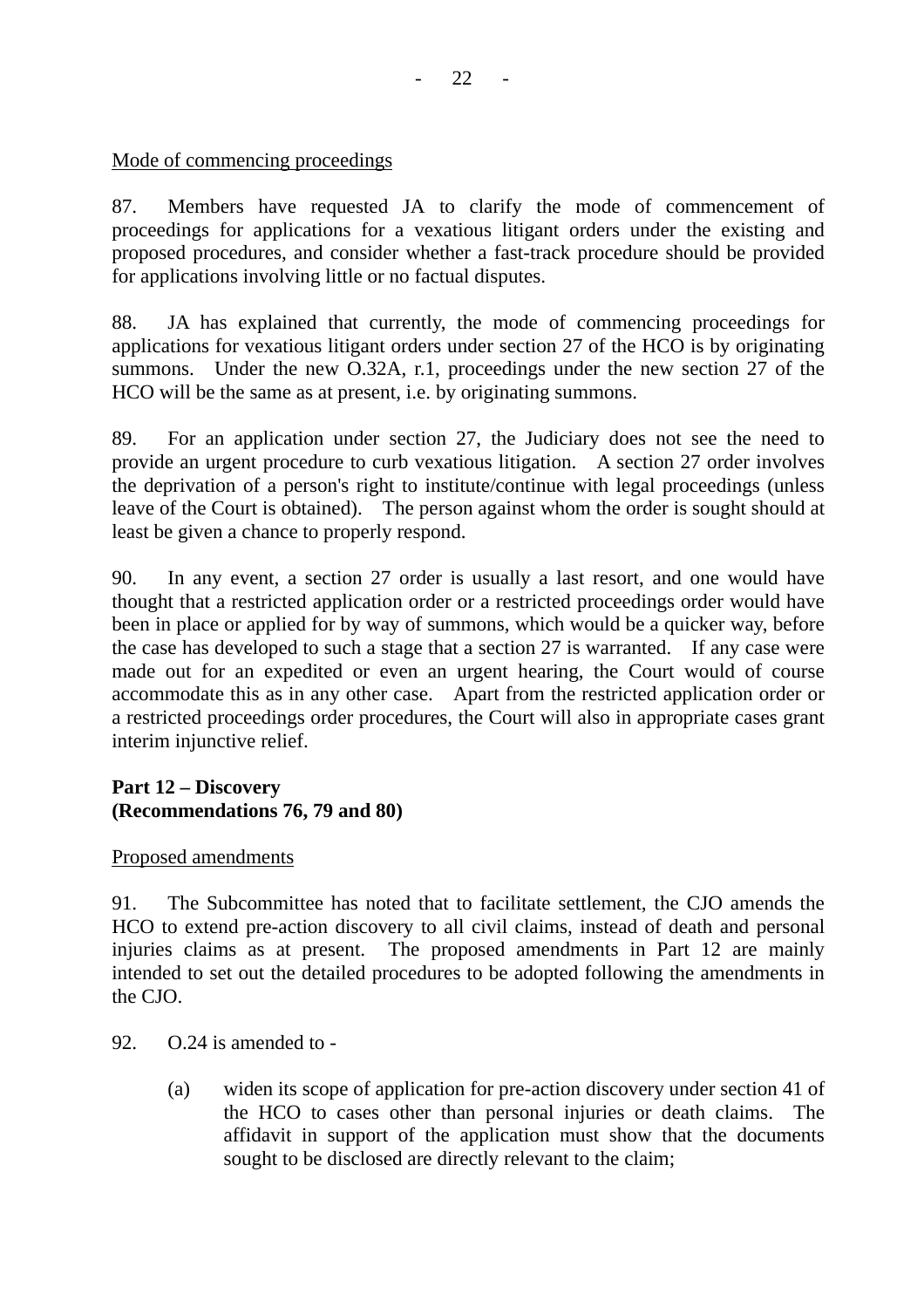- (b) provide that no order for disclosure of documents is to be made under section 41 or 42 of the HCO, unless the Court is of the opinion that the order is necessary for disposing fairly of the cause or matter or for saving costs; and
- (c) empower the Court to limit the discovery of documents or to direct that the discovery of documents should be made in the manner specified by the Court.

#### **Part 13 – Interlocutory Applications (Recommendations 83, 85 and 86)**

#### Proposed amendments

- 93. The Subcommittee has noted that O.32 is amended to
	- (a) allow interlocutory applications (other than applications specified in the rule) to be dealt with by a master without a hearing;
	- (b) provide for the Court's power to specify the consequences of failing to comply with a court order on an interlocutory application; and
	- (c) provide that the Registrar and any master of the High Court may deal with matters relating to the conditions of admission to bail.

#### Interlocutory applications

94. New O.32, r.11A allows interlocutory applications (other than applications specified in the rule) to be dealt with by a master without an oral hearing and empowers him to give directions for the purpose of determining the applications. O.32, r.11A(4) provides that -

"Where the determination of the applications is adjourned for the hearing of the summons, no further evidence may be adduced unless it appears to the Court that there are exceptional circumstances making it desirable that further evidence should be adduced."

95. Taking into account the comment of Professor Eric CHEUNG that the meaning of this rule is unclear and will encourage unnecessary arguments and hence costs, the Steering Committee agrees to propose amendments to clarify that, before determination of an application is adjourned for hearing, the Court has given directions as to filing of evidence and other matters (revised O.32, r.11A).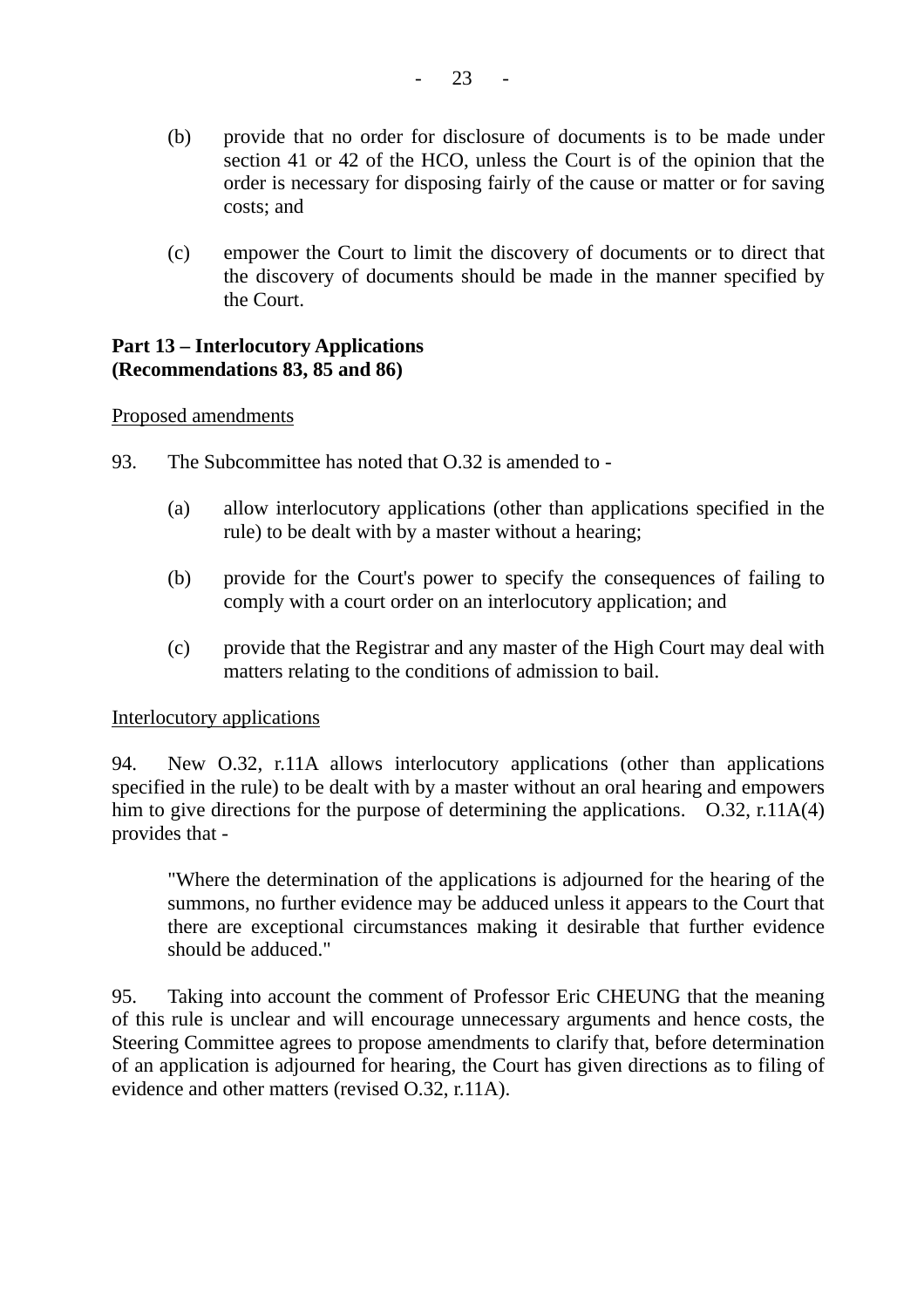### **Part 14 - Interlocutory Applications and Summary Assessment of Costs (Recommendations 88, 89 and 92)**

#### Proposed amendments

96. O.62 is amended to introduce summary assessment of costs. It is aimed at discouraging unwarranted interlocutory applications. The proposed changes are also intended to dispense with the present elaborate and lengthy taxation procedures, thereby saving time and costs.

#### Summary assessment of costs of interlocutory applications

97. The proposed O.62, r.9A empowers the Court, when disposing of an interlocutory application, to -

- (a) make a summary assessment of costs in lieu of taxation  $(r.9A(1)(a))$ ;
- (b) make a provisional summary assessment of costs subject to the right of either party to have the costs taxed  $(r.9A(1)(b))$ ; or
- (c) order a taxation at the end of the action  $(r.9A(1)(c))$ .

98. Where the Court has made a provisional summary assessment of the costs, either party is entitled to insist on a taxation of the costs (r.9A(2)). Upon taxation, if the taxed costs equals the amount summarily assessed, no further amount is payable in respect of the taxed costs  $(r.9A(3)(a))$ . If the party seeking the taxation succeeds in having the sum assessed adjusted in his favour (either by having to pay less if he is the paying party, or being awarded a higher amount if he is the receiving party), he should be entitled to have the payment consequential to the summary assessment adjusted accordingly  $(r.9A(3)(b)-(c))$ . However, if he fails to achieve a favourable adjustment or if the adjustment is not significant so that the costs of the full taxation are disproportionate to the benefits gained, he may be ordered to bear the costs of the taxation  $(r.9A(4))$ .

*O.62, r.9A(2)* 

99. Members have noted that r.9A(2) provides that where the Court has made a provisional summary assessment of the costs, either party to the interlocutory application who is aggrieved by the order is entitled to insist on a taxation of the costs.

100. In response to members' request for clarification, JA has advised that the phrase "aggrieved by the order" in r.9A(2) is not intended to introduce an additional condition for seeking a taxation of costs. For clarity, the Steering Committee agrees to delete this phrase from the rule (revised O.62, r.9A(2)).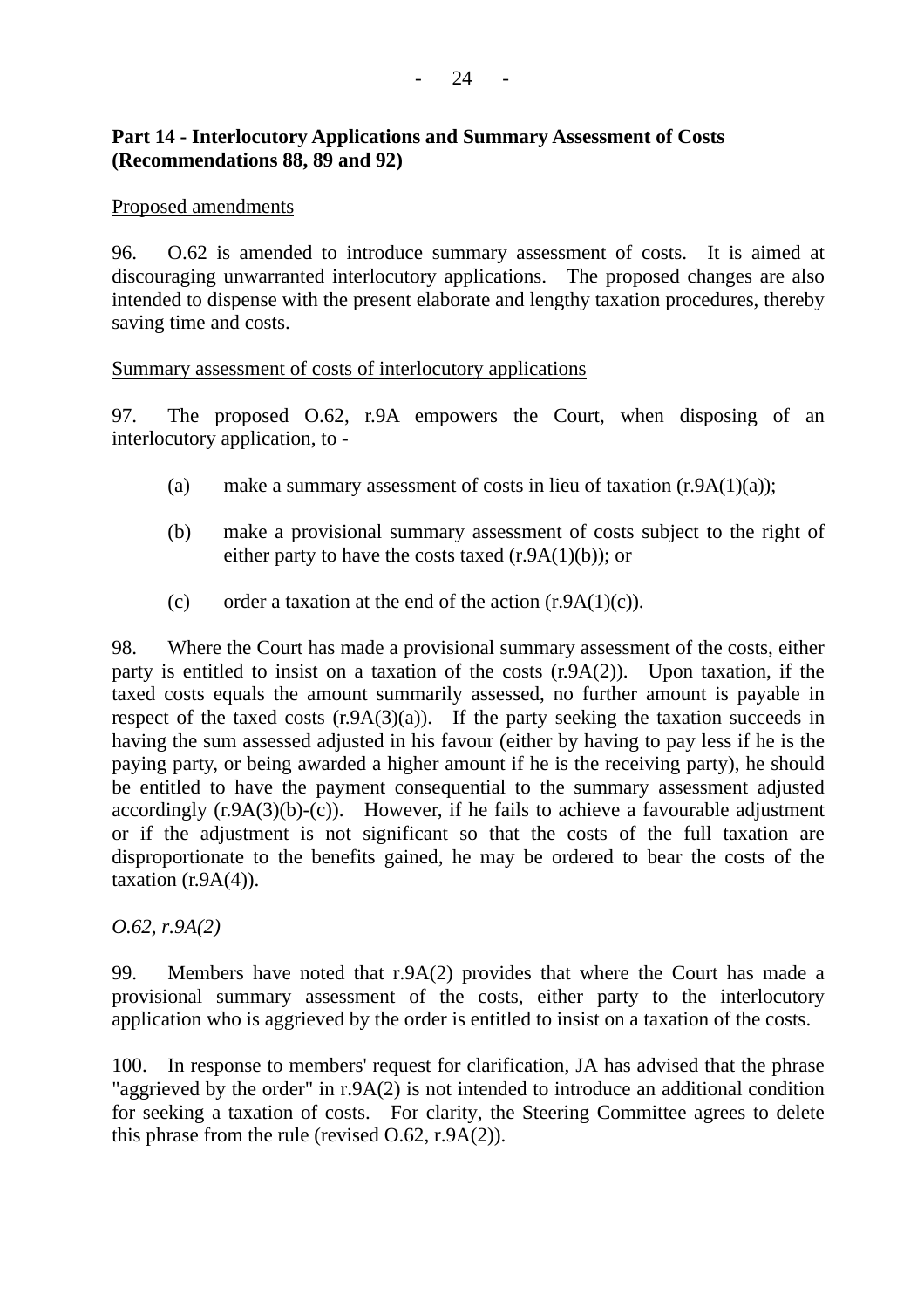*O.62, r.9A(4)* 

101. Members have expressed concern about the lack of objective benchmarks for determining whether the party applying for taxation has done materially better than the provisionally assessed sum under r.9A(4).

102. JA has explained that the Court would have regard to the factors stated in r.9A(5) and the circumstances of individual cases. In addition, an order for costs of taxation made under r.9A(4) is subject to appeal.

#### *O.62, r.9A(4) and (5)*

103. Members have sought clarification whether the references to "the Court" in r.9A(4) and (5) refer to the "taxing master" which is the term used in r.9A(3), and if so, whether consideration would be given to replacing "the Court" with "taxing master" for the sake of consistency. The Steering Committee agrees to propose amendments to replace references to "the Court" in the rule by "taxing master" (revised O.62, r.9A(4) and (5)).

# **Part 15 – Wasted Costs (Recommendations 94 – 97)**

#### Proposed amendments

104. O.62 is amended by adding new rules 8, 8A, 8B, 8C and 8D, to -

- (a) set out the circumstances under which the Court may make a wasted costs order;
- (b) specify that the Court may make a wasted costs order on its own motion;
- (c) require the Court to consider the question of whether to make a wasted costs order by a two-stage procedure specified in the rule; and
- (d) provide that a party shall not threaten another party or any of that party's legal representatives with an application for a wasted costs order, and a party shall not indicate to the other party or any of that party's legal representatives that he intends to apply for such an order, unless he is able to particularize the misconduct concerned and to identify the evidence.

#### Scope of "legal representative"

105. "Legal representative" is defined in O.62, r.1(1) to mean, in relation to a party to proceedings, a counsel or solicitor conducting litigation on behalf of the party. In response to the Subcommittee's request, JA has confirmed that the term "legal representative" covers the legal representative(s) conducting the litigation at the relevant time, including ex-legal representatives where a litigant has changed legal representatives in the course of the litigation.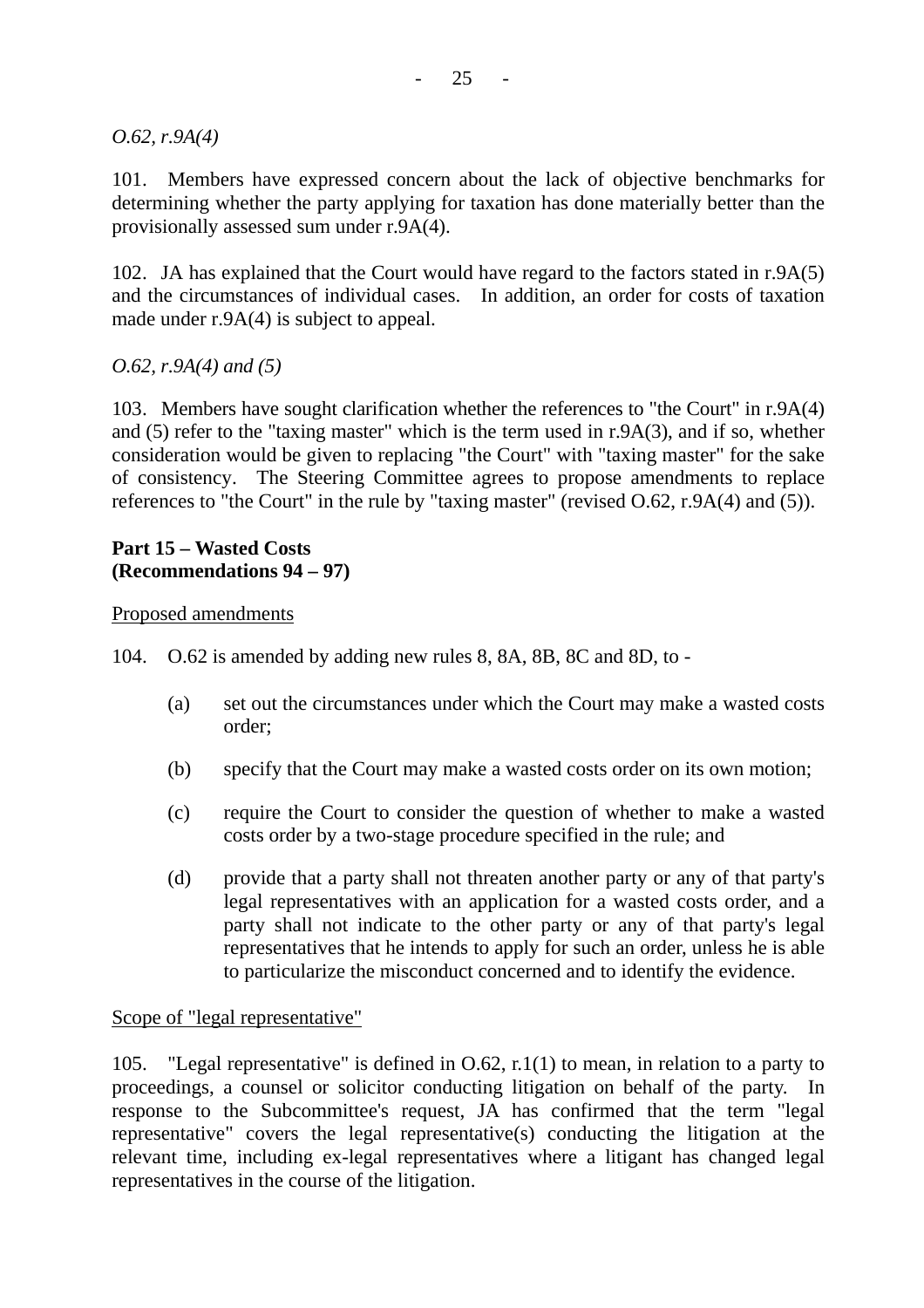# Application for wasted costs order not to be used as a means of intimidation

106. The new rule 8C provides that a party shall not threaten another party or any of that party's legal representatives with an application for a wasted costs order. It also provides that a party may not indicate to the other party or any of the party's legal representatives that he intends to apply for such an order unless he is able to particularize the misconduct concerned and to identify the evidence. Members have requested JA to clarify whether there is any sanction for breach of O.62, r.8C and how to address the practical difficulties in monitoring compliance with the rule.

107. JA has advised that a party in breach of O.62, r.8C (e.g. indicating an application for a wasted costs order without giving particulars) may face an adverse costs order (or even a wasted costs order) against him (or the legal representative). This sanction may be suitably provided under a Practice Direction.

#### Personal liability of legal representative for costs - supplementary provisions

108. In putting forward his views to the Subcommittee, Professor Eric CHEUNG has expressed reservation about the absence of procedural safeguards in O.62, r.8D which provides that a legal representative may be personally liable for costs.

109. JA has advised that r.8D re-enacts what is now in O.62, r.8(6)-(8). The Steering Committee agrees to introduce amendments to make it clear that the procedural safeguards in making wasted costs order are similarly applicable to wasted costs orders made by a taxing master (revised rr.8D and 8E).

# **Part 16 – Witness Statements and Evidence (Recommendation 100)**

110. At present, O.38, r.2A(7)(b) permits a witness statement to be supplemented by testimony in very limited circumstances. The amendments allow a witness greater flexibility to amplify or supplement his witness statement.

111. In response to members' request for clarification, JA has advised that the intention of the proposed O.38, r.2A(7)(b) is to allow a witness to amplify his witness statement, or supplement it with evidence in relation to matters which have arisen since serving the witness statement, or to do both.

# **Part 17 – Expert Evidence (Recommendations 102 - 103 and 107)**

Proposed amendments

112. Part 17 amends O.38 to -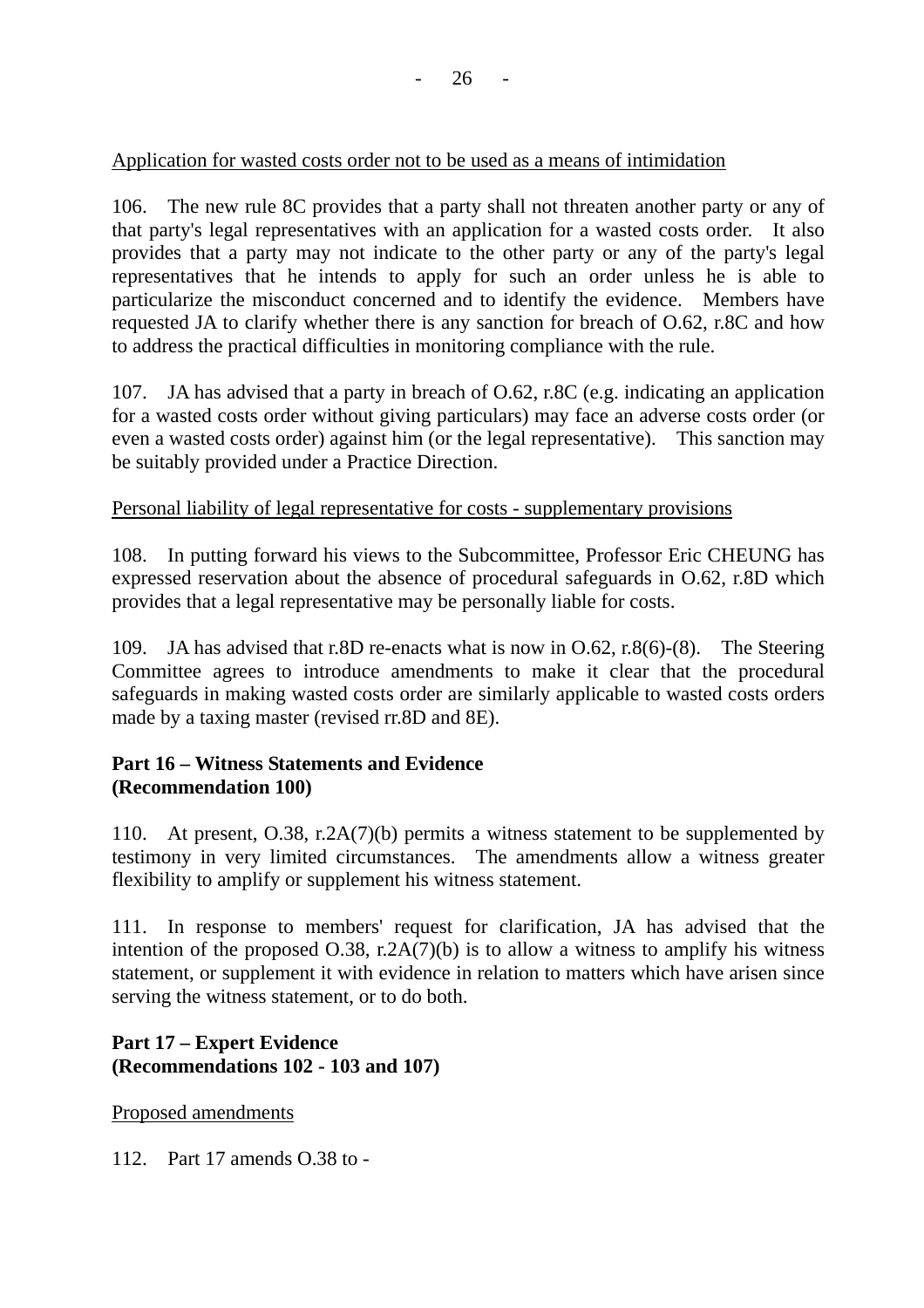- (a) empower the Court to order the parties to appoint a single joint expert  $(SJE)$ ;
- (b) declare that an expert witness's duty to assist the Court overrides his duty to his client or the person paying his fees;
- (c) provide that a party who instructs an expert witness shall provide the expert witness with a copy of the code of conduct set out in the new Appendix D; and
- (d) require an expert witness to make a specified declaration before his expert report or evidence will be admitted in evidence.

# Evidence by a single joint expert

113. The Subcommittee notes that under O.38, the Court may, at or before the trial of the action, order two or more parties to the action to appoint a SJE to give evidence on a certain question (r.4A(1)). Where the parties cannot agree on who should be the SJE, the Court may select the expert witness from a list prepared or identified by the parties, or direct that the expert witness be selected in such manner as the Court may direct (r.4A(2)). Notwithstanding that a party to the action disagrees with the appointment of a SJE, the Court may make an order if it is satisfied that the disagreement is unreasonable (r. 4A(4)).

114. Members have expressed reservation about the proposed rules. They question whether the Court should be involved in matters concerning the appointment of expert witnesses which should best be left to the parties for decision having regard to the need of their cases. They have asked JA to clarify the circumstances under which the court may make an order for appointment of a SJE under r.4A(1), in particular whether such an order could be made if none or only one of the parties intends to appoint an expert witness.

115. JA has advised that the Working Party on CJR is aware of the concern that the appointment of SJE in unsuitable cases might give rise to counter-productive effects. At the same time, it also recognizes that the parties and the court may benefit significantly from SJE orders made in appropriate cases, particularly those which are of low value and/or low complexity. The Working Party is therefore of the view that the court should be given the power to make SJE orders subject to clear guidelines designed to ensure that the orders are not made in unsuitable cases.

116. JA has further advised that O.38, r.4A(1) is not intended to apply where no party considers it appropriate to appoint an expert. If the parties want to adduce expert evidence, the Court may make an order on its own motion under r.4A(1) after taking into account the factors in r.4A(5). This provision for the Court to make an SJE order on its own motion is added taking into account the Law Society's submissions in July 2006, which make reference to the relevant provisions in the CPR.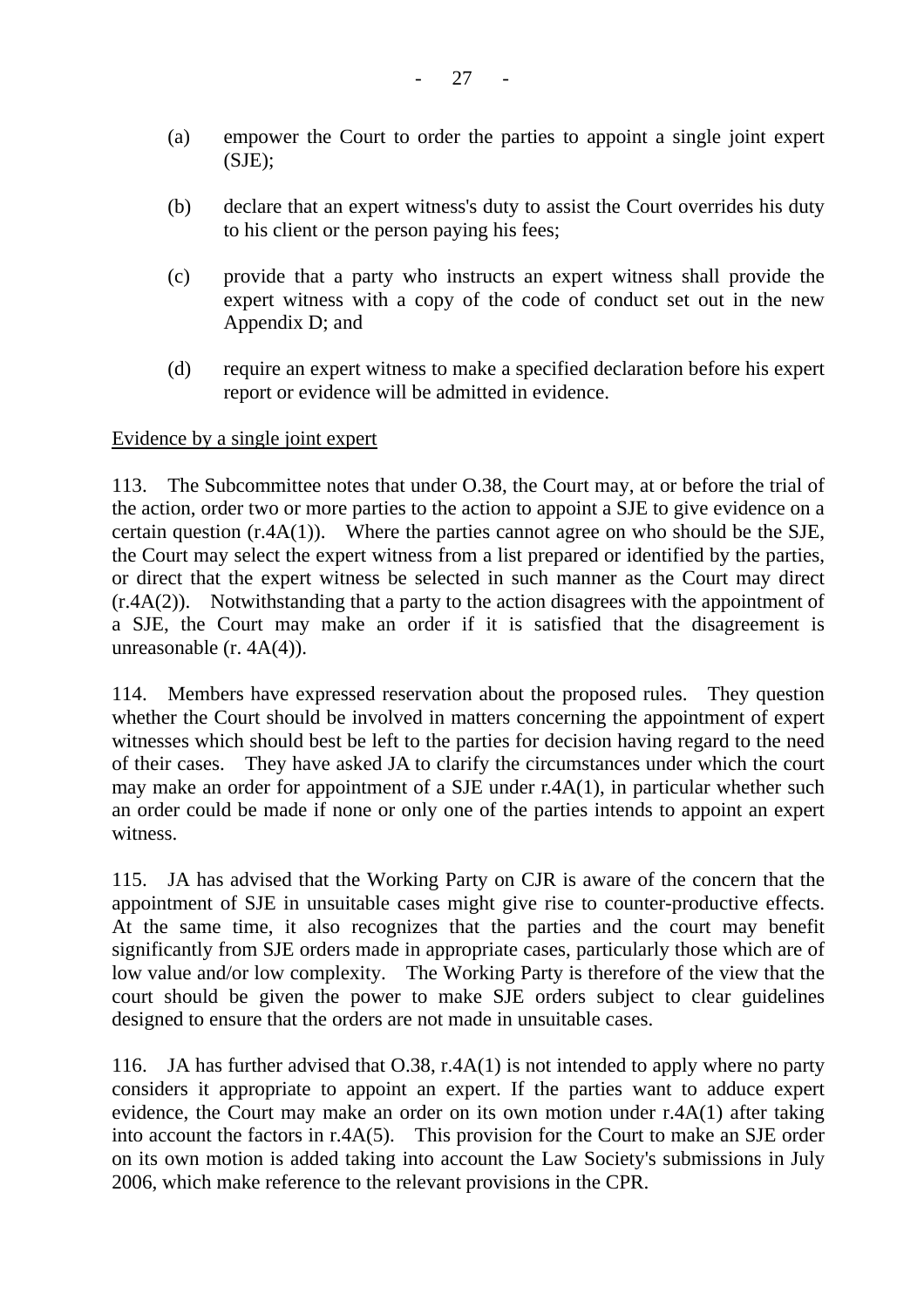- 117. The Steering Committee proposes to amend O.38, r.4A to make it clear that
	- (a) before the Court considers appointing an SJE on its own motion, it should hear the parties first; and
	- (b) the Court will only appoint an SJE where the circumstances allow  $(r.4A(5))$ , but where one party objects, or both or all parties object, the Court may nevertheless appoint an SJE in the interests of justice (revised O.38, r.4A).

# Setting aside an order on the appointment of an SJE

118. Under O.38, r.4A(6), if the Court is satisfied that the SJE order made under r.4A(1) is inappropriate, it may set aside the order and allow the parties concerned to appoint their own expert witnesses to give evidence. The Subcommittee has requested JA to explain the operation of the rule and consider setting out clearly in the rule the procedures involved.

119. JA has explained that an application for setting aside an order for the appointment of an SJE under r.4A(6), like any other interlocutory applications, can be made by summons. The Court may on its own motion or upon a party's application set aside the order under r.4A(6). O.1B, r.2(1) already provides that the Court may exercise its powers on an application or of its own motion.

# **Part 18 - Case Managing Trials (Recommendation 108)**

120. The Subcommittee has noted that Part 18 seeks to amend O.35 to set out the Court's powers of case management in relation to trials.

**Part 19 – Leave to Appeal (Recommendations 109, 110 and 112)** 

# **Part 20 - Appeals (Recommendation 120 and Steering Committee's recommendations)**

Appeals from masters - Order 58

121. O.58 is amended to make it clear that the entitlement to appeal to a judge from a master's decision applies irrespective of whether the decision is made on paper or after a hearing, and provides that the introduction of fresh evidence on the appeal is not allowed except on special grounds.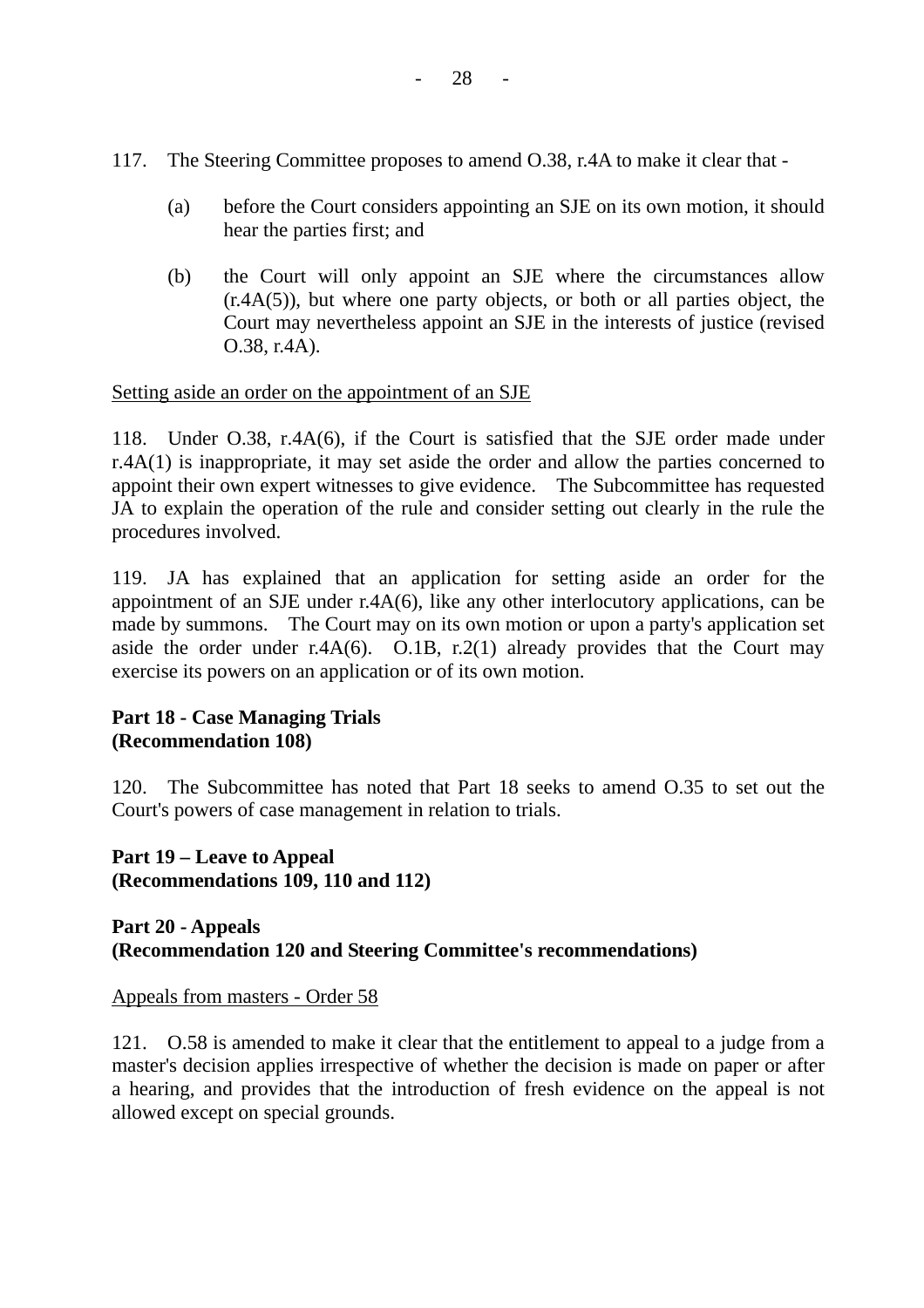Leave to appeal and interlocutory applications of pending appeals under Order 59

122. Currently, appeals from the Court of First Instance (CFI) to the Court of Appeal (CA) are as of right, i.e. leave is not required. Interlocutory applications of pending appeals may be heard and determined by two Justices of Appeal (JAs).

123. The CJO introduces amendments to the HCO to provide that -

- (a) an interlocutory appeal from the CFI to the CA can only be brought with leave of the CFI or the CA. One or two JAs can deal with such applications for leave to appeal. Refusal of leave by the CA is final; and
- (b) the CA, comprising two JAs, has jurisdiction to hear or determine interlocutory applications of pending appeals on paper without a hearing.
- 124. Following amendments to the HCO, O.59 is amended to provide for
	- (a) a procedure for an application for leave to appeal for interlocutory matters from the CFI to the CA; and
	- (b) the detailed procedures for the determination of interlocutory applications of pending appeals before the CA.

# Revised procedure for applications for leave to appeal

125. In formulating the application procedure for leave to appeal to the CA for CFI interlocutory matters, opportunity is taken to standardize the procedure irrespective of the type of proceedings or the level of court. It is proposed that –

- (a) applications for leave to appeal should involve all parties (inter partes), and not just the party applying for leave (ex parte) initially, save in exceptional cases; and
- (b) the calculation of time for making applications (whether for leave to appeal or appeal) should start to run from the date of the relevant judgment, order or decision appealed against, instead of from the date of perfection of the order (as it is now).

126. Accordingly, amendments are proposed to standardize the provisions for leave to appeal to the CA, irrespective of the type of proceedings or the level of court. O.59, rr.2A and 2B deal, respectively, with applications for leave to appeal to the CA, and applications for leave to appeal against interlocutory and other orders (such as costs) of the CFI.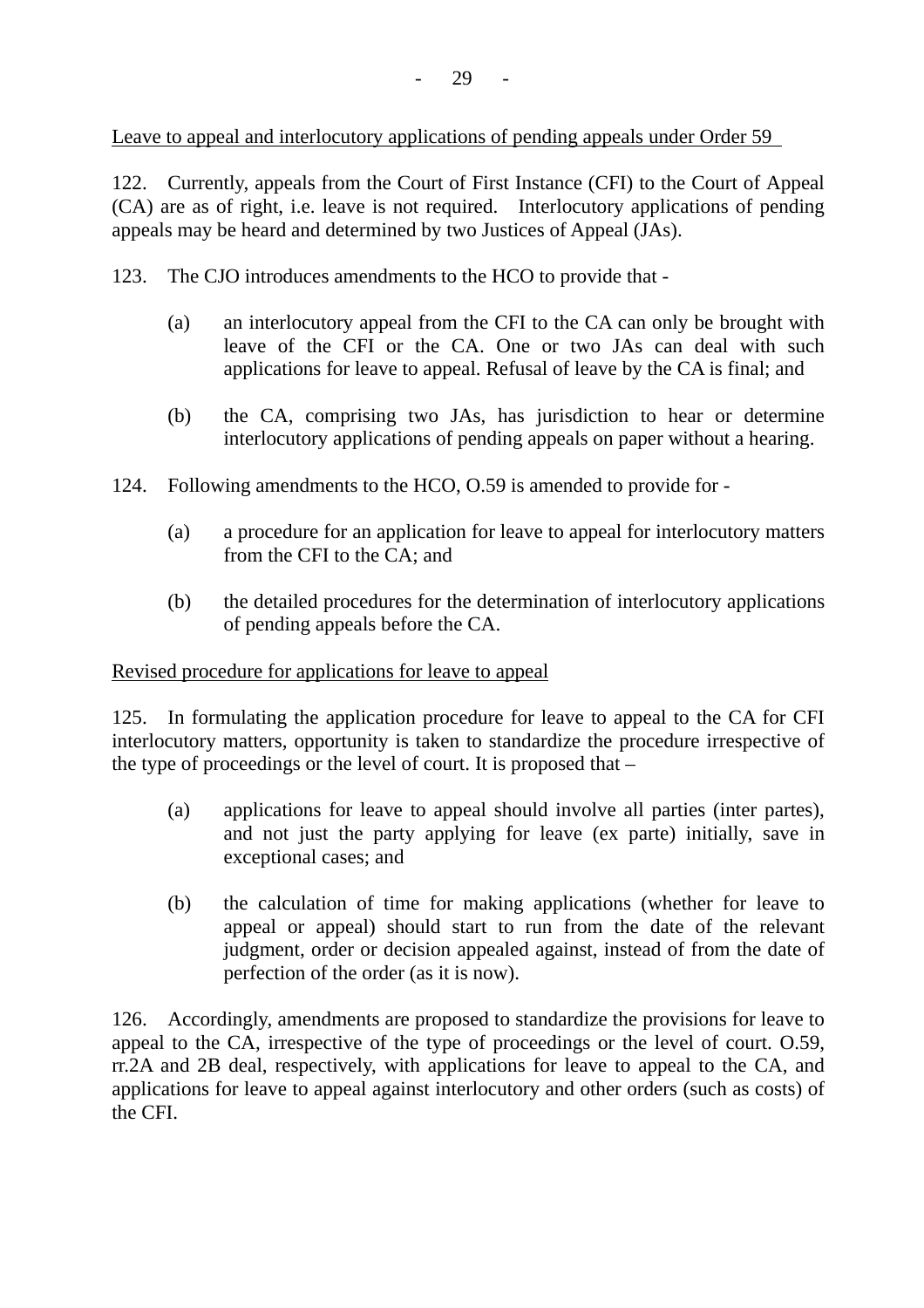### Applications to Court of Appeal for leave to appeal

127. The Subcommittee has discussed the revised procedure for applications to the CA for leave to appeal, and has expressed reservation about the proposed O.59, r.2A(8), viz -

"Where the Court of Appeal determines the application on the basis of written submissions only, it may, if it considers that the application is totally without merit, make an order that no party may under paragraph (7) request the determination to be reconsidered at an oral hearing inter partes."

The Subcommittee is concerned whether the above provision would deprive the aggrieved party of the right to an oral hearing, and in some cases, might result in injustice. It has requested JA to provide information on the statistics on applications to the CA for leave to appeal, renewal applications, and the outcome of these applications in the past few years.

128. JA has explained the Steering Committee's relevant considerations for the proposed O.59, r.2A(8). The problems of and associated with "totally" unmeritorious appeals (often from litigants in person but not restricted to this class) have been experienced in Hong Kong for some time and need to be addressed. In each of the three years from 2005 to 2007, on average, about 20% of leave applications were followed by renewal applications. Of the renewal applications, about 80% were refused leave. The proportion of such applications highlights the need to address the problem of unmeritorious appeals.

129. It is well-established in the international jurisprudence that the access and hearing rights are not absolute but may be subject to appropriate restriction. In many jurisdictions, leave to appeal is often dealt with on paper, without a hearing and without reasons for dismissal of the application. The proposed O.59, r.2A(8) is modeled on the English CPR 52.3, which provides that an application for permission to appeal may be considered by the appeal court without a hearing. If an application is refused without a hearing, such decision would then be subject to the appellant's right to have it reconsidered at an oral hearing, possibly before the same judge. If the CA considers that the application is without merit, it has the power to order that no request for reconsideration can be made by the applicant.

130. The proposed O.59, r.2A(8) was included in the Steering Committee's "Revised Proposal for Amendments to Subsidiary Legislation" published in October 2007. The Law Society has no comment on the proposed provision. Having considered the Bar Association's comments, the Steering Committee has suitably revised the wording of the proposed r.2A(8) to make it clear that it only applies to "totally unmeritorious appeals". The Bar Association has raised no further comments on the wording of the latest O.59, r.2A(8).

131. The proposed O.59, r.2A(8) seeks to deal with the problem of "totally"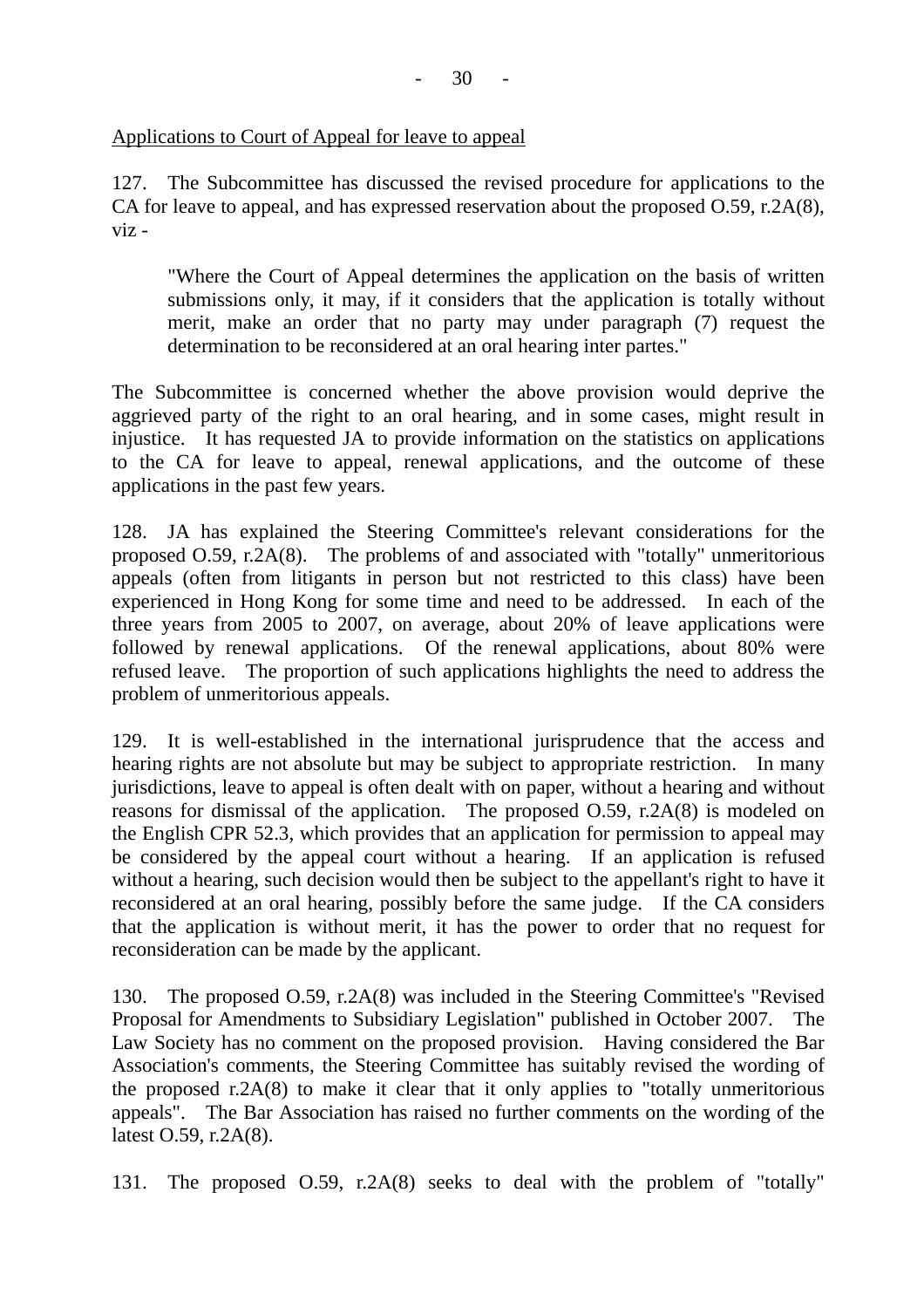unmeritorious appeals. Under the proposed O.59, r.2A, when at least two JAs have come to the view that an application for leave to appeal is "totally" unmeritorious and no rational basis has been shown as to why there should be an oral hearing, it seems difficult to justify an insistence that there be an automatic right to be heard orally. The Judiciary does not believe that O.59, r.2A(8) is disproportionate to the problem of applications which are "totally without merit".

# *Timeframe for the perfection of an order*

132. Members have requested JA to clarify whether the proposed amendments on the calculation of time for making an application for leave to appeal or appeal, i.e. from the date of an order (instead of the date of the perfection of an order as at present), would affect the operation of the proposed  $O.59$ , r.5(1)(a), which requires the appellant to lodge with the Registrar a copy of the sealed judgment or order within 7 days after the service of the notice of appeal. They point out that there is often a significant time lag between the date of the order and that of perfection of the order.

133. JA has advised that in the majority of cases, the absence of a perfected order will not hold up the appeal process, since the losing party will have obtained the result and the reasons for it (obviously if the reasons are unavailable, this will often be a good reason for an extension of time to appeal to be given).  $O.59$ , r.5(1)(a) requires the appealing party to lodge with the Registrar a sealed judgment within 7 days after the date of service of the notice of appeal. A notice of appeal is filed either 28 days from the date of judgment if no leave to appeal is required, or 7 days from the grant of leave if leave to appeal is required. There will be ample time in between to seal the order if a party acts promptly.

134. Members have suggested that the Judiciary should consider drawing up a performance pledge on the timeframe for the perfection of an order. JA has advised that the Judiciary will try its best to ensure that draft orders of the CFI will normally be approved within 7 working days after receipt of the draft from the party concerned. However, as a member remains concerned about the lead time required for the perfection of an order, the Subcommittee has agreed that the issue be referred to the Panel on Administration of Justice and Legal Services for follow up.

#### Other issues

135. JA has advised the Subcommittee that taking into account the comments from Professor Eric CHEUNG in his submission to the Subcommittee, the Steering Committee agrees to delete -

- (a) the words "by a summons" from  $O.59$ , r.2B(1); and
- (b) the words "in the case of an appeal from a judgment after trial or hearing of any cause or matter on the merits" from O.59, r.10(2) (revised O.59, rr. 2B(1) and 10(2)).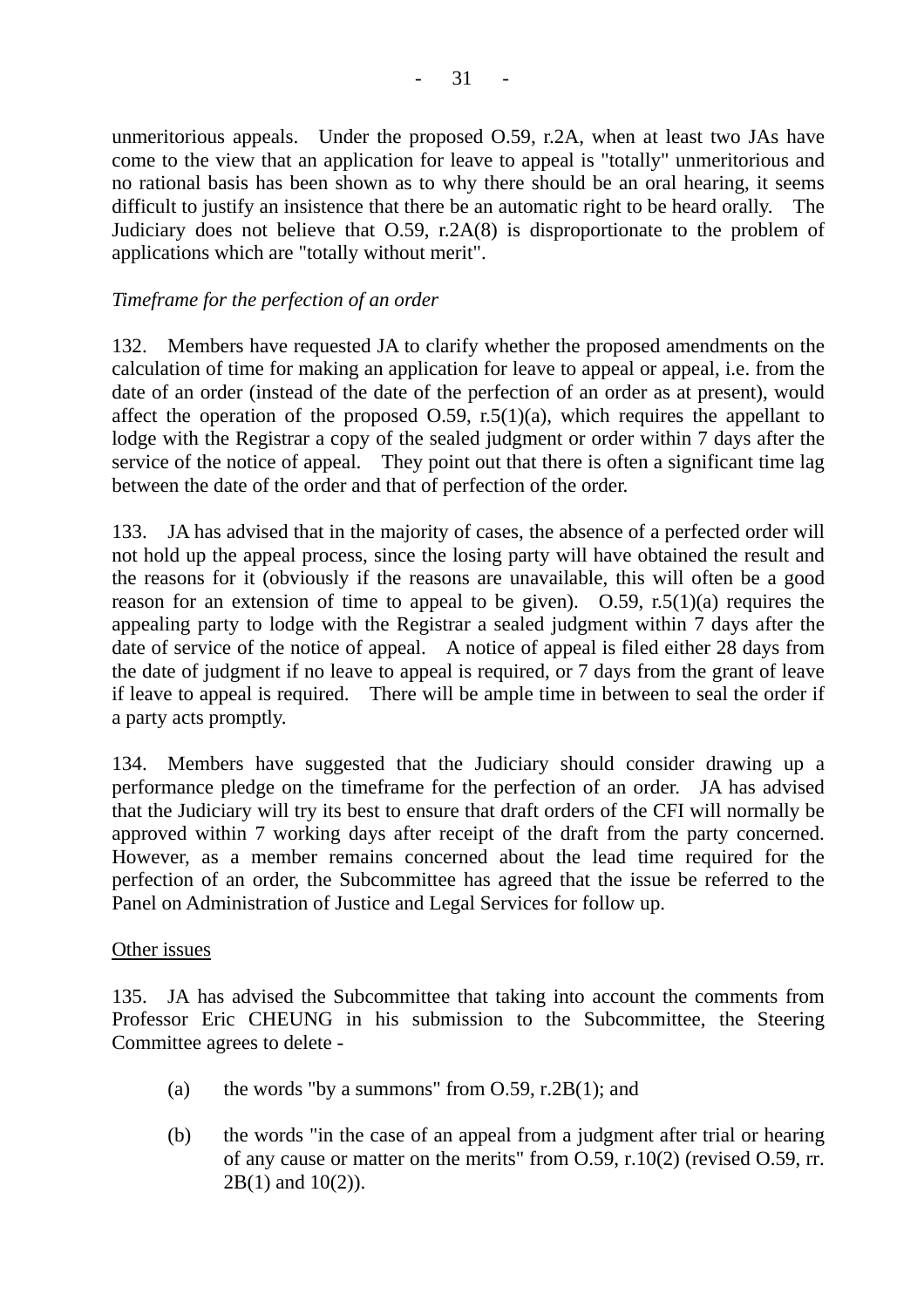# **Part 21 – General Approach to Inter-party Costs (Recommendation 122)**

136. The Subcommittee has noted that the following changes regarding inter-party costs are proposed to be introduced -

- (a) in relation to interlocutory applications, the principle that the costs should normally follow the event is no longer the prescribed usual order but just an option; and
- (b) the Court shall take into account the underlying objectives of the RHC in exercising its discretion as to costs.

# **Part 22 – Taxing the Other Side's Costs (Recommendations 131, 134 to 136)**

#### Proposed amendments

137. In response to members' request, JA has explained in detail the proposed amendments to  $0.62$  in relation to  $-$ 

- (a) entitlement to costs;
- (b) counsel's fees;
- (c) procedure and documents for taxation;
- (d) provisional taxation;
- (e) costs of taxation;
- (f) measures to facilitate settlement and reduce delays in taxation proceedings; and
- (g) bases and scales of taxation.

#### Bases and scales for taxation

138. In response to members' questions, JA has advised that the scales of costs for taxation are contained in the First and Second Schedules of O.62. Some rates (e.g. mechanical preparation of documents) are outdated and certain fixed costs are obsolete. Revisions are proposed to update these rates and fixed costs. Members have requested JA to explain the bases for the proposed revisions.

139. JA has advised that the revisions to the scale costs and fixed costs are proposed taking into account the Law Society's proposal, the experience of taxing masters, and the use of gross sum assessment of costs to better reflect the solicitors' work involved.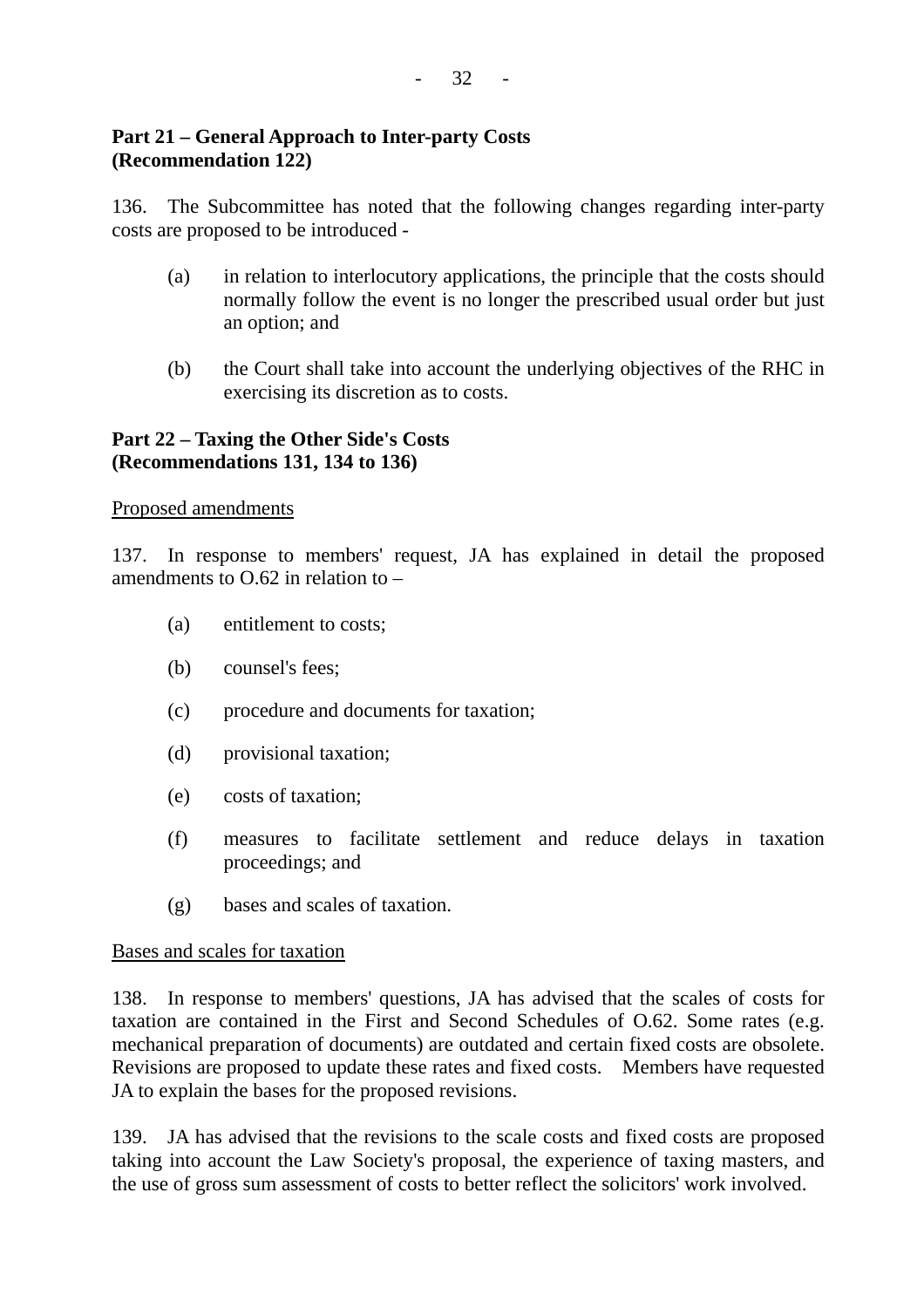# Final certificate

140. The Steering Committee proposes to amend O.62, r17A to make it clear that the taxing master would only issue a final certificate after the expiry of the review period in O.62, r33 (revised O.62, r. 17A).

# **Part 23 – Judicial Review (Recommendations 144 - 148)**

- 141. The major provisions in this Part include the following
	- (a) O.53, rr. 1A and 1, defining more clearly the scope of judicial review proceedings;
	- (b) New rr.2A to 2D, setting out the procedure for applying for leave to apply for judicial review;
	- (c) O.53, r.3, making further provisions for dealing with an application for leave;
	- (d) New r.3A, providing that neither a respondent nor a person served with an application for leave may apply to set aside an order granting leave to make the application for judicial review;
	- (e) New r.4A, providing for service of an order granting leave to apply for judicial review and of any associated directions given by the Court;
	- (f) New rr.5A to 5D, providing for the filing and service of grounds for contesting or supporting an application for judicial review; prohibiting an applicant for judicial review to rely on additional grounds unless leave of the Court has been granted; providing that at the hearing of the application for judicial review, no affidavit evidence may be relied on unless it has been properly served or the Court grants leave; and allowing any person to apply for leave to file evidence or make representations at a judicial review hearing; and
	- (g)  $O.53$ , r.9(1), providing that a person who desires to be heard in support of an application for judicial review shall also be heard if the person appears to the Court to be a proper person to be heard.

# Existing procedural framework

142. In response to the request of the Subcommittee, JA has explained the statutory framework of the procedures for judicial review proceedings. The scope of judicial review is currently defined by reference to the types of remedies sought under O.53, r.1(1), which provides that -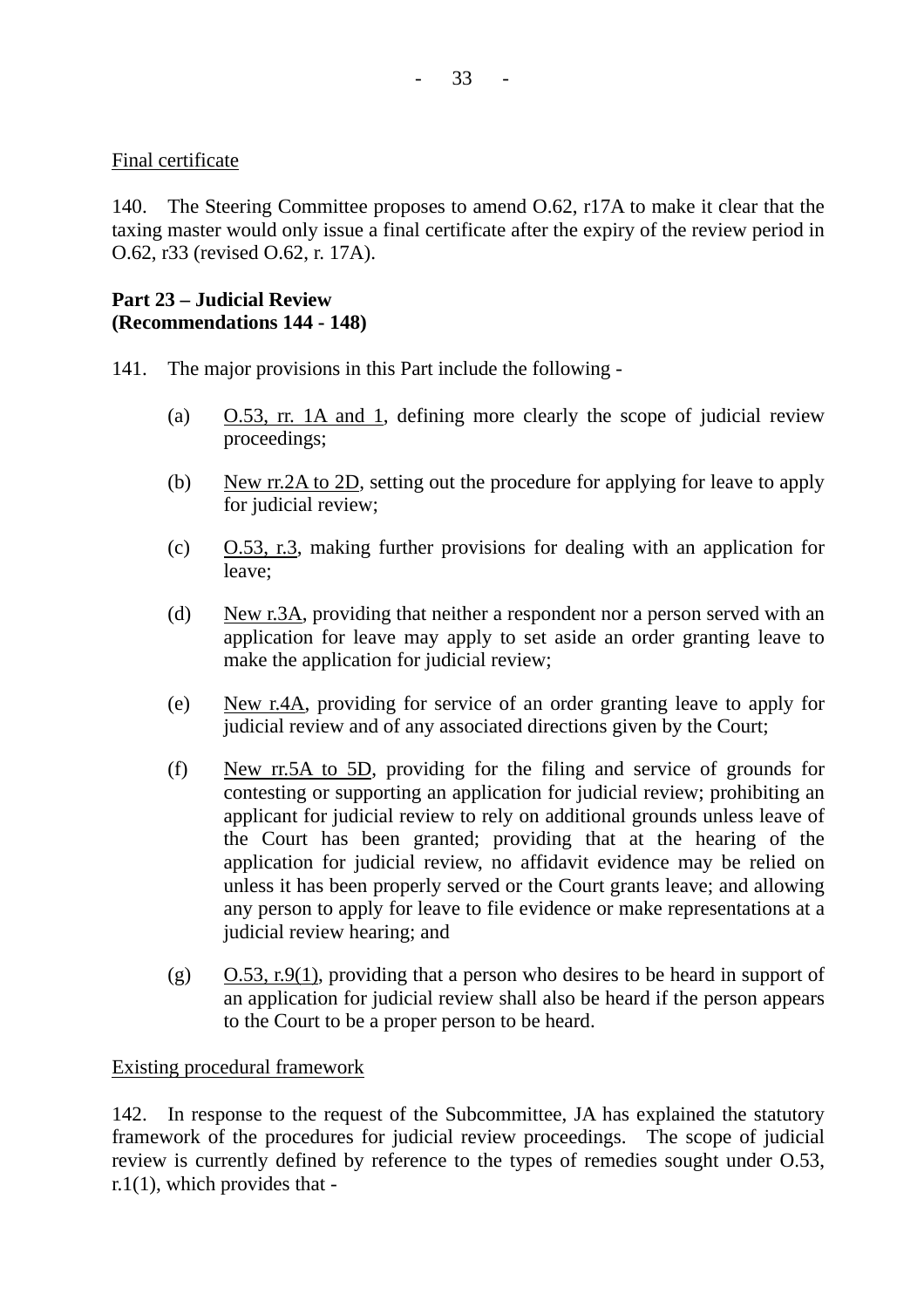- "(1) An application for-
	- (a) an order of mandamus, prohibition or certiorari, or
	- (b) an injunction under section 21J of the Ordinance restraining a person from acting in any office in which he is not entitled to act,

shall be made by way of an application for judicial review in accordance with the provisions of this Order."

- 143. An application for judicial review is a two-stage process
	- (a) the applicant must first apply for leave to move for judicial review; and
	- (b) if leave is granted, the applicant can proceed with a substantive application for judicial review where, if grounds for review are made out, the court may decide to intervene by granting the applicant appropriate relief.

144. Presently, the leave application is made ex parte and usually decided without an oral hearing. Neither the proposed respondent nor any interested party is served with the application or the supporting evidence. They are not brought into the picture unless and until the applicant succeeds in obtaining leave.

145. If the applicant secures leave and proceeds with the substantive application, the application has to be made by originating motion to a judge sitting in open court, unless ordered otherwise by the judge granting leave. The notice has to be served on all persons directly affected. Any respondent who intends to use an affidavit at the substantive hearing has to file it in the Registry within 56 days after the service upon him of the notice of motion or summons.

146. The Working Party on CJR noted in its Final Report that the present remedy-based approach in deciding the scope of judicial review proceedings is unsatisfactory, and there is merit in adopting some aspects of the changes to the procedural framework for judicial review proceedings in the CPR of England and Wales. Taking into account the consultation response to the Interim Report, the Working Party on CJR made Recommendations 144-148 in the Final Report.

Service of notice of application for leave

147. The Subcommittee has noted the proposed procedure for service of notice of application for leave and acknowledgment of service of notice of application of leave (proposed O.53, rr.2B and 2C) as follows -

(a) an application for leave must be made ex parte by filing in the Registry a notice in Form No. 86 containing a statement of, inter alia, the name and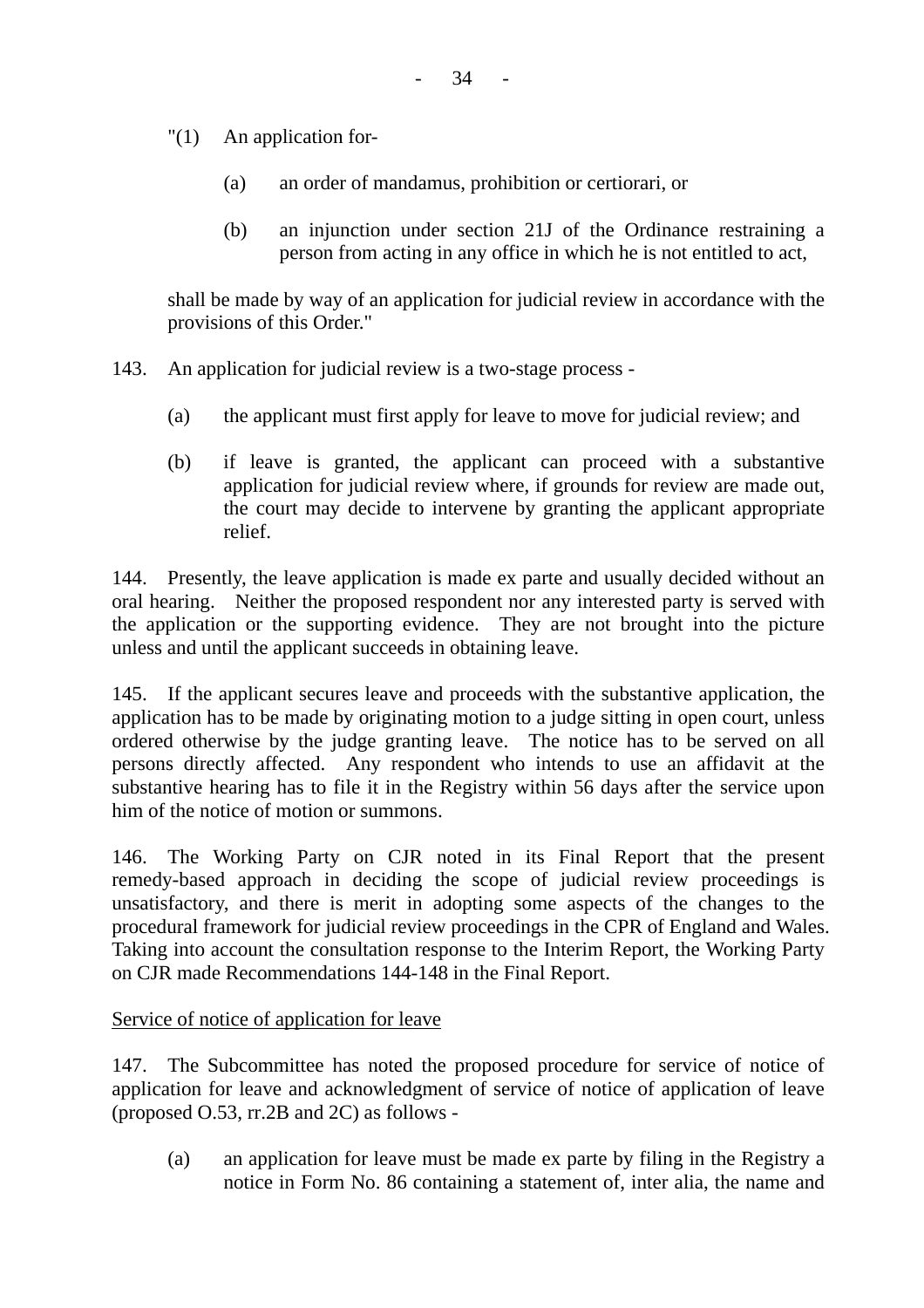description of the respondent and all interested parties (if any). "Interested party" is defined to mean any person (other than the applicant and respondent) who is directly affected by the application for judicial review (O.53, r.1A);

- (b) the notice of application for leave together with the affidavit verifying the facts relied on must be served on the proposed respondent and any person the applicant considers to be an interested party within 7 days after the date of the filing of the notice of application;
- (c) any person served with the notice of application for leave who wishes to take part in the judicial review must file an acknowledgment of service in Form No. 86C;
- (d) an acknowledgment of service must be filed not more than 21 days after service of the notice of application for leave and served on the applicant and any interested party named in the notice of application not later than 7 days after it is filed. The time limit may be extended by agreement between the parties; and
- (e) the acknowledgment of service must, where the person filing it intends to contest or support the application for leave, set out a summary of his grounds for doing so and state the name and address of any interested party, and must be accompanied by an affidavit verifying the facts stated in the acknowledgment of service.

148. Members have expressed serious concern whether the proposed procedure would adversely affect the public's right to judicial review as a channel for seeking redress against decisions made by public bodies. They have requested the Judiciary to reconsider the proposal in the light of its implications on applicants applying for judicial review, especially unrepresented litigants.

149. In view of the concerns expressed by members and some deputations (e.g. the proposal may result in unnecessary costs and delay in some cases), the Steering Committee has looked at the matter again and accepts that in some cases, the procedural changes proposed may not be altogether desirable. The Steering Committee has therefore decided to remove the proposed amendments regarding the service requirement at the leave application stage. Nevertheless, the Court would (as is the position under the existing Rules) exercise its discretion, in appropriate cases, to order that notice be given to the proposed respondent or interested parties at the leave application stage. This discretion, together with the Court's case management powers under the existing and the proposed Rules, will, in appropriate cases, bring about the benefits expected of the original changes proposed for the leave application stage.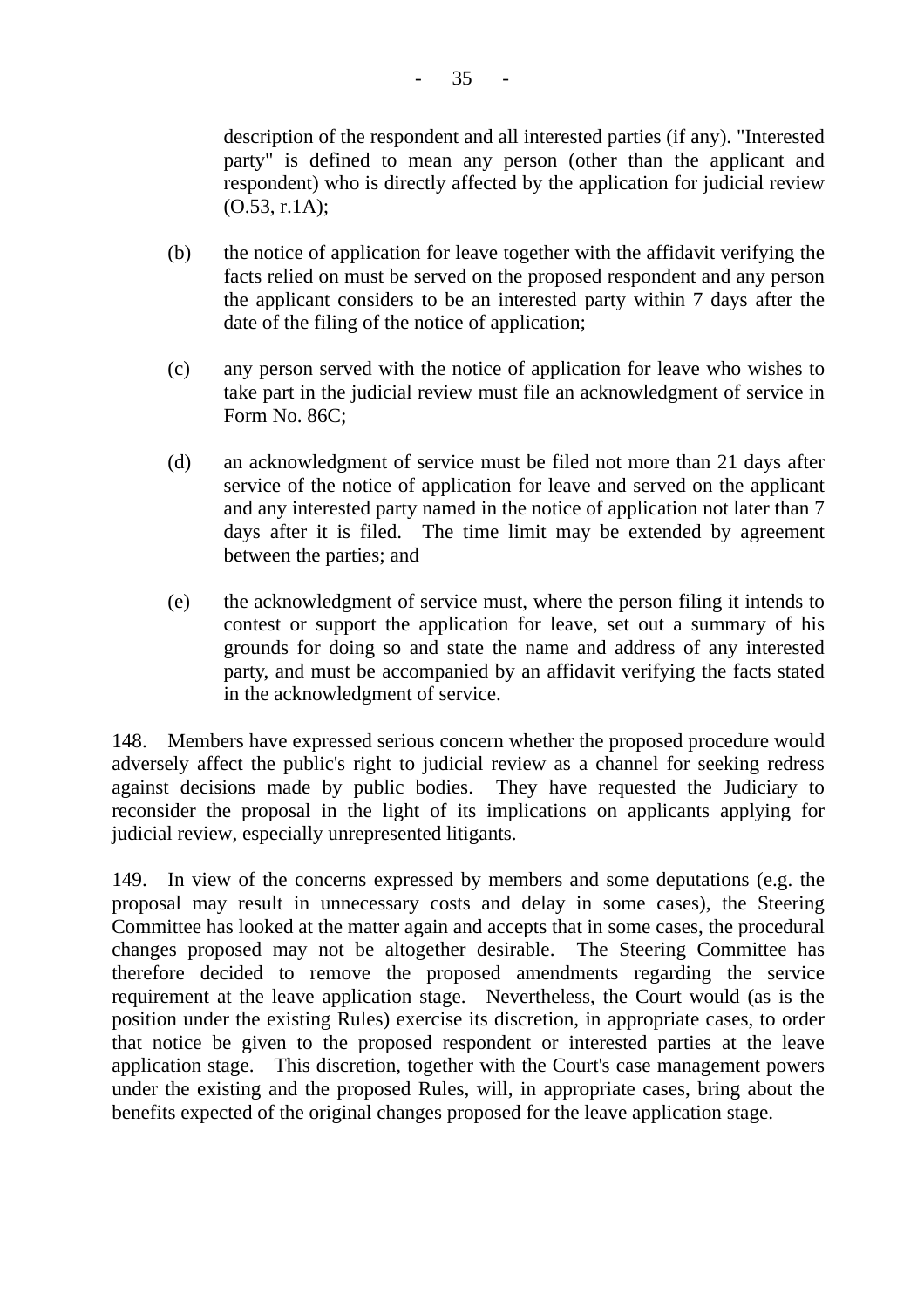#### Requirements relating to "interested party"

150. Members have expressed concern whether the proposal to bring in interested parties before leave is granted is necessary and whether it would add to an applicant's obligations, especially one who is not legally represented.

151. JA has emphasized that the proposal does not add to the obligations of the applicant, and would be conducive to improving the present procedural framework for judicial review proceedings. It merely brings forward the time when an applicant has to decide who to be named as the respondent and who may be an interested party, so as to enable the Court to give directions timely and avoid unnecessary costs and delays. Litigants in person will be informed of the statutory definition of "interested party", and in any event, they are likely to be accorded some leeway by the Court in case of genuine difficulty.

152. Members have requested clarification about the costs consequences, if any, on the applicant if an interested party named in the application form turns out to be not truly an "interested party".

153. JA has explained that the Court will, at the leave stage, give suitable directions regarding service on the interested parties, and where the applicant has cast the net too widely, the Court can sift out those persons who need not be served or need not participate in the proceedings. At the leave stage, there is no question of costs consequences as it is essentially ex parte, and all respondents and interested parties at this stage are "putative" only.

154. Members have sought further clarification on the consequences faced by an applicant if he fails to identify all the interested parties in an application for leave for judicial review.

155. According to JA, in principle, an applicant in judicial review has a duty to inform/serve party (other than the respondent) whom he believes will be directly affected by his application. However, in practice, applicants do not do so in many cases. Sometimes, the interested party will apply for permission to take part in the proceedings. In some cases, the Court will give the necessary directions on filing of evidence and the like. In other cases, it may be at a late stage (e.g. at the substantive hearing) that it comes to the Court's attention that there is an interested party who should be served. The hearing may have to be adjourned and costs will have to be paid to the respondent.

156. In view of the Subcommittee's concerns about the requirements relating to "interested party" in O.53, the Steering Committee has agreed to make further amendments to clarify the procedural requirements where "interested parties" may be involved (revised O.53, rr. 3, 4A and 6 and Form No. 86)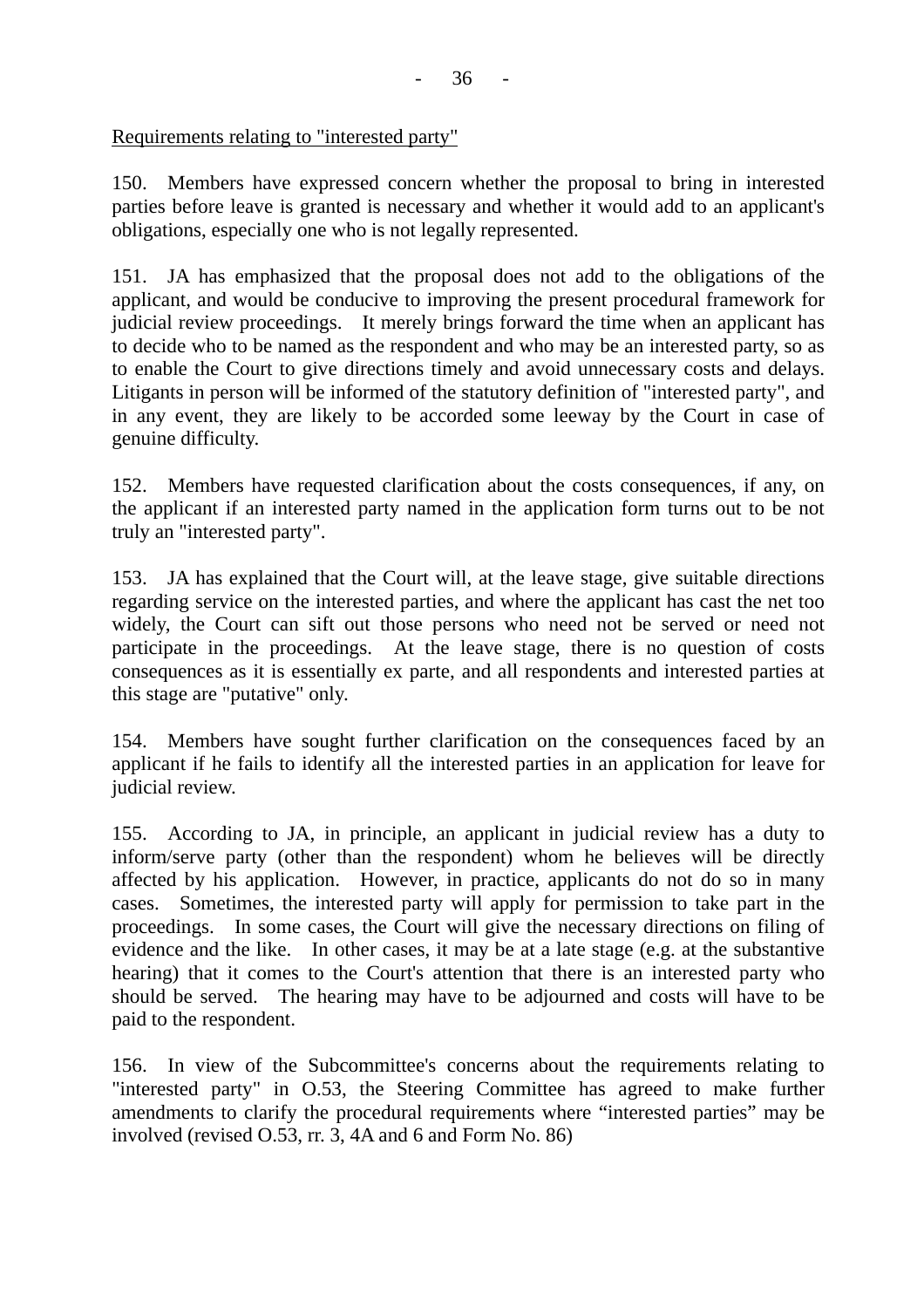# **Part 24 – Costs against Non-party (Steering Committee's recommendation)**

157. Part 24 deals with costs against a person who is not a party to the relevant proceedings, which is a recommendation of the Steering Committee.

158. The Subcommittee notes the following proposed amendments -

- (a) Order 11 rule 1(1) is amended to enable service outside Hong Kong of an originating process by which a cost order against a person who is not a party to the relevant proceedings is sought; and
- (b) Order 62 a new rule 6A is added to provide that if the Court is considering whether to make a costs order in favour of or against a person who is not a party to the relevant proceedings, that person must be joined as a party and must be given a reasonable opportunity to attend a hearing.

# **Part 25 – Miscellaneous**

159. Part 25 contains technical and minor amendments to several Orders of the RHC.

# **Impact of the CJR on unrepresented litigants**

160**.** Members have expressed concern about the impact of the various proposed changes in CJR on unrepresented litigants and requested the Judiciary to provide information on the assistance available to them.

161. JA has advised that the Judiciary is aware of the potential problems encountered by unrepresented litigants and is committed to providing assistance and facilities to enable them to deal with the applicable procedures in the conduct of their cases. The Judiciary is mindful of the fundamental principle that it must be and must be seen to be fair and impartial in adjudicating disputes when rendering assistance to unrepresented litigants.

162. The Judiciary has explained that the existing procedural arrangements for unrepresented litigants which would largely remain unchanged under the CJR. Administratively, the Resource Centre for Unrepresented Litigants (Resource Centre) has been in place since 2003 to provide assistance to unrepresented litigants. The Judiciary does not believe that the CJR changes will make civil litigation more complex nor will they make it less advantageous for unrepresented litigants in the conduct of proceedings. The Judiciary will continue to provide suitable assistance to unrepresented litigants through procedural and administrative arrangements, whilst upholding the fundamental principle that it must be and must be seen to be fair and impartial in adjudicating disputes.

163. Members are of the view that the services of the Resource Centre should be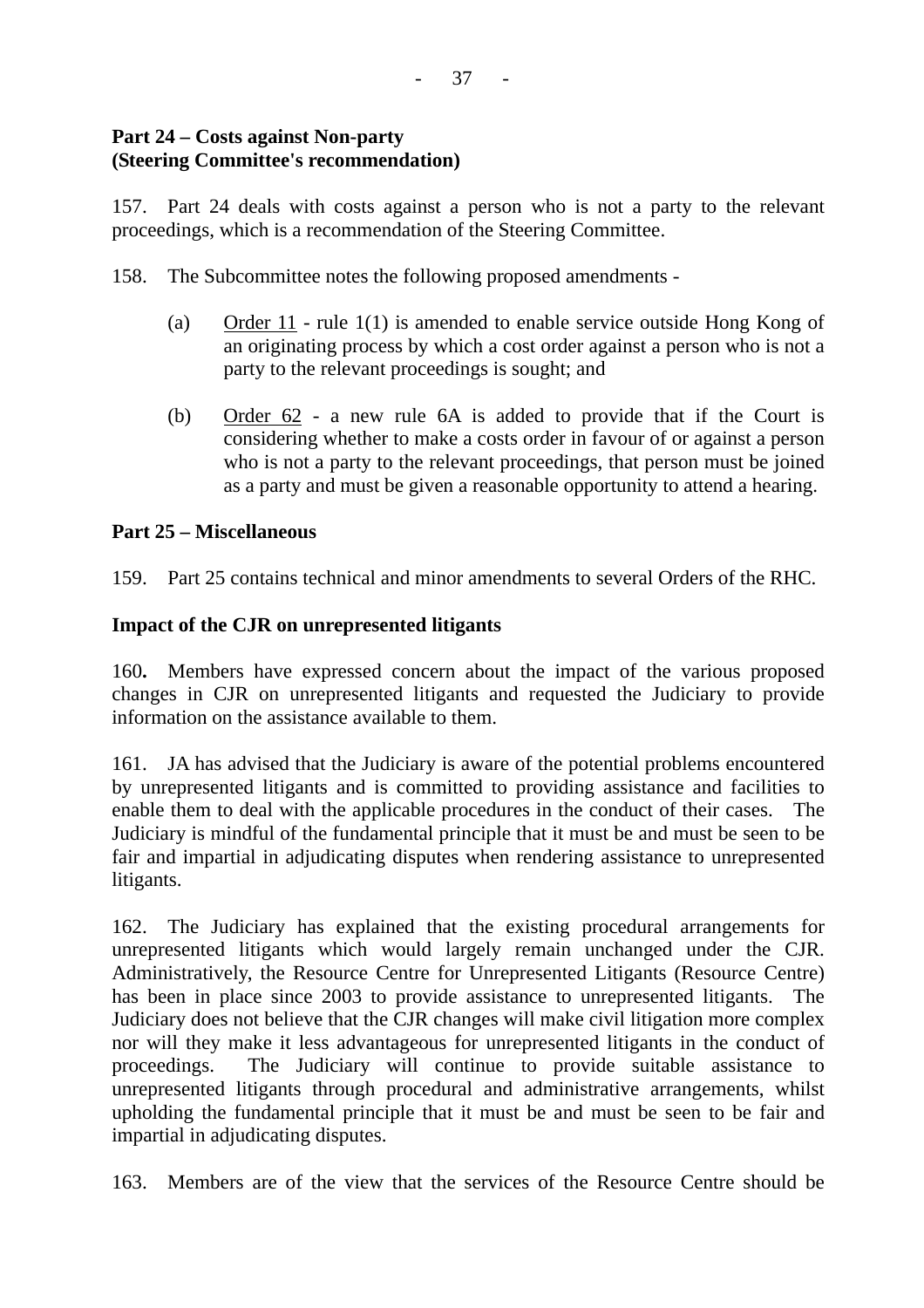reviewed and enhanced to better meet the needs of unrepresented litigants. As the matter is outside the ambit of the Subcommittee, members agree to refer the matter to the Panel on Administration of Justice and Legal Services for follow up in due course.

### *Proposed amendments to the Rules of the District Court (Cap. 336H)*

#### **Background**

164. As the existing practice and procedure in civil proceedings in the DC largely mirror those in the HC, the Steering Committee considers it appropriate for the HC and DC to have the same set of procedures consequent on the CJR. The proposed amendments to RDC therefore largely follow those to the RHC, unless there are special considerations justifying differences between the two sets of Rules. Amendments are proposed to the RDC to implement the relevant CJR recommendations, and achieve consistency with the RHC. The objective is to extend CJR to the DC, so as to make improvements in the DC, while at the same time allowing it to retain certain existing features to give the DC flexibility to deal with cases even more effectively and efficiently.

# **Major differences between the Draft RDC and the Draft RHC**

165. JA has briefed the Subcommittee on the major differences between the two sets of Rules as highlighted below –

- (a) the right of a director to represent a limited company is preserved (RDC  $O.5A)$ ;
- (b) the present position is that leave is generally required to appeal against any decision made in the civil proceedings in the DC. This is to be preserved. It will be different from the HC, where leave to appeal is only required for interlocutory decisions;
- (c) for taxation proceedings, the DC will continue to follow its existing requirement of obtaining a certificate for counsel. The DC scale of costs and the "two-thirds rule" under RDC O.62, r.32(1A) will also be preserved;
- (d) the judge shall retain the power to frame the issues in lieu of pleadings under RDC O.18, r.22;
- (e) interrogatories will continue to be administered only with leave under RDC O.26; and
- (f) the provision relating to revocation of interlocutory orders upon cause shown under RDC O.32 and the provision regarding the charging of partnership property in RDC O.50, r.16 are also retained.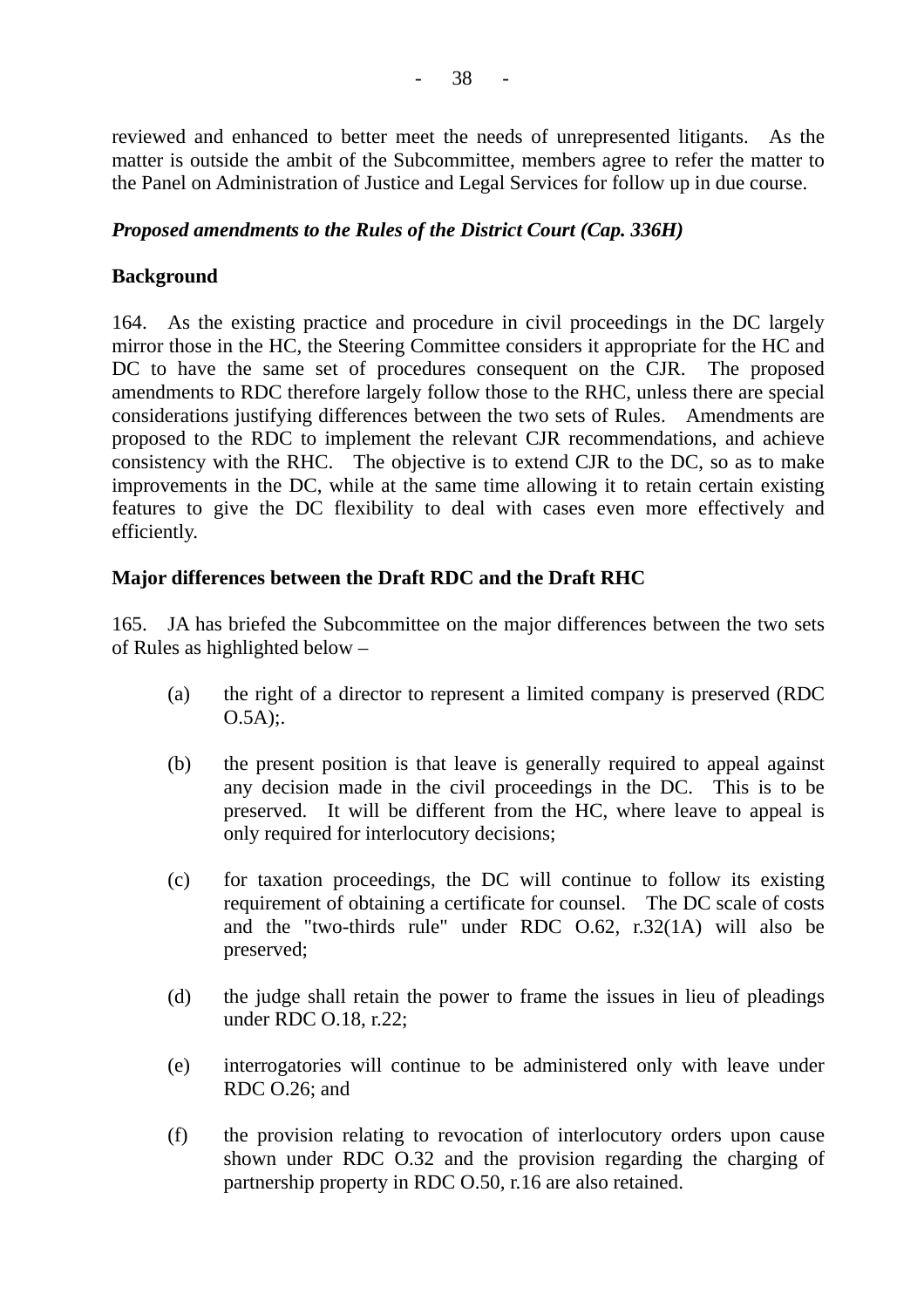166. Members have enquired about the reason for not abolishing the leave requirement for interrogatories under RDC O.26, as this may encourage more exchange of information between the parties before trial, thereby facilitating settlement. JA has explained that the intention of the leave requirement is to limit and control the use of interrogatories having regard to the fact that there are relatively more low-end claims in the DC. The retention of the leave requirement has also taken into account the Bar Association's submissions in response to the Steering Committee's previous consultation.

#### **Major differences between the Draft RDC and the existing RDC**

167. The Subcommittee has noted the major differences between the Draft RDC and the existing RDC as follows -

- (a) automatic directions and filing of memorandum of agreed directions under the existing RDC O.23A will be repealed. The new RDC O.25 will enable the court to have greater case management. However, parties will still be able to agree directions through the questionnaire to be filed prior to the case management conference. (cp. RHC O.25);
- (b) the court will have the power to strike out an action where the plaintiff fails to appear at the pre-trial review : RDC  $0.25$ , r.4(1). (cp. RHC  $0.25$ ,  $r.1C(1)$ :
- (c) the master will be given a general power to conduct an assessment of damages : RDC O.37. (cp. RHC O.37);
- (d) pre-action discovery will apply to all actions rather than just those involving personal injuries or death : RDC O.24, r.7A. (cp. RHC O.24, r.7A);
- (e) the new RDC O.62 will follow the amendment to RHC O.62 with the addition of costs-only proceedings covering amount of or under \$1 million;
- (f) the procedure for appeals to the Court of Appeal (in particular the seeking of leave to appeal) will be aligned with those in the HC and the application for leave will be inter partes (unless the relevant hearing below was ex parte) : RDC O.58. (cp. RHC O.59); and
- (g) further evidence can only be adduced on special grounds in appeals from master to judge in chambers, as in the HC: RDC O.58, r.1(4). (cp.RHC O.58, r.1(5)).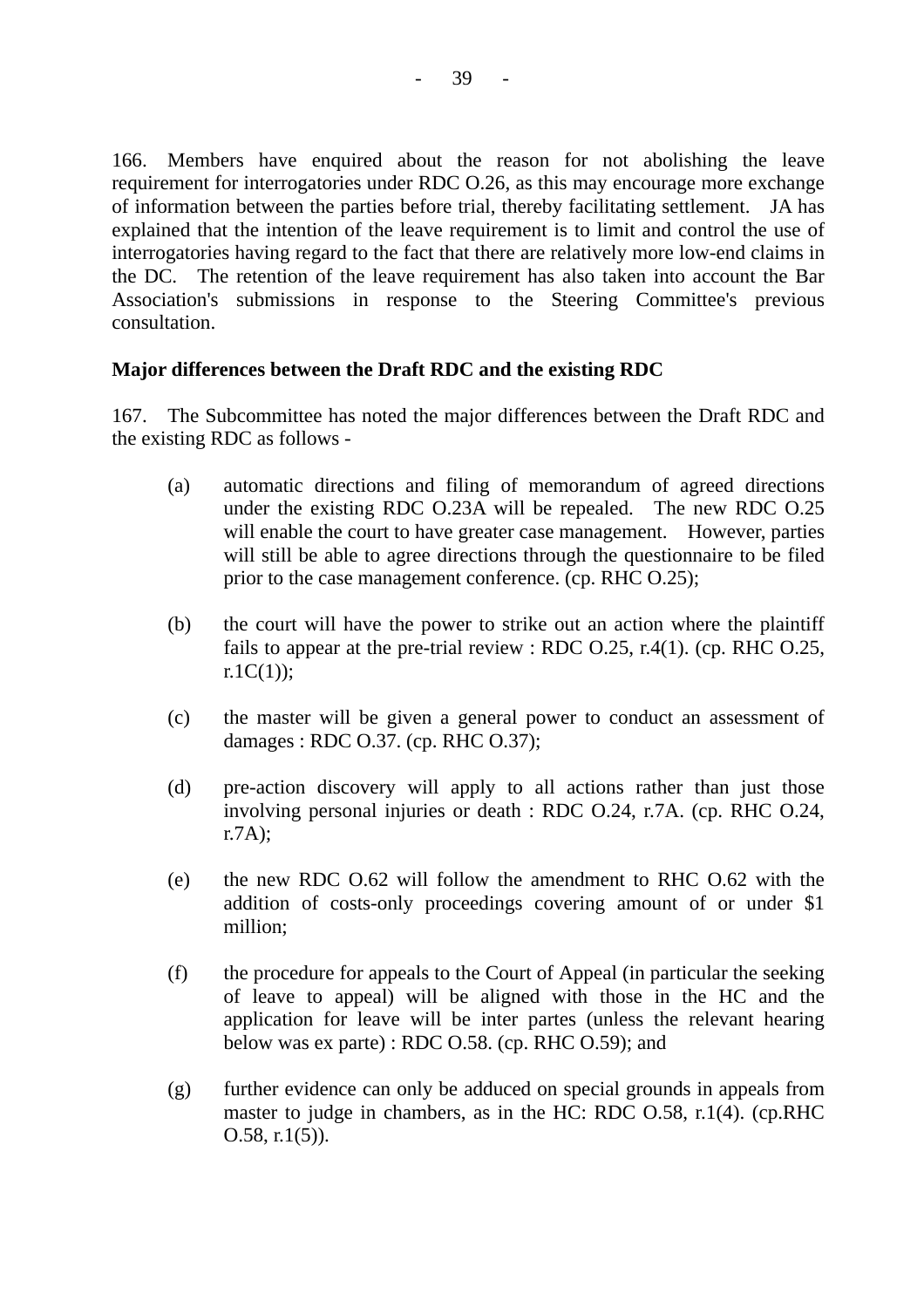# *Proposed amendments to the Lands Tribunal Rules (Cap. 17A)*

### **Background**

168. Currently, pursuant to section 10(1)1 of the LTO, the LT has a general power to adopt the practice and procedure of the CFI in the exercise of its civil jurisdiction in respect of the matters listed under that section. Following a separate review of the procedures of the LT in 2005, the Judiciary proposed that section 10(1) be amended to make it clear that the LT has a general power to adopt all practice and procedure of the CFI as it thinks fit (and not restricted to the matters currently listed in section 10).

169. In December 2005, the Chief Justice decided that the legislative amendment exercise for the implementation of CJR should apply to the DC and the LT where appropriate, and expanded the terms of reference of the Steering Committee to oversee the application of the recommendations in the Final Report to the DC and LT.

#### **Present Position**

170. With the enactment of the CJO, amendments, among others, have been made to the LTO, to -

- (a) make it clear that the LT has the same jurisdiction, powers and duties of the CFI in respect of its practice and procedure;
- (b) introduce a leave requirement for interlocutory and final appeals from the LT to the CA, so that it can be ascertained that the appeal involves a question of law. Leave would only be granted where the appeal has a reasonable prospect of success, or there is some other reason in the interests of justice why the appeal should be heard; and
- (c) specify that the Registrar or a Master of the HC, or the registrar or a deputy registrar or assistant registrar of the LT may tax the costs ordered to be taxed by the LT.

#### **Proposed amendments to the LTR**

171. Pursuant to the new section 10(1) of the LTO, the LT has a general power to adopt the practice and procedure of the CFI in the exercise of its civil jurisdiction. With such flexibility therefore to adopt the practice and procedure of the CFI, any changes under CJR can likewise be utilized as the LT thinks fit. Following this amendment, amendments are proposed to the LTR to make it clear that the case management powers of the LT under the existing rule 14(2) are in addition to and do not derogate from any power of the LT conferred by any enactment or rule of law.

172. With the introduction of a leave requirement for appeals from the LT to the CA under the new section 11AA of the LTO, amendments are proposed to the LTR to prescribe the procedures for -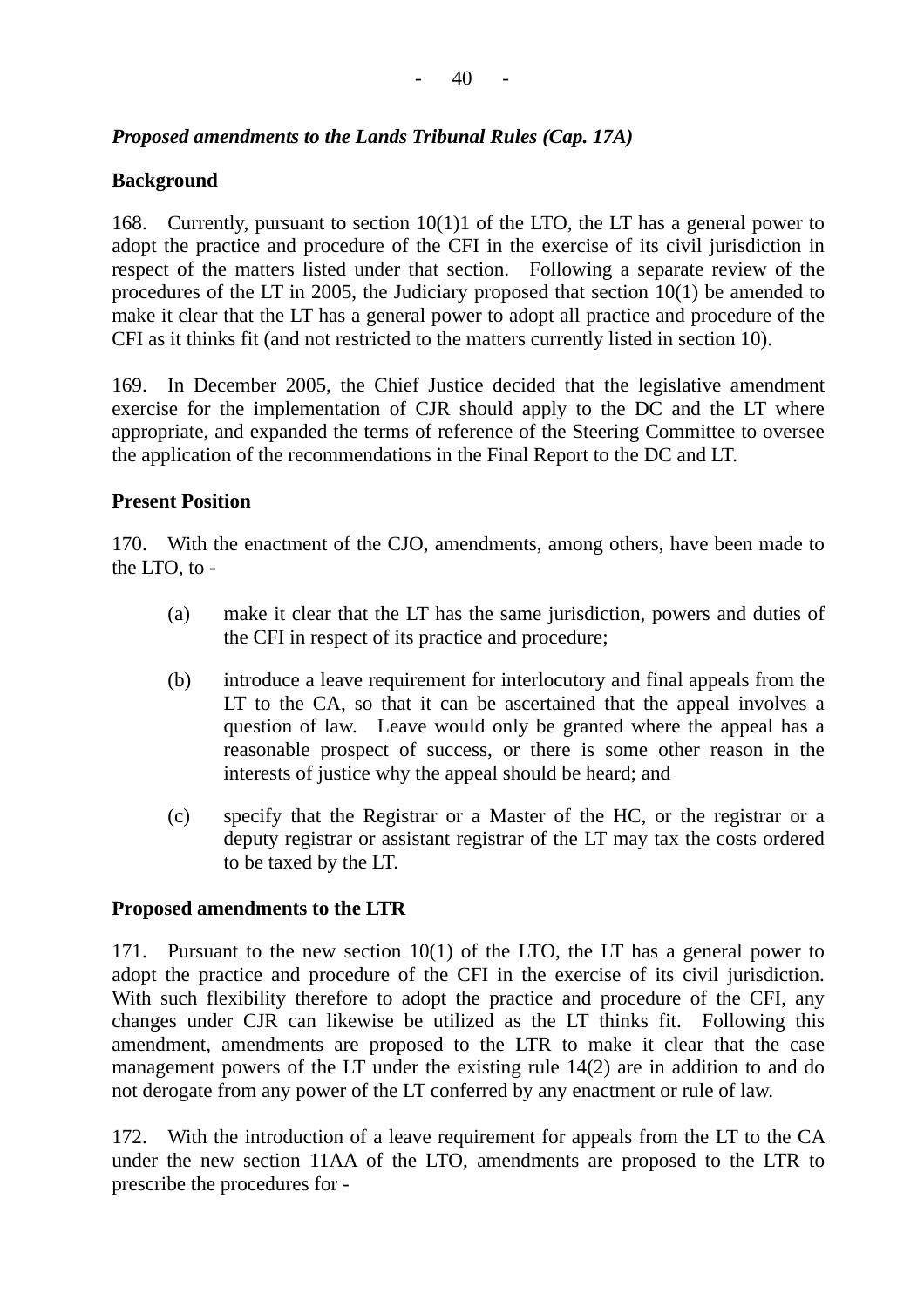- (a) an appeal against a judgment, order or decision of the registrar of the LT or of a deputy registrar or assistant registrar of the LT; and
- (b) an application for leave to appeal against a judgment, order or decision of the LT, and for any subsequent appeal to the CA.

173. Opportunity is also taken in this exercise to replace 50 references to "Registrar" with "registrar" in the relevant provisions in the LTR for consistency with the term "registrar" in the LTO.

# *Proposed amendments to the High Court (Fees) Rules (Cap. 4D), District Court Civil Procedure (Fees) Rules (Cap. 336C), High Court Suitors' Funds Rules (Cap. 4B), and District Court Suitors' Funds Rules (Cap. 336E)*

# **Purpose**

174. JA has briefed the Subcommittee on the amendments proposed by the Steering Committee to the following four sets of draft amendment rules -

- (a) Draft High Court (Fees) (Amendment) Rules 2008 (Draft HCFR);
- (b) Draft District Court Civil Procedure (Fees) (Amendment) Rules (Draft DCFR);
- (c) Draft High Court Suitors' Funds (Amendment) Rules (Draft HCSFR); and
- (d) Draft District Court Suitors' Funds Rules (Draft DCSFR).

# **Amendments in the Draft HCFR and DCFR**

# Amendments consequential to the CJO

175. The Subcommittee notes that following the enactment of the CJO, amendments have been introduced to the HCO to empower the CFI to grant interim relief in aid of proceedings outside Hong Kong which are capable of giving rise to a judgment that is capable of being enforced in Hong Kong. Consequential amendments are proposed to the HCFR to provide for a prescribed fee payable on the sealing of an order made under section 21M of the HCO.

176. The CJO also amends section 27 of the HCO to allow a vexatious litigant order to be made not only on the application of the Secretary for Justice, but also on the application of any person who is or has been a party to vexatious proceedings instituted by a vexatious party, or who has directly suffered adverse consequences resulting from such proceedings. As has been the case under the existing section 27, a person subject to a vexatious litigant order has to file a notice for application to CFI for leave to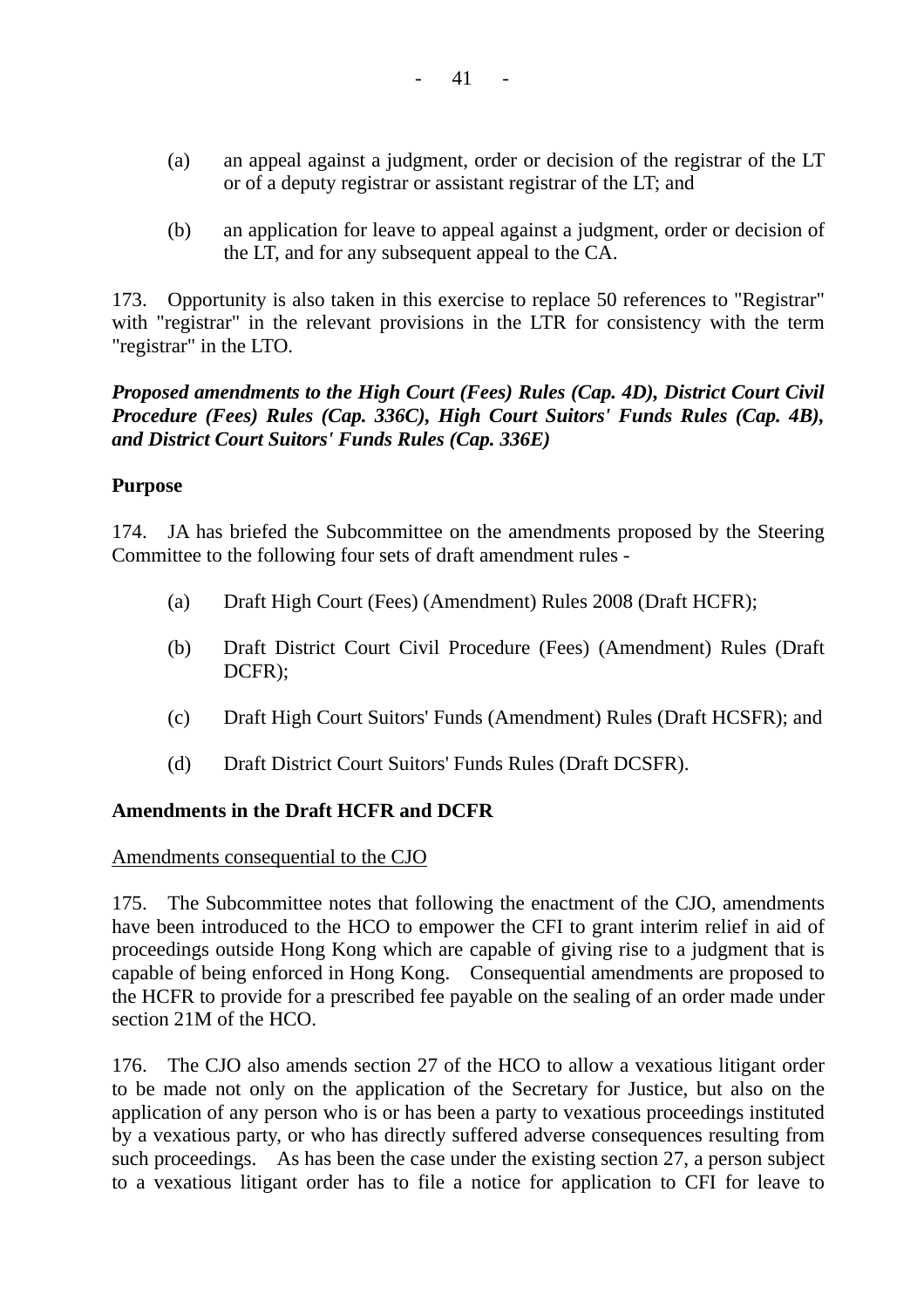institute or continue proceedings. In line with the objective to screen out vexatious litigation, thereby enabling fairer distribution of the court's resources for genuine disputes, amendments are proposed to the HCFR to -

- (a) introduce a new fee at \$1,045 (i.e. the same amount charged for other similar applications such as the commencement of a cause or matter at the High Court) for the filing of a notice of application for leave to institute or continue proceedings by a vexatious litigant; but
- (b) provide that vexatious litigants who have been charged \$1,045 for leave application need not be charged again for commencing proceedings upon grant of leave.

Amendments consequential to the latest Draft RHC and Draft RDC

177. The Steering Committee has proposed certain amendments to the provisions governing taxation procedures in O.62 of the latest draft RHC and RDC, including -

- (a) empowering the Court to make a summary assessment of costs when disposing of an interlocutory application; and
- (b) requiring a party to pay to the Court a prescribed taxing fee when filing a notice of commencement of taxation.

178. Following the above proposed amendments to the RHC and RDC, and in line with the objective to facilitate settlement and to deter the inflation of the bill of costs, amendments are proposed to the HCFR and the DCFR to prescribe that -

- (a) taxing fees will be levied on the amount claimed in the bill of costs, instead of the amount allowed as at present. However, the prescribed taxing fees are not payable on summary assessment of costs; and
- (b) 10% of the taxing fee is payable if a bill of costs is withdrawn within 7 days after the application for setting down the taxation.

# **Amendments in the Draft HCSFR and Draft DCSFR**

179. The proposed amendments in the Draft HCSFR and Draft DCSFR are mainly consequential to the new O.22 in the latest draft RHC and RDC. Under the new O.22, a party to the proceedings has 28 days to consider whether to accept a sanctioned payment.

180. Under the existing r.16(3A) of the HCSFR, if money is paid in court as security for costs, or by way of satisfaction or amends, or in compliance with an order giving leave to defend upon the payment, interest is to be credited in respect of the payment as from the day beginning 14 days after the money is paid in. To cater for the system of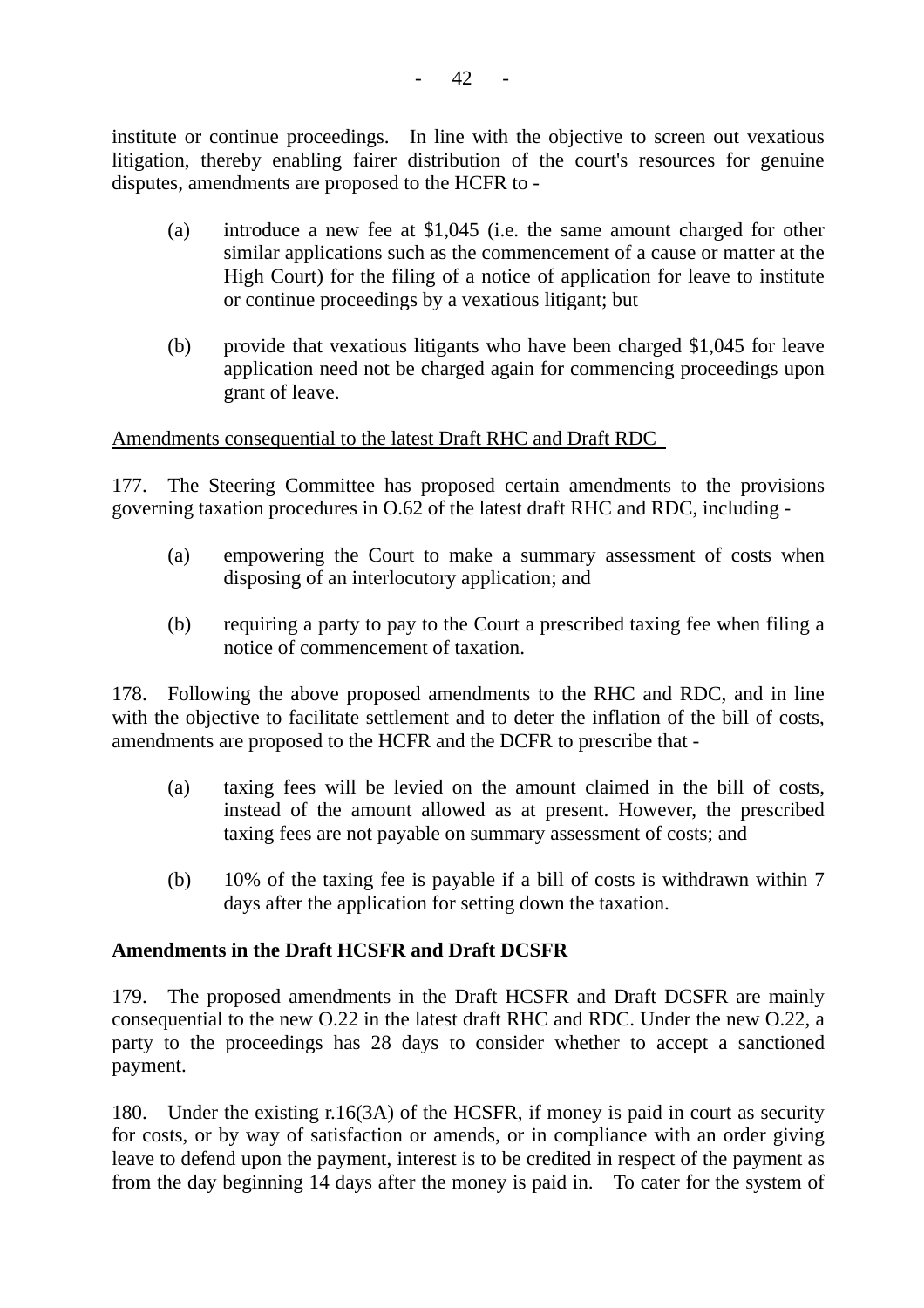sanctioned payment under the new O.22, amendments are proposed to r.16 of the HCSFR to provide that where the money so paid in court is an offer made by way of a payment into court in accordance with the new O.22 of the RHC, interest is to be credited in respect of the payment as from the day beginning 28 days after the money is paid in.

181. Amendments are proposed to the DCSFR to align with the existing r.16(3A) of the HCSFR, and cater for the system of sanctioned payment under the new O.22 in the latest Draft RDC.

# **FOLLOW UP ACTION**

182. The Subcommittee has agreed that the Panel on Administration of Justice and Legal Services be requested to follow up the following issues -

- (a) the progress on preparation and training of the two legal professional bodies for the implementation of CJR (paragraph 18 above refers);
- (b) the lead time required for the perfection of an order (paragraph 134 above refers); and
- (c) the review of the services provided by the Resource Centre for Unrepresented Litigants in due course (paragraph 163 above refers).

# **RECOMMENDATION**

183. In the light of the discussion with members, the Steering Committee has agreed to introduce revised amendments to the Draft RHC. JA has produced the English version of the revised amendments to the Draft RHC for consideration of the Subcommittee. JA has advised that the revised amendments, together with the necessary consequential and textual amendments, would be incorporated in the Draft RHC. Similar amendments, where applicable, would be made to the Draft RDC. Subject to the view of the Subcommittee on the revised amendments, the Judiciary would arrange for the gazettal of all the subsidiary legislation relating to the CJR on 6 June 2008 for negative vetting by the LegCo.

184. The Subcommittee supports the seven sets of draft subsidiary legislation with the proposed amendments to be made by the Judiciary. The Subcommittee has entrusted the LegCo Legal Service Division to follow up with JA on the Chinese version of the subsidiary legislation.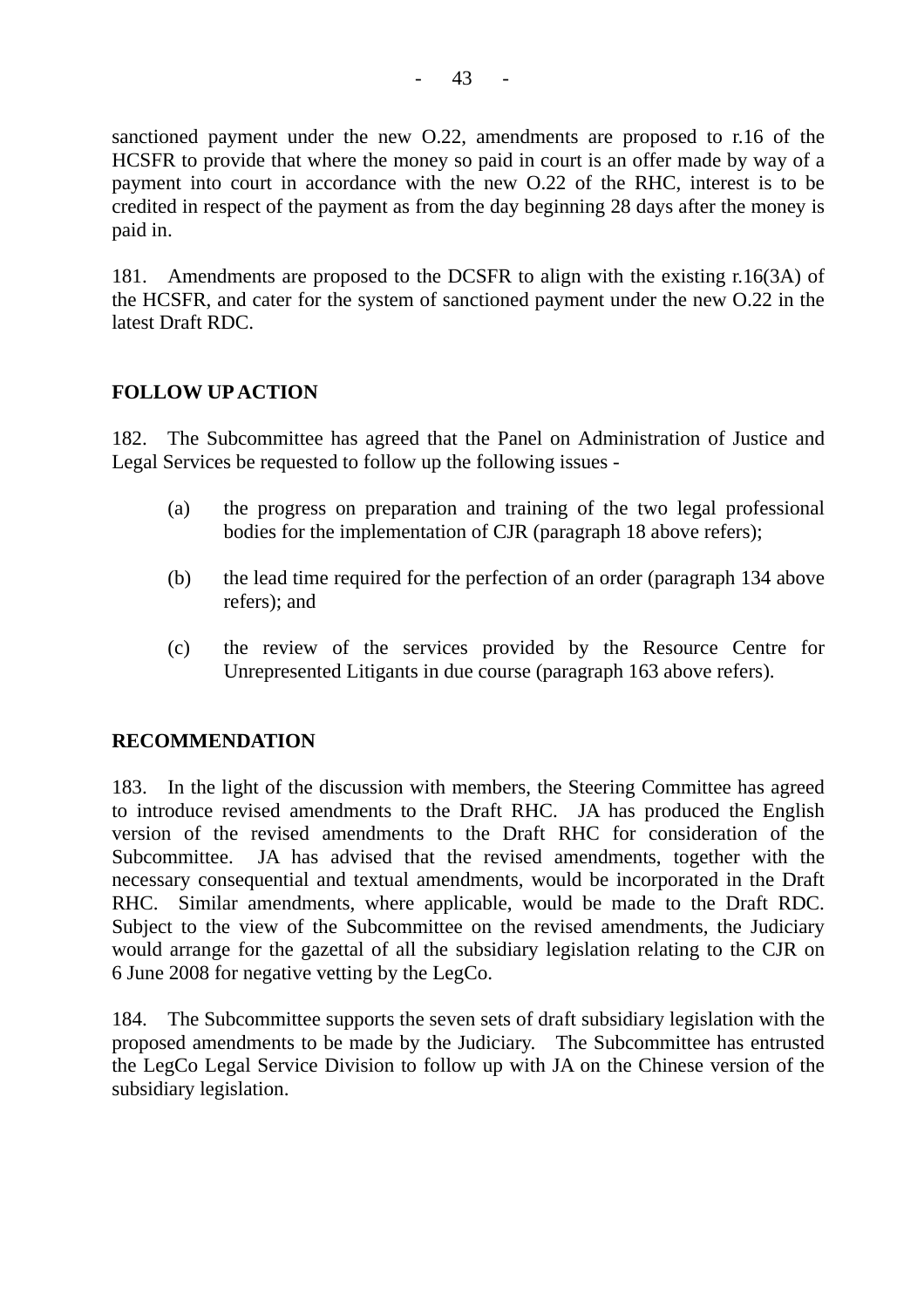# **ADVICE SOUGHT**

185. Members are invited to note the deliberations of the Subcommittee.

Council Business Division 2 Legislative Council Secretariat 12 June 2008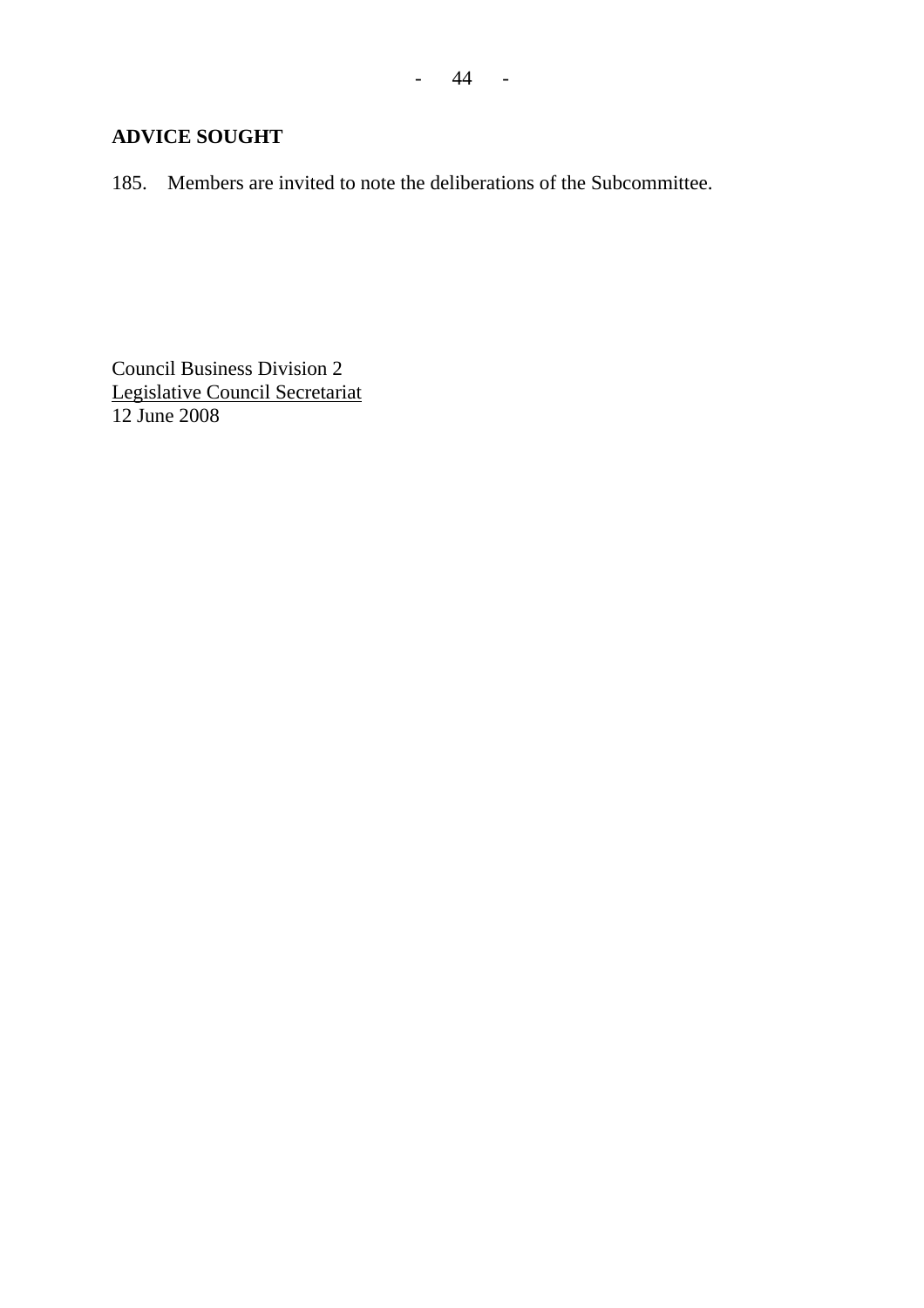# **Appendix I**

### **Subcommittee on Draft Subsidiary Legislation Relating to the Civil Justice Reform**

# **Membership list**

| Chairman             | Hon Margaret NG                                                                                                                      |
|----------------------|--------------------------------------------------------------------------------------------------------------------------------------|
| <b>Members</b>       | Hon James TO Kun-sun<br>Hon Miriam LAU Kin-yee, GBS, JP<br>Hon LI Kwok-ying, MH, JP<br>Hon Ronny TONG Ka-wah, SC<br>Total: 5 Members |
| <b>Clerk</b>         | Mrs Percy MA                                                                                                                         |
| <b>Legal Adviser</b> | <b>Miss Kitty CHENG</b>                                                                                                              |
| Date                 | 4 February 2008                                                                                                                      |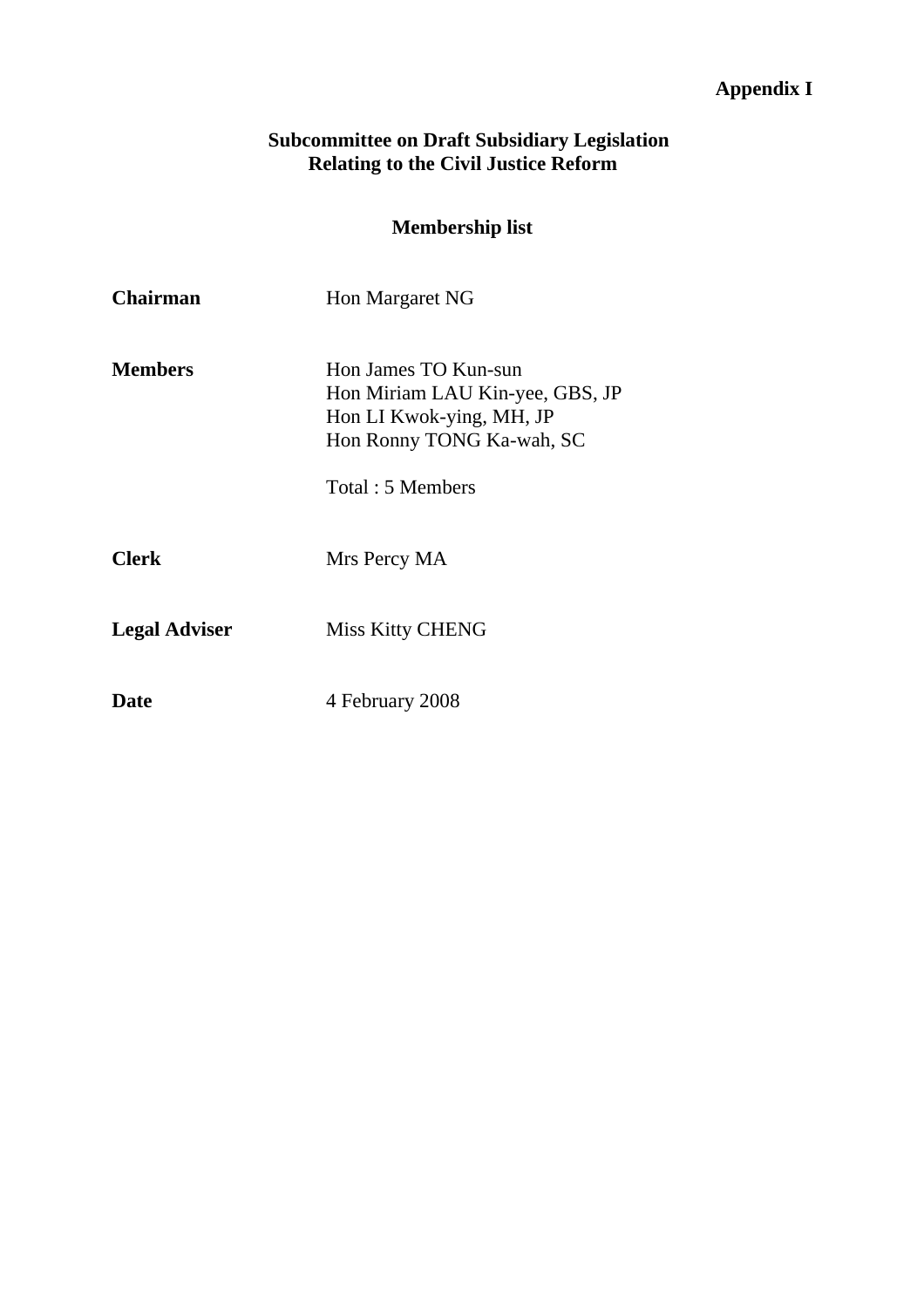# 附錄 **II Appendix II**

# 與民事司法制度改革有關的附屬法例擬稿小組委員會

**Subcommittee on Draft Subsidiary Legislation Relating to the Civil Justice Reform**

# 曾向小組委員會表達意見的團體/個別人士名單

**List of organizations/individuals who have given views to the Subcommittee** 

- 1. Gary Meggitt 先生 香港大學法律學院教學顧問
- 2. Swati Jhaveri 教授 香港中文大學法律學院助理教授
- 3. 李丁秀教授 香港中文大學法律學院助理教授
- 
- 
- 
- 
- 8. 張達明先生 香港大學法律學院助理教授

# 團體/個別人士名稱 **Name of organizations and individuals**

Mr Gary Meggitt Teaching Consultant, Faculty of Law, The University of Hong Kong

Prof Swati Jhaveri Assistant Professor, School of Law, The Chinese University of Hong Kong

Prof LEE Jung-soo Assistant Professor, School of Law, The Chinese University of Hong Kong

4. 香港大律師公會 Hong Kong Bar Association

5. 香港律師會 The Law Society of Hong Kong

6. 香港訟費員協會 The Hong Kong Law Costs Draftsmen Association

7. 香港調解會 Hong Kong Mediation Council

Mr Eric CHEUNG Assistant Professor, Faculty of Law, The University of Hong Kong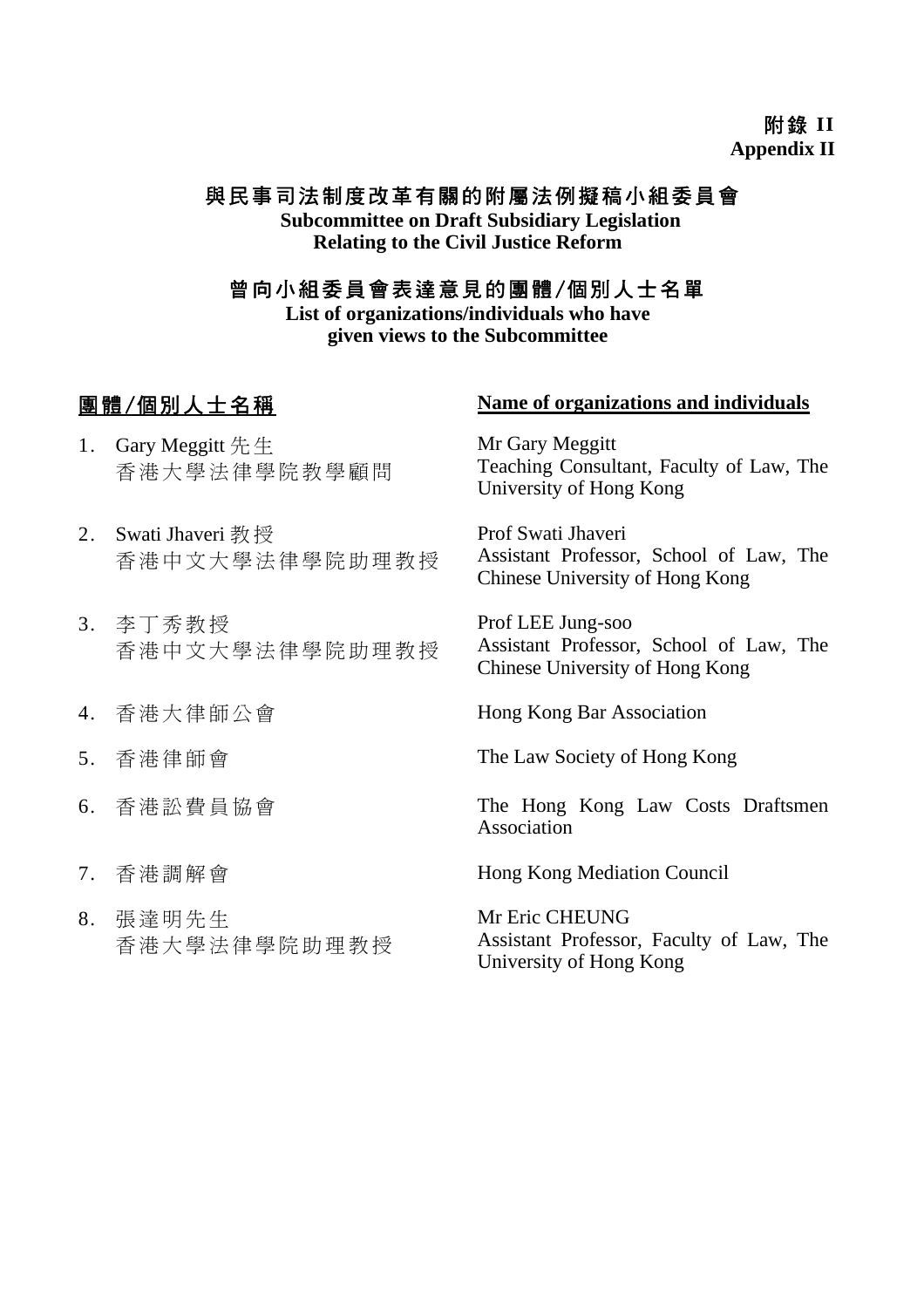# **Civil Justice Reform ("CJR") Recommendations Requiring Amendments to the Rules of the High Court ("RHC") (Cap. 4A)**

 The Steering Committee on CJR has identified that, in respect of the High Court, 81 recommendations in the Final Report on CJR require amendments to the RHC. These amendments are contained in the Draft Rules of the High Court (Amendment) Rules 2008 ("Draft RHC") at **Annex B**.

2. The Draft RHC at Annex B is divided into 25 Parts. The relevant recommendations implemented by each Part, the RHC Orders affected (including those affected by consequential and related amendments), and the relevant Amendment Rules in the Draft RHC are tabulated below.

| <b>Serial</b><br>No. | <b>Recommendations in Final Report</b>                                                                                                                                                                                                                                                                                                                                                                                                                                                                                                                                                                                                                                           | <b>RHC Orders</b><br><b>Affected</b> | <b>Amendment</b><br><b>Rules</b> |
|----------------------|----------------------------------------------------------------------------------------------------------------------------------------------------------------------------------------------------------------------------------------------------------------------------------------------------------------------------------------------------------------------------------------------------------------------------------------------------------------------------------------------------------------------------------------------------------------------------------------------------------------------------------------------------------------------------------|--------------------------------------|----------------------------------|
| Part 1:              | Preliminary                                                                                                                                                                                                                                                                                                                                                                                                                                                                                                                                                                                                                                                                      |                                      |                                  |
|                      | Not applicable.                                                                                                                                                                                                                                                                                                                                                                                                                                                                                                                                                                                                                                                                  |                                      | Rule 1                           |
| Part 2:              | <b>Objectives and Case Management Powers</b><br>Recommendations $2 - 4$ , 81 and 82                                                                                                                                                                                                                                                                                                                                                                                                                                                                                                                                                                                              |                                      |                                  |
| 1.                   | <b>Recommendation 2</b><br>A rule should be introduced identifying underlying<br>(rather than overriding) objectives of the system of<br>civil justice to assist in the interpretation and<br>application of rules of court, practice directions and<br>procedural jurisprudence and to serve as a statement<br>of the legitimate aims of judicial case management.                                                                                                                                                                                                                                                                                                              | New Order 1A<br>New Order 1B         | Rule 2                           |
| 2.                   | <b>Recommendation 3</b><br>The underlying objectives referred to in<br>Recommendation 2 should be stated as (i) increasing<br>cost-effectiveness in the court's procedures; (ii) the<br>expeditious disposal of cases; (iii) promoting a sense<br>of reasonable proportion and procedural economy in<br>respect of how cases are litigated; (iv) promoting<br>greater equality between parties; (v) facilitating<br>settlement; and (vi) distributing the court's resources<br>fairly, always recognizing that the primary aim of<br>judicial case management should be to secure the<br>just resolution of the parties' dispute in accordance<br>with their substantive rights. |                                      |                                  |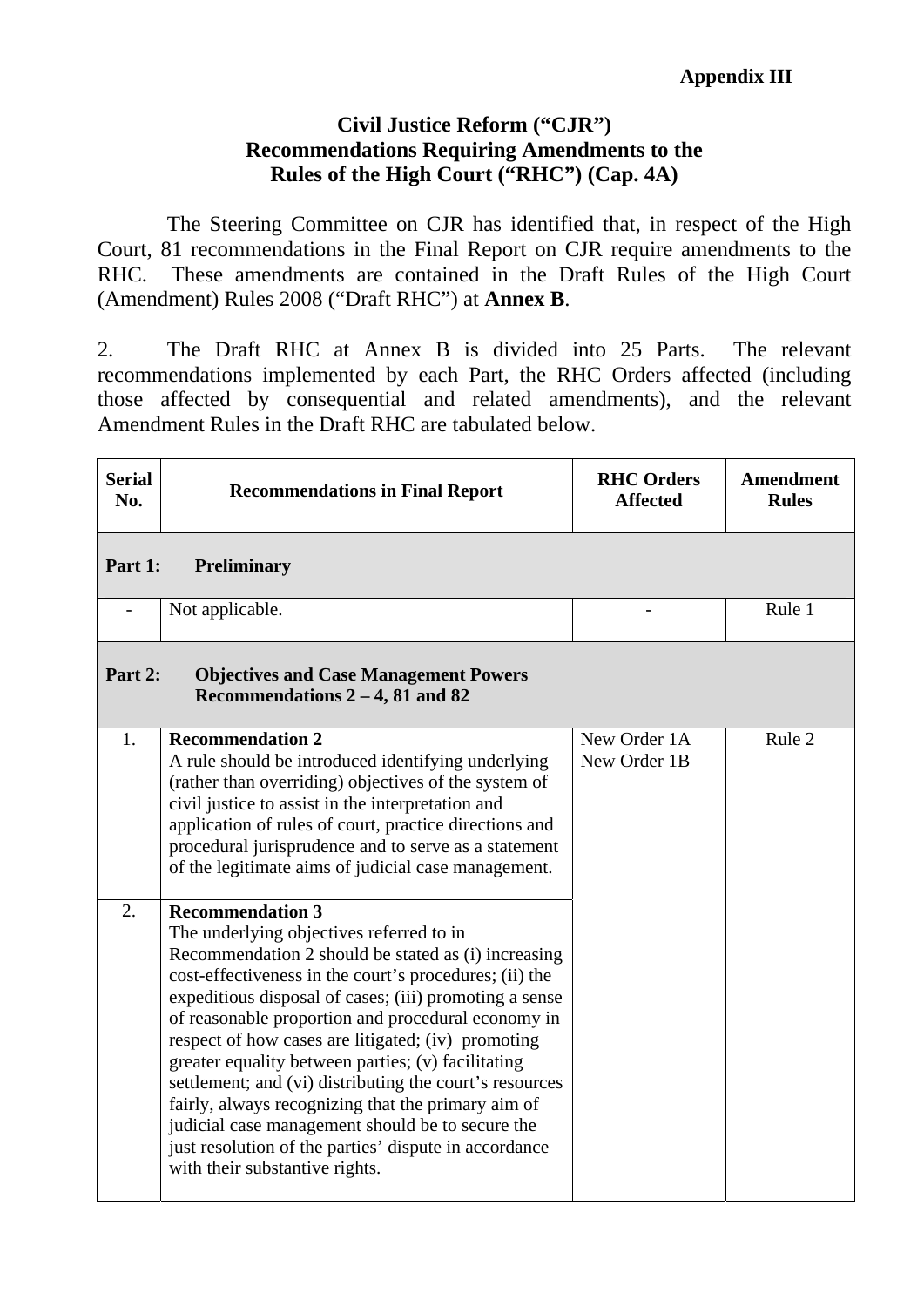| <b>Serial</b><br>No. | <b>Recommendations in Final Report</b>                                                                                                                                                                                                                                                                                                                                                                                                                          | <b>RHC Orders</b><br><b>Affected</b>                                                           | Amendment<br><b>Rules</b> |
|----------------------|-----------------------------------------------------------------------------------------------------------------------------------------------------------------------------------------------------------------------------------------------------------------------------------------------------------------------------------------------------------------------------------------------------------------------------------------------------------------|------------------------------------------------------------------------------------------------|---------------------------|
| 3.                   | <b>Recommendation 4</b><br>Rules should be introduced (along the lines of CPR<br>1.4) listing available case management measures and<br>conferring (along the lines of CPR 3.1) specific case<br>management powers on the court, including power<br>to act of its own motion, exercisable generally and<br>(unless excluded) in addition to powers provided by<br>specific rules, in the light of the underlying<br>objectives referred to in Recommendation 2. |                                                                                                |                           |
| $\overline{4}$ .     | <b>Recommendation 81</b><br>The parties should be encouraged by rule and<br>practice direction, backed by costs sanctions, to<br>adopt a reasonable and cooperative attitude in<br>relation to all procedural issues.                                                                                                                                                                                                                                           |                                                                                                |                           |
| 5.                   | <b>Recommendation 82</b><br>Where the court considers one or more procedural<br>directions to be necessary or desirable and unlikely<br>to be controversial between the parties, it ought to<br>have power, of its own motion and without hearing<br>the parties, to give the relevant directions by way of<br>an order <i>nisi</i> , with liberty to the parties to apply<br>within a stated period for that order not to be made<br>absolute.                 |                                                                                                |                           |
| Part 3:              | <b>Pre-action Protocols and Costs-only Proceedings</b><br>Recommendations 7 – 9 and 84                                                                                                                                                                                                                                                                                                                                                                          |                                                                                                |                           |
| 6.                   | <b>Recommendation 7</b><br>Rules should be introduced enabling the court when<br>exercising any relevant power, in its discretion, to<br>take into account a party's non-compliance with any<br>applicable pre-action protocol in accordance with<br>the terms of the protocol in question.                                                                                                                                                                     | Orders 1, 2, 10,<br>11, 12 and 62<br>Appendix $A -$<br>Forms No. 10, 11,<br>15<br>New Form No. | <b>Rules 3-12</b>         |
| 7.                   | <b>Recommendation 8</b><br>In exercising its discretion, the court should bear it<br>in mind that special allowances may have to be<br>made in relation to unrepresented litigants, if it is the<br>case that, not having access to legal advice, they<br>were unaware of any applicable protocol obligations<br>or, if aware of them, that they were unable fully to<br>comply with them without legal assistance.                                             | 15A                                                                                            |                           |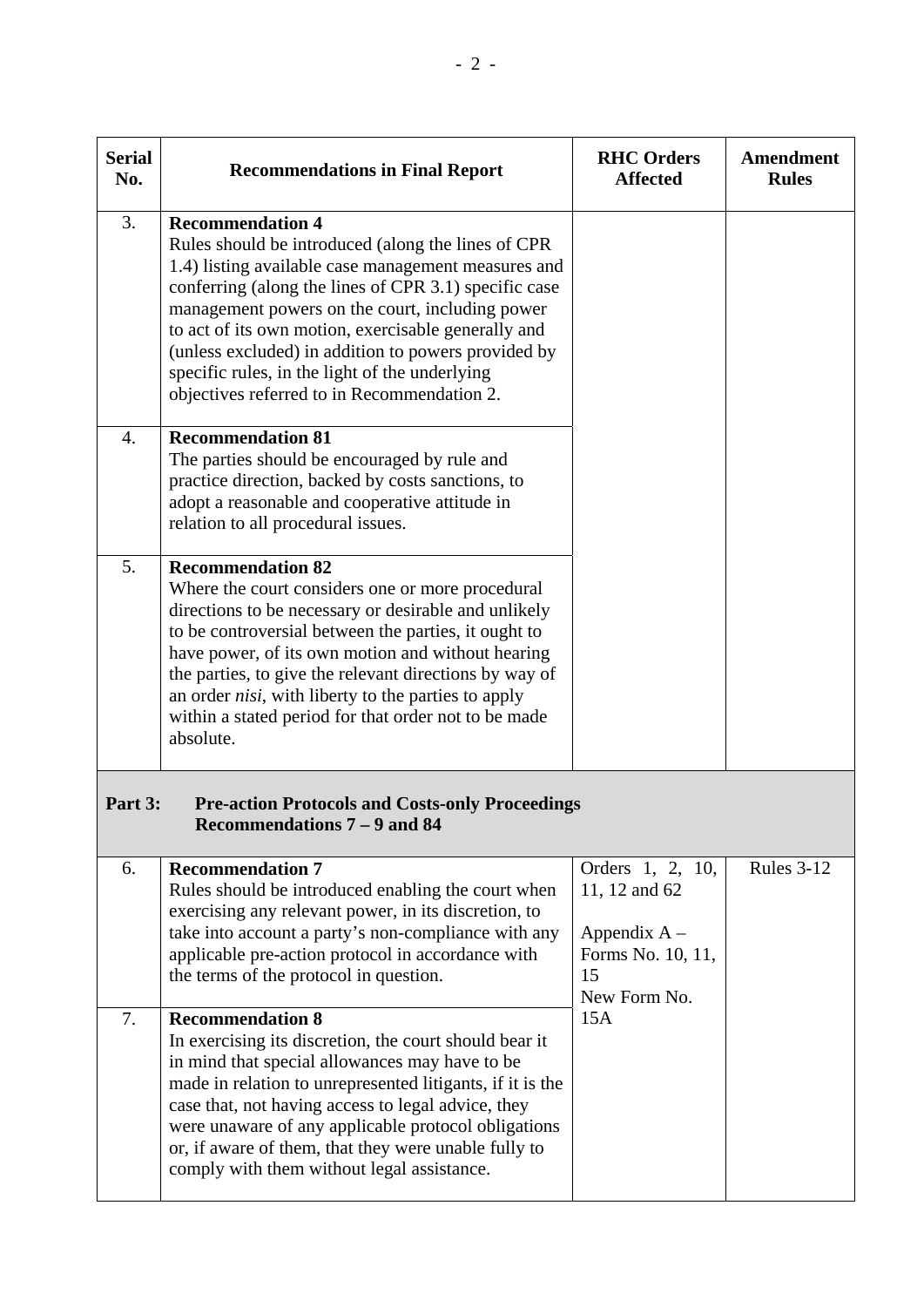| <b>Serial</b><br>No. | <b>Recommendations in Final Report</b>                                                                                                                                                                                                                                                                                                                                                                                                                         | <b>RHC Orders</b><br><b>Affected</b>                                                                                                                                                                                                                                                                         | <b>Amendment</b><br><b>Rules</b> |
|----------------------|----------------------------------------------------------------------------------------------------------------------------------------------------------------------------------------------------------------------------------------------------------------------------------------------------------------------------------------------------------------------------------------------------------------------------------------------------------------|--------------------------------------------------------------------------------------------------------------------------------------------------------------------------------------------------------------------------------------------------------------------------------------------------------------|----------------------------------|
| 8.                   | <b>Recommendation 9</b><br>A procedure should be introduced to enable parties<br>who have settled their substantive dispute to bring<br>costs-only proceedings by way of originating<br>summons and subject to practice directions, for a<br>party-and-party taxation of the relevant pre-<br>settlement costs.                                                                                                                                                |                                                                                                                                                                                                                                                                                                              |                                  |
| 9.                   | <b>Recommendation 84</b><br>While it would be open to a party who has failed to<br>comply with a self-executing order to seek relief<br>from the prescribed consequences of his non-<br>compliance, such relief should not be automatic and,<br>if granted, should generally be granted on suitable<br>terms as to costs and otherwise.                                                                                                                        |                                                                                                                                                                                                                                                                                                              |                                  |
| Part 4:              | <b>Commencement of Proceedings</b><br>Recommendations $11 - 16$                                                                                                                                                                                                                                                                                                                                                                                                |                                                                                                                                                                                                                                                                                                              |                                  |
| 10.                  | <b>Recommendation 11</b><br>In so far as appropriate, other specialised types of<br>proceedings governed by their own procedural rules<br>and requirements should be added to the excluded<br>proceedings and special provision should be made in<br>respect of election petitions.                                                                                                                                                                            | Orders 1, 2, 5, 7,<br>8, 9, 14A, 16, 17,<br>19, 20, 21, 27, 28,<br>29, 30, 35, 46, 50,<br>52, 53, 54, 67, 73,<br>75, 76, 77, 80,<br>83A, 88, 89, 90,<br>100, 102, 103,<br>115, 115A, 117,<br>118, 119 and 121<br>Appendix $A -$<br>Forms No. 81, 85,<br>86, 87, 107 and<br>109<br>New Forms No.<br>86 and 87 | <b>Rules 13-85</b>               |
| 11.                  | <b>Recommendation 12</b><br>The rules of the RHC making it mandatory to<br>commence certain proceedings by writ or, as the<br>case may be, by originating summons, should be<br>abolished.                                                                                                                                                                                                                                                                     |                                                                                                                                                                                                                                                                                                              |                                  |
| 12.                  | <b>Recommendation 13</b><br>In all cases other than the excluded proceedings, the<br>parties should be permitted to commence<br>proceedings either by writ or by originating<br>summons, with the RHC indicating that a writ is<br>appropriate where a substantial dispute of fact is<br>likely and that an originating summons is<br>appropriate where the main issue is one of law or<br>construction, without involving any substantial<br>dispute of fact. |                                                                                                                                                                                                                                                                                                              |                                  |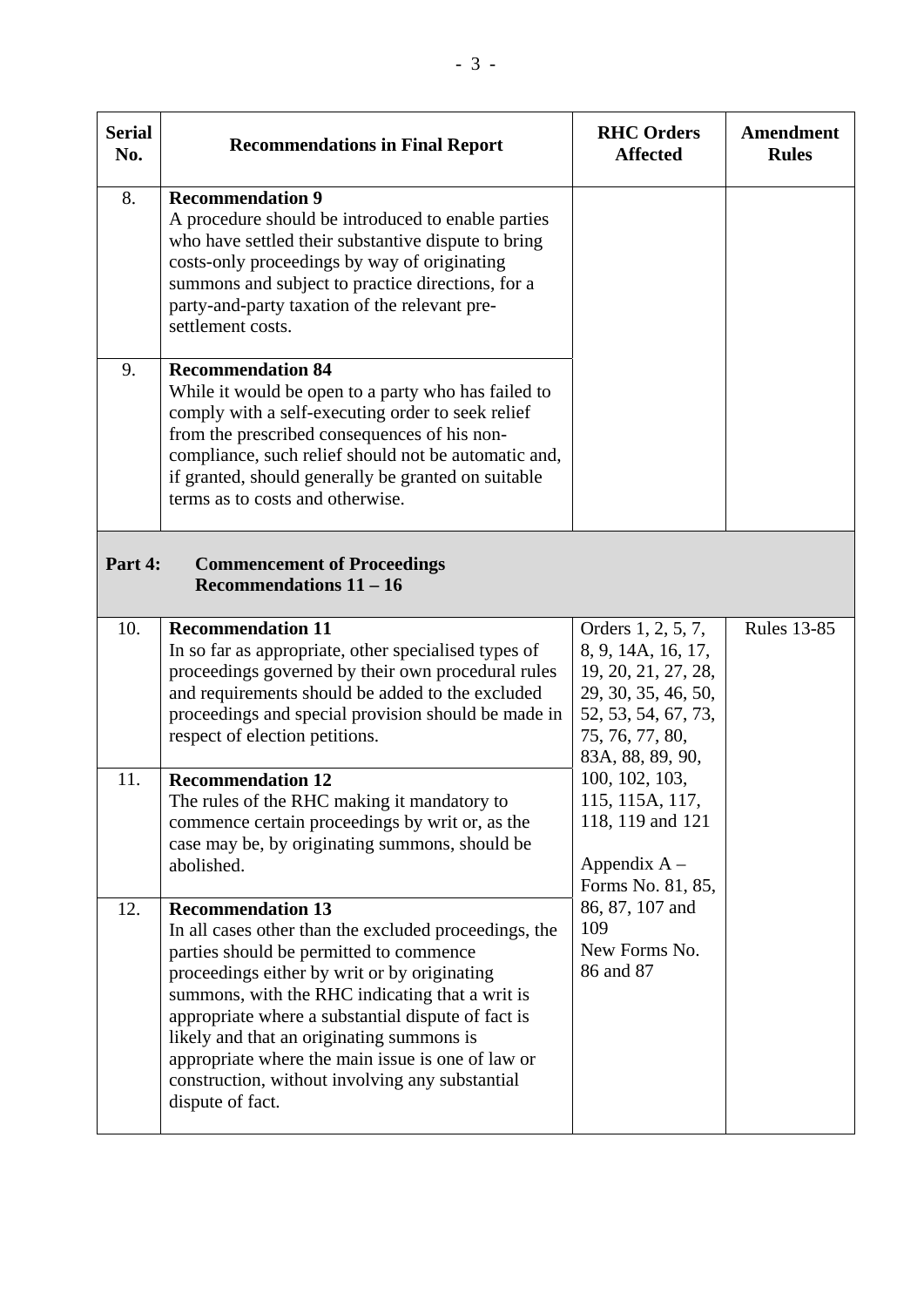| <b>Serial</b><br>No. | <b>Recommendations in Final Report</b>                                                                                                                                                                                                                                                                                    | <b>RHC Orders</b><br><b>Affected</b>                                                                                                     | Amendment<br><b>Rules</b> |
|----------------------|---------------------------------------------------------------------------------------------------------------------------------------------------------------------------------------------------------------------------------------------------------------------------------------------------------------------------|------------------------------------------------------------------------------------------------------------------------------------------|---------------------------|
| 13.                  | <b>Recommendation 14</b><br>Originating motions and petitions should be<br>abolished (save where they are prescribed for<br>commencing any of the excluded proceedings).                                                                                                                                                  |                                                                                                                                          |                           |
| 14.                  | <b>Recommendation 15</b><br>Unless the court otherwise directs (in accordance<br>with applicable laws), all hearings of originating<br>summonses should take place in open court.                                                                                                                                         |                                                                                                                                          |                           |
| 15.                  | <b>Recommendation 16</b><br>It should continue to be the case that an<br>inappropriate mode of commencement does not<br>invalidate steps taken in the proceedings so<br>commenced and that in such cases, the court should<br>give suitable directions for continuation of the<br>proceedings in an appropriate manner.   |                                                                                                                                          |                           |
| Part 5:              | <b>Dispute as to Jurisdiction</b><br><b>Recommendation 17</b>                                                                                                                                                                                                                                                             |                                                                                                                                          |                           |
| 16.                  | <b>Recommendation 17</b><br>Order 12 r 8 should be amended to the extent<br>necessary to bring into its scheme for disputing the<br>court's jurisdiction, applications for the court to<br>decline to exercise jurisdiction over the plaintiff's<br>claim and to grant a discretionary stay of the action.                | Orders 12 and 18<br>Appendix $A -$<br>Forms No. 14 and<br>15                                                                             | <b>Rules 86-89</b>        |
| Part 6:              | <b>Default Judgments and Admissions</b><br><b>Recommendation 18</b>                                                                                                                                                                                                                                                       |                                                                                                                                          |                           |
| 17.                  | <b>Recommendation 18</b><br>Provisions along the lines of Part 14 of the CPR<br>should be adopted in relation to claims for liquidated<br>and unliquidated sums of money with a view to<br>enabling defendants to propose payment terms (as to<br>time and instalments) in submitting to entry of<br>judgment by default. | Order 6 and New<br>Order 13A<br>Appendix $A -$<br>Forms No. 1, 14,<br>15 and 17<br>New Forms No.<br>16, 16A, 16B,<br>16C, 16D and<br>16E | <b>Rules 90-92</b>        |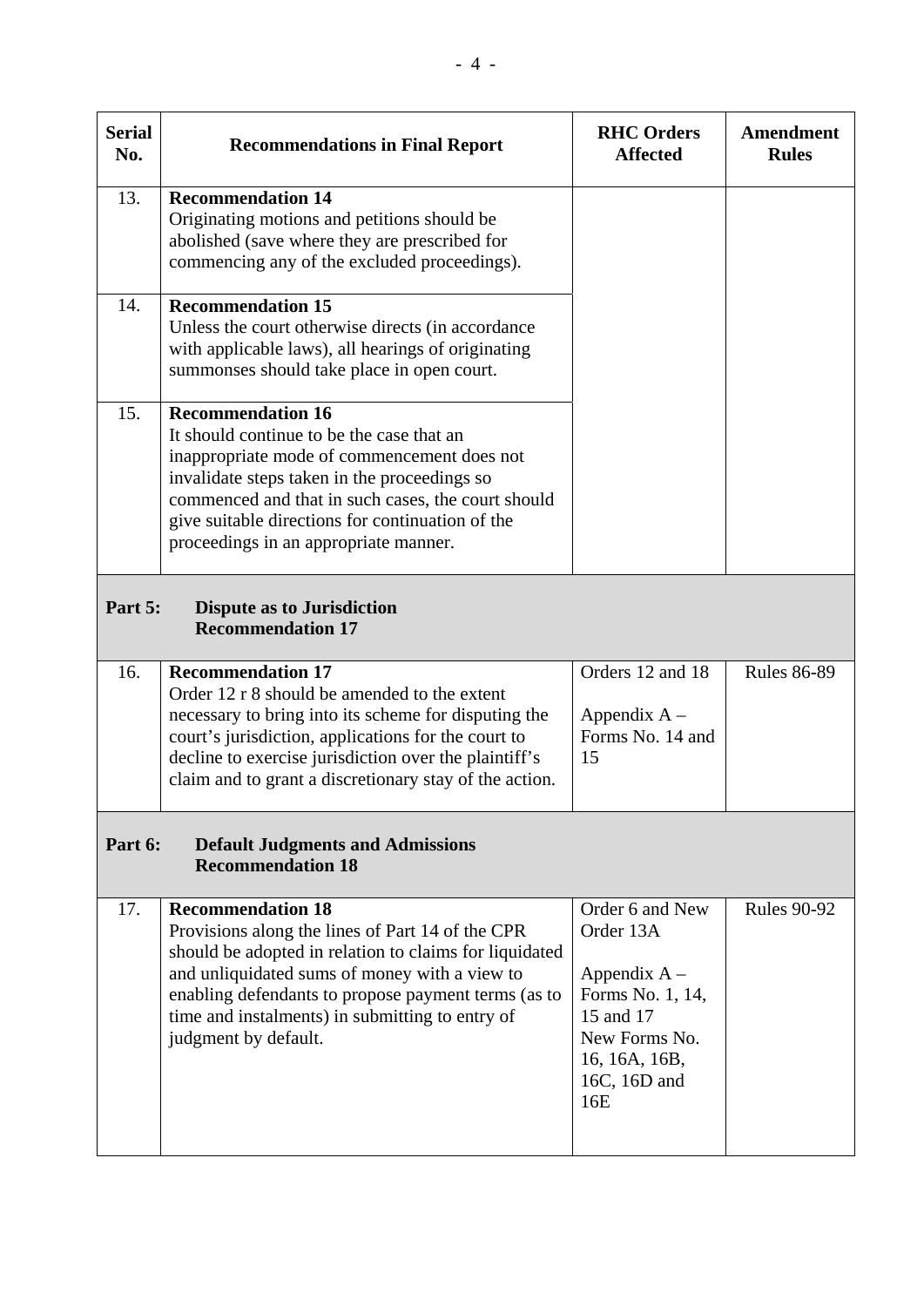| <b>Serial</b><br>No. | <b>Recommendations in Final Report</b>                                                                                                                                                                                                                                                                                                                                                                                                                   | <b>RHC Orders</b><br><b>Affected</b>       | <b>Amendment</b><br><b>Rules</b> |
|----------------------|----------------------------------------------------------------------------------------------------------------------------------------------------------------------------------------------------------------------------------------------------------------------------------------------------------------------------------------------------------------------------------------------------------------------------------------------------------|--------------------------------------------|----------------------------------|
| Part 7:              | <b>Pleadings</b><br>Division 1 - Recommendations 22 - 24                                                                                                                                                                                                                                                                                                                                                                                                 |                                            |                                  |
| 18.                  | <b>Recommendation 22</b><br>Proposal 10 (requiring defences to be pleaded<br>substantively) should be adopted.                                                                                                                                                                                                                                                                                                                                           | Order 18                                   | <b>Rules 93-95</b>               |
| 19.                  | <b>Recommendation 23</b><br>An exception to the general rule deeming the<br>defendant to have admitted any untraversed<br>allegation of fact in the statement of claim should be<br>created along the lines of CPR $16.5(3)$ so that a<br>defendant who has adequately set out the nature of<br>his case in relation to which the untraversed<br>allegation is relevant, is deemed not to admit and to<br>put the plaintiff to proof of such allegation. |                                            |                                  |
| 20.                  | <b>Recommendation 24</b><br>Proposal 10 should not be extended to pleadings<br>subsequent to the defence.                                                                                                                                                                                                                                                                                                                                                |                                            |                                  |
| Part 7:              | <b>Pleadings</b><br>Division 2 - Recommendations 26 – 32 and 35                                                                                                                                                                                                                                                                                                                                                                                          |                                            |                                  |
| 21.                  | <b>Recommendation 26</b><br>Proposal 11 (requiring pleadings to be verified by a<br>statement of truth) should be adopted as modified<br>and supplemented by Recommendations 27 to 32.                                                                                                                                                                                                                                                                   | Orders 18, 20, 38,<br>and New Order<br>41A | <b>Rules 96-105</b>              |
| 22.                  | <b>Recommendation 27</b><br>The rules should indicate the level or class of officer<br>or employee who may sign a statement of truth<br>verifying pleadings on behalf of a party that is a<br>corporation, a partnership or an analogous<br>organization or association.                                                                                                                                                                                 |                                            |                                  |
| 23.                  | <b>Recommendation 28</b><br>The rules should set out (along the lines of 22PD3.7<br>and 22PD3.8) the effect in law of a legal<br>representative signing a statement of truth to verify a<br>pleading on behalf of the party concerned.                                                                                                                                                                                                                   |                                            |                                  |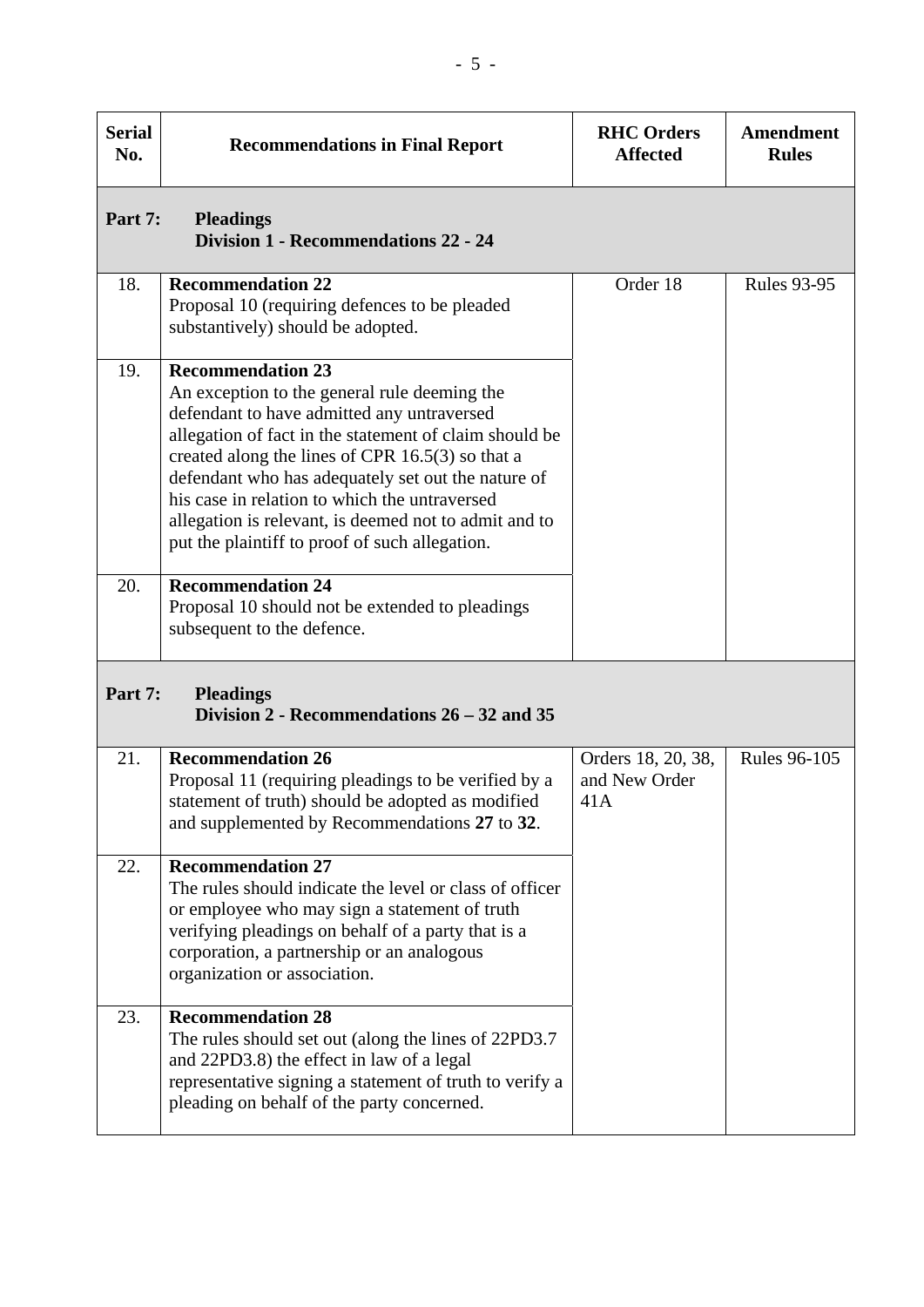| <b>Serial</b><br>No. | <b>Recommendations in Final Report</b>                                                                                                                                                                                                                                                                                                                                                                                                                                                                                                                                               | <b>RHC Orders</b><br><b>Affected</b> | Amendment<br><b>Rules</b> |
|----------------------|--------------------------------------------------------------------------------------------------------------------------------------------------------------------------------------------------------------------------------------------------------------------------------------------------------------------------------------------------------------------------------------------------------------------------------------------------------------------------------------------------------------------------------------------------------------------------------------|--------------------------------------|---------------------------|
| 24.                  | <b>Recommendation 29</b><br>Insurers (or lead insurers) and the Hong Kong Motor<br>Insurers Bureau should be authorized to sign a<br>statement of truth to verify a pleading on behalf of<br>the party or parties concerned (along the lines of<br>22PD3.6A and 22PD3.6B).                                                                                                                                                                                                                                                                                                           |                                      |                           |
| 25.                  | <b>Recommendation 30</b><br>The period allowed for defendants to file their<br>defence should be increased to allow adequate time<br>to plead substantively to a plaintiff's claim and to<br>verify the defence.                                                                                                                                                                                                                                                                                                                                                                     |                                      |                           |
| 26.                  | <b>Recommendation 31</b><br>The possibility of proceedings for contempt being<br>brought against a person who verifies a pleading by<br>a statement of truth without believing that the<br>factual allegations contained in the pleading are true<br>should be maintained, but the rule should make it<br>clear that such proceedings (to be brought either by<br>the Secretary for Justice with the leave of the court)<br>are subject to the general law of contempt and to be<br>contemplated only in cases where sanctions for<br>contempt may be proportionate and appropriate. |                                      |                           |
| 27.                  | <b>Recommendation 32</b><br>A rule should be adopted making it clear that a party<br>who has reasonable grounds for so doing, may<br>advance alternative and mutually inconsistent<br>allegations in his pleading and verify the same with<br>a statement of truth.                                                                                                                                                                                                                                                                                                                  |                                      |                           |
| 28.                  | <b>Recommendation 35</b><br>Voluntary particulars should be expressly required<br>to be verified by a statement of truth.                                                                                                                                                                                                                                                                                                                                                                                                                                                            |                                      |                           |
| Part 7:              | <b>Pleadings</b><br>Division 3 - Recommendations 33 and 34                                                                                                                                                                                                                                                                                                                                                                                                                                                                                                                           |                                      |                           |
| 29.                  | <b>Recommendation 33</b><br>The court should have power to require, of its own<br>motion and in such manner as it sees fit, any party or<br>parties to particularise or amend their pleadings<br>where clarification is necessary for disposing fairly<br>of the cause or matter or for saving costs.                                                                                                                                                                                                                                                                                | Orders 18 and 20                     | <b>Rules 106-108</b>      |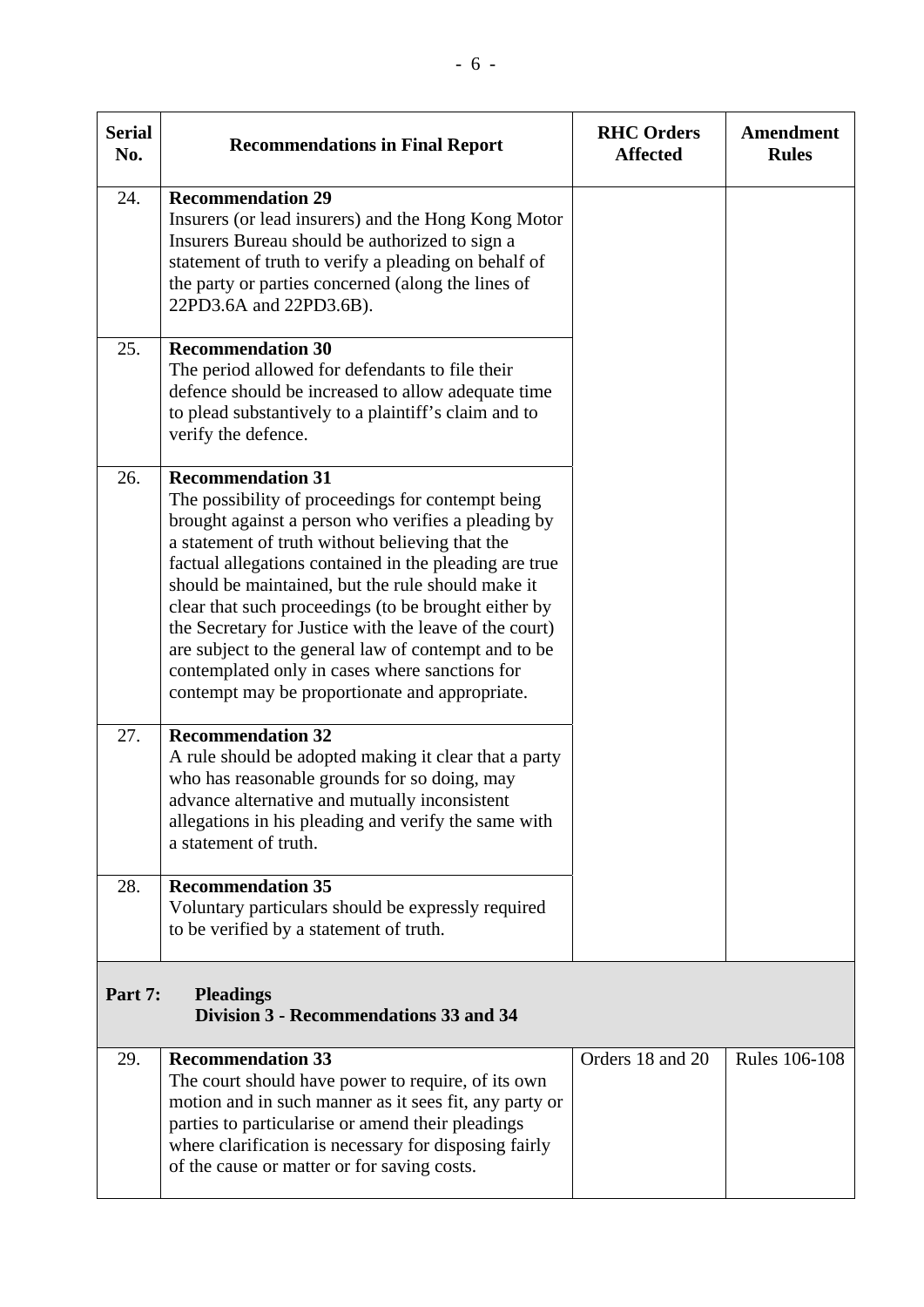| <b>Serial</b><br>No. | <b>Recommendations in Final Report</b>                                                                                                                                                                                                                                                                                                                                                                                | <b>RHC Orders</b><br><b>Affected</b>                                              | <b>Amendment</b><br><b>Rules</b> |
|----------------------|-----------------------------------------------------------------------------------------------------------------------------------------------------------------------------------------------------------------------------------------------------------------------------------------------------------------------------------------------------------------------------------------------------------------------|-----------------------------------------------------------------------------------|----------------------------------|
| 30.                  | <b>Recommendation 34</b><br>The existing rule should be amended to make it clear<br>that a court will only order delivery of further and<br>better particulars where such order is necessary for<br>disposing fairly of the matter or for saving costs.                                                                                                                                                               |                                                                                   |                                  |
| Part 8:              | <b>Sanctioned Offers and Payments</b><br>Division 1 - Recommendations 38 - 43                                                                                                                                                                                                                                                                                                                                         |                                                                                   |                                  |
| 31.                  | <b>Recommendation 38</b><br>Proposal 15 (for introducing sanctioned offers and<br>payments along the lines of CPR 36) should be<br>adopted as modified and supplemented by<br>Recommendations 39 to 43.                                                                                                                                                                                                               | Orders 1, 22, 29,<br>34, 59, 62, 75, 80,<br>82 and 92<br>New Orders 22<br>and 22A | Rules 109-122                    |
| 32.                  | <b>Recommendation 39</b><br>The defendant's position under Order 22 should in<br>substance be preserved, but with the addition of the<br>relevant ancillary provisions found in CPR 36.                                                                                                                                                                                                                               | Appendix $A -$<br>Forms No. 23, 24<br>and $51$<br>New Forms No.                   |                                  |
| 33.                  | <b>Recommendation 40</b><br>While parties should be encouraged to settle their<br>disputes by negotiation, offers made before<br>commencement of the proceedings should not<br>qualify as sanctioned offers, save to the extent that a<br>pre-action protocol which has been adopted in<br>relation to particular specialist list proceedings<br>provides otherwise in respect of such specialist list<br>proceeding. | 23, 24, 25 and<br>25A                                                             |                                  |
| 34.                  | <b>Recommendation 41</b><br>A sanctioned offer or payment should be required to<br>remain open for acceptance for 28 days after it is<br>made (such 28 day period falling before<br>commencement of the trial), unless leave is granted<br>by the court for its earlier withdrawal. Thereafter,<br>the offer could be withdrawn and if not, would<br>continue to be capable of acceptance.                            |                                                                                   |                                  |
| 35.                  | <b>Recommendation 42</b><br>The rules should make it clear that the court will<br>continue to exercise its discretion as to costs in<br>relation to any offers of settlement which do not<br>meet the requirements to qualify as sanctioned<br>offers.                                                                                                                                                                |                                                                                   |                                  |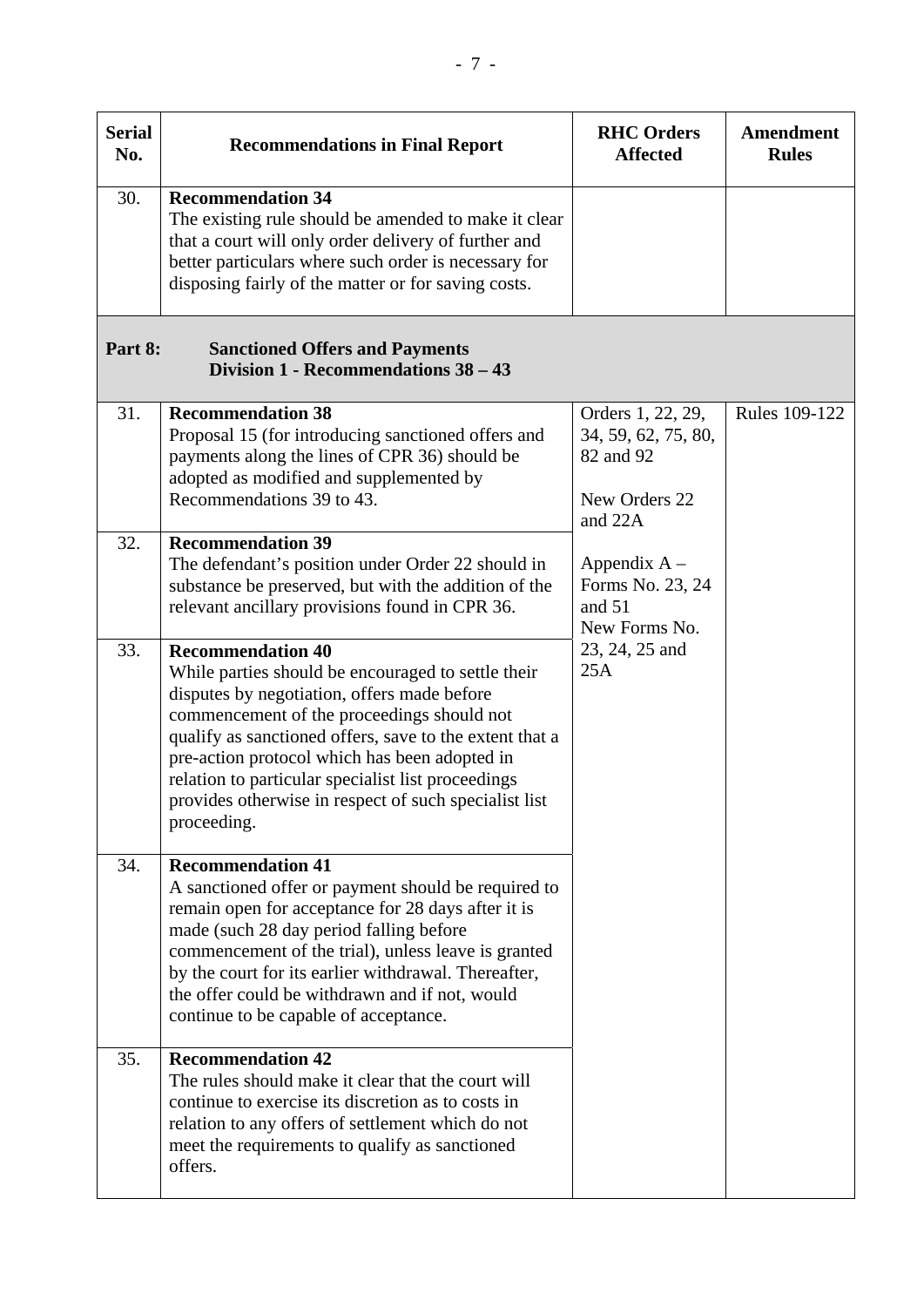| <b>Serial</b><br>No.                                                                                                       | <b>Recommendations in Final Report</b>                                                                                                                                                                                                                                                      | <b>RHC</b> Orders<br><b>Affected</b>                                                                   | Amendment<br><b>Rules</b> |
|----------------------------------------------------------------------------------------------------------------------------|---------------------------------------------------------------------------------------------------------------------------------------------------------------------------------------------------------------------------------------------------------------------------------------------|--------------------------------------------------------------------------------------------------------|---------------------------|
| 36.                                                                                                                        | <b>Recommendation 43</b><br>The rules should make it clear that a plaintiff may<br>qualify for an award of additional interest along the<br>lines of Part 36 where he makes a sanctioned offer<br>which satisfies the prescribed requirements, but not<br>otherwise.                        |                                                                                                        |                           |
| Part 8:                                                                                                                    | <b>Sanctioned Offers and Payments</b><br>Division 2 – Recommendation 132                                                                                                                                                                                                                    |                                                                                                        |                           |
| 37.                                                                                                                        | <b>Recommendation 132</b><br>The procedure for making sanctioned offers and<br>payments should be extended to pending costs<br>taxations, save in relation to legally-aided parties.                                                                                                        | New Order 62A<br>Appendix $A -$<br>New Forms No.<br>93, 93A and 93B                                    | Rules 123-124             |
| Part 9:                                                                                                                    | <b>Interim Remedies and Mareva Injunctions in Aid of</b><br><b>Proceedings outside Hong Kong</b><br><b>Recommendation 49</b>                                                                                                                                                                |                                                                                                        |                           |
| 38.                                                                                                                        | <b>Recommendation 49</b><br>The mode of commencing an application for a<br>Mareva injunction in aid of foreign proceedings or<br>arbitrations, including possible initial ex parte<br>applications, should be prescribed and provision<br>made for the procedure thereafter to be followed. | Orders 11, 29, 30<br>and 73                                                                            | Rules 125-129             |
| <b>Part 10:</b><br><b>Case management, Timetabling and Milestones</b><br>Division $1$ - Recommendations $52 - 60$ and $62$ |                                                                                                                                                                                                                                                                                             |                                                                                                        |                           |
| 39.                                                                                                                        | <b>Recommendation 52</b><br>Procedures should be introduced for establishing a<br>court-determined timetable taking into account the<br>reasonable wishes of the parties and the needs of the<br>particular case.                                                                           | Orders 14, 18, 24,<br>25, 28, 29, 33, 34,<br>37, 38, 72, 75, 78,<br>86, 102, 103, 115,<br>115A and 117 | Rules 130-172             |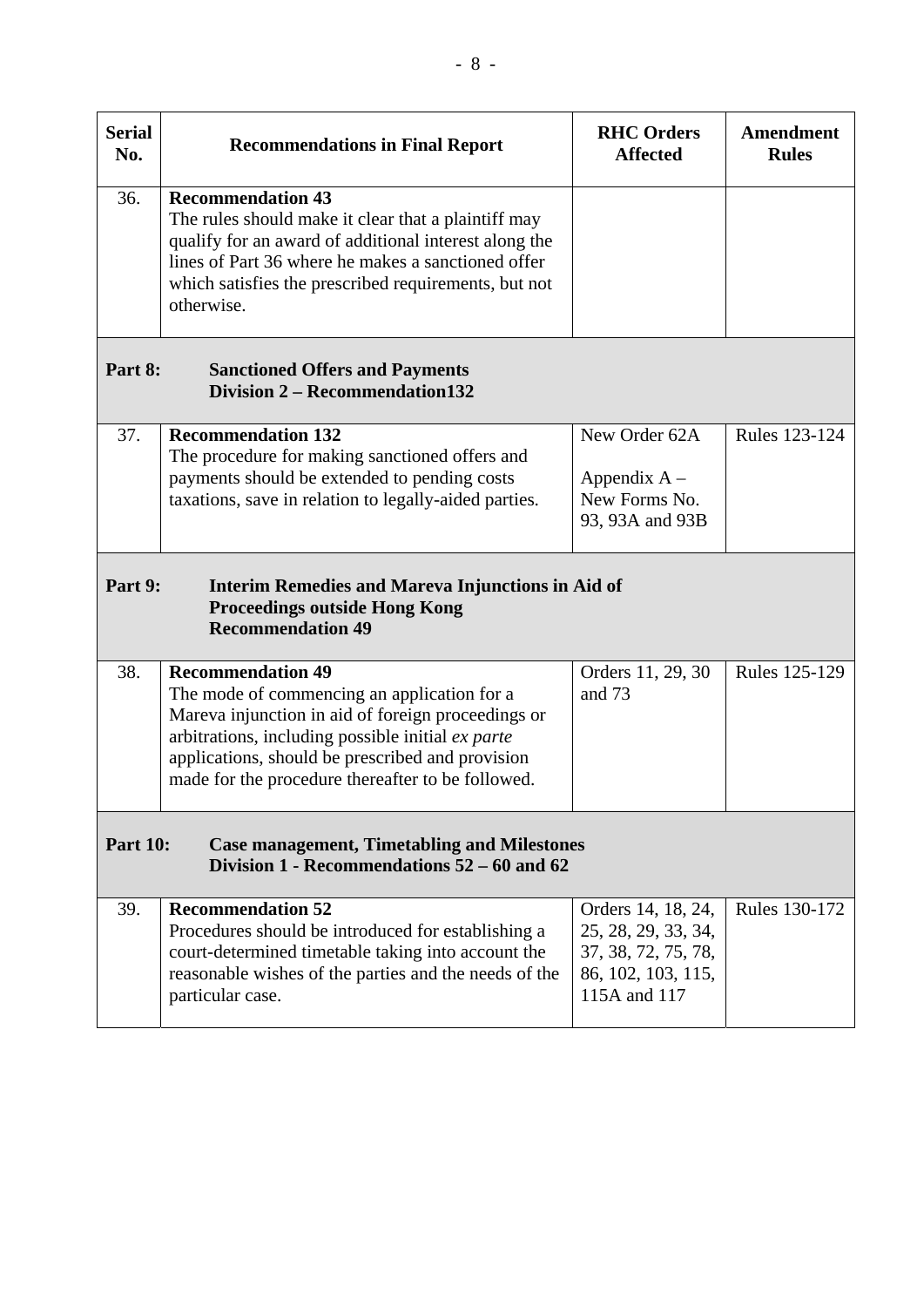| <b>Serial</b><br>No. | <b>Recommendations in Final Report</b>                                                                                                                                                                                                                                                                                                                                                                                                                                                                                                               | <b>RHC Orders</b><br><b>Affected</b> | <b>Amendment</b><br><b>Rules</b> |
|----------------------|------------------------------------------------------------------------------------------------------------------------------------------------------------------------------------------------------------------------------------------------------------------------------------------------------------------------------------------------------------------------------------------------------------------------------------------------------------------------------------------------------------------------------------------------------|--------------------------------------|----------------------------------|
| 40.                  | <b>Recommendation 53</b><br>As the first part of the summons for directions<br>procedure, the parties should be required (i) to<br>complete a questionnaire giving specified<br>information and estimates concerning the case with<br>a view to facilitating case management by the court;<br>and (ii) to propose directions and a timetable to be<br>ordered by the court, preferably put forward by<br>agreement amongst the parties, but with the court<br>affording unrepresented litigants leeway in their<br>observance of these requirements. |                                      |                                  |
| 41.                  | <b>Recommendation 54</b><br>Unless it appears to the court that a hearing of the<br>summons for directions is in any event desirable, the<br>court ought to make orders nisi giving such<br>directions and fixing such timetable for the<br>proceedings as it thinks fit in the light of the<br>questionnaire and without a hearing. However, any<br>party who objects to one or more of the directions<br>given, should be entitled to have the summons for<br>directions called on for a hearing.                                                  |                                      |                                  |
| 42.                  | <b>Recommendation 55</b><br>Where, at the summons for directions stage, the<br>court's view is that a case management conference<br>is desirable, the court should fix a timetable up to<br>the date of the case management conference, that<br>date constituting the first milestone, with further<br>milestones to be fixed when the case management<br>conference is held.                                                                                                                                                                        |                                      |                                  |
| 43.                  | <b>Recommendation 56</b><br>A date for a pre-trial review and the trial date or the<br>trial period should be fixed as milestone dates either<br>at the summons for directions or at any case<br>management conference held.                                                                                                                                                                                                                                                                                                                         |                                      |                                  |
| 44.                  | <b>Recommendation 57</b><br>Where all the parties agree to a variation of time-<br>limits for non-milestone events in the timetable, they<br>may effect such variations by recording the<br>agreement in counter-signed correspondence to be<br>filed as a matter of record with the court, provided<br>that the agreed variations do not involve or<br>necessitate changes to any milestone date.                                                                                                                                                   |                                      |                                  |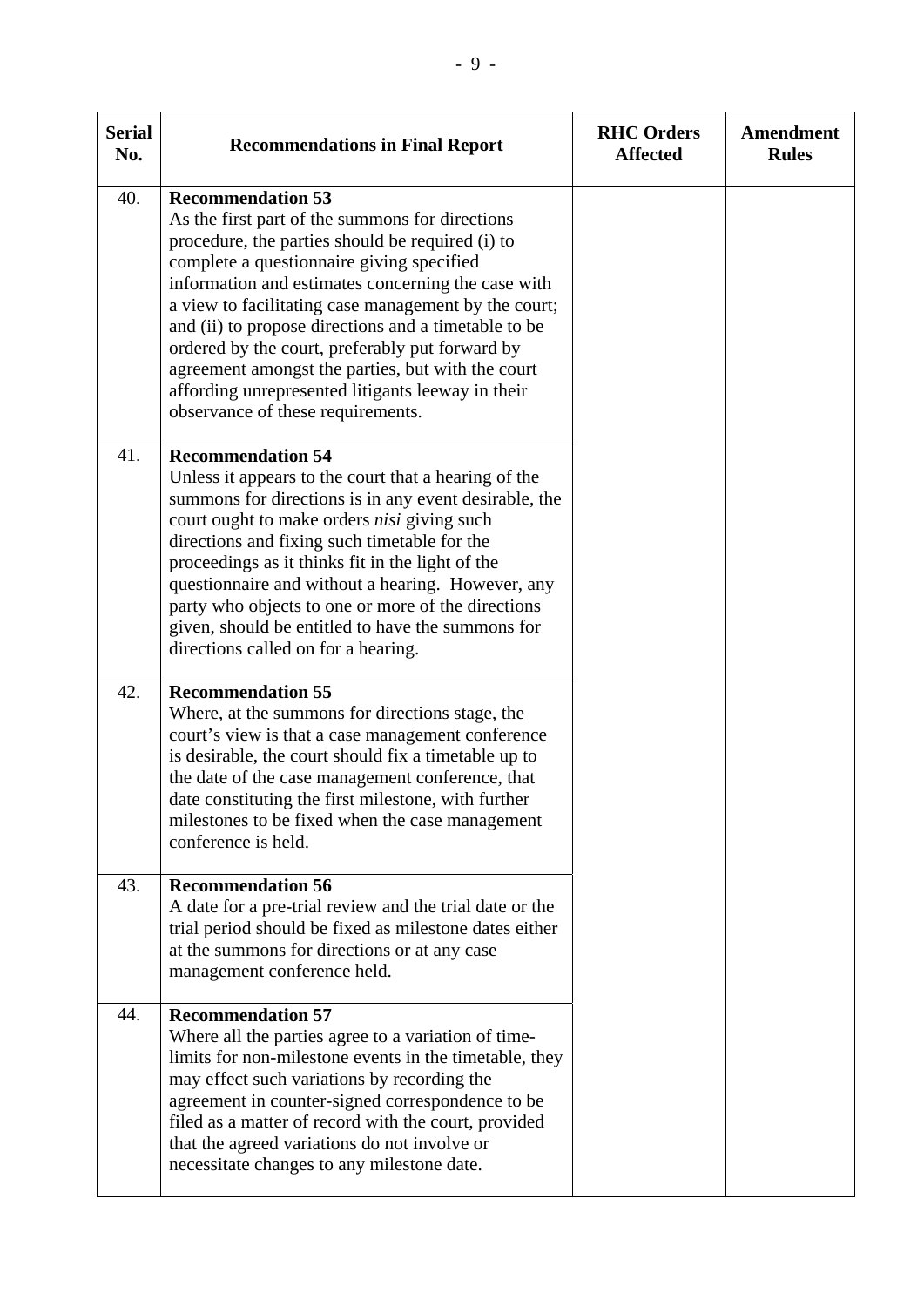| <b>Serial</b><br>No. | <b>Recommendations in Final Report</b>                                                                                                                                                                                                                                                                                                                                                                                                                                                                                                                                                                                                                                                                                                                                | <b>RHC Orders</b><br><b>Affected</b> | Amendment<br><b>Rules</b> |
|----------------------|-----------------------------------------------------------------------------------------------------------------------------------------------------------------------------------------------------------------------------------------------------------------------------------------------------------------------------------------------------------------------------------------------------------------------------------------------------------------------------------------------------------------------------------------------------------------------------------------------------------------------------------------------------------------------------------------------------------------------------------------------------------------------|--------------------------------------|---------------------------|
| 45.                  | <b>Recommendation 58</b><br>Where a party cannot secure the agreement of all the<br>other parties for a time extension relating to a non-<br>milestone event, a court should have power to grant<br>such extension only if sufficient grounds are shown<br>and provided that any extension granted does not<br>involve or necessitate changing the trial date or trial<br>period. It should be made clear in a practice<br>direction that where an extension is granted, it is<br>likely to involve an immediate "unless order"<br>specifying a suitable sanction.                                                                                                                                                                                                    |                                      |                           |
| 46.                  | <b>Recommendation 59</b><br>A court should have power, on the application of the<br>parties or of its own motion, to give further<br>directions and to vary any aspect of the timetable,<br>including its milestone dates, but it should be made<br>clear in a practice direction that a court would only<br>contemplate changing a milestone date in the most<br>exceptional circumstances.                                                                                                                                                                                                                                                                                                                                                                          |                                      |                           |
| 47.                  | <b>Recommendation 60</b><br>Where the parties fail to obtain a timetable, the court<br>should not compel them to continue with the<br>proceedings. However, where a pre-trial milestone<br>date has been set, the court should, after giving prior<br>warning, strike out the action provisionally if no one<br>appears at that milestone hearing. A plaintiff should<br>have 3 months to apply to reinstate the action for<br>good reason, failing which the action should stand<br>dismissed and the defendant should automatically be<br>entitled to his costs. Thereafter, the defendant<br>should have a further three months to reinstate any<br>counterclaim, which would also stand dismissed<br>with no order as to costs in default of such<br>application. |                                      |                           |
| 48.                  | <b>Recommendation 62</b><br>The recommendations made in this Final Report<br>regarding timetables and milestones should not<br>apply to cases in the specialist lists save to the extent<br>that the courts in charge of such lists should choose<br>to adopt them in a particular case or by issuing<br>appropriate practice directions and subject to what<br>has previously been recommended regarding the<br>retention of a Running List.                                                                                                                                                                                                                                                                                                                         |                                      |                           |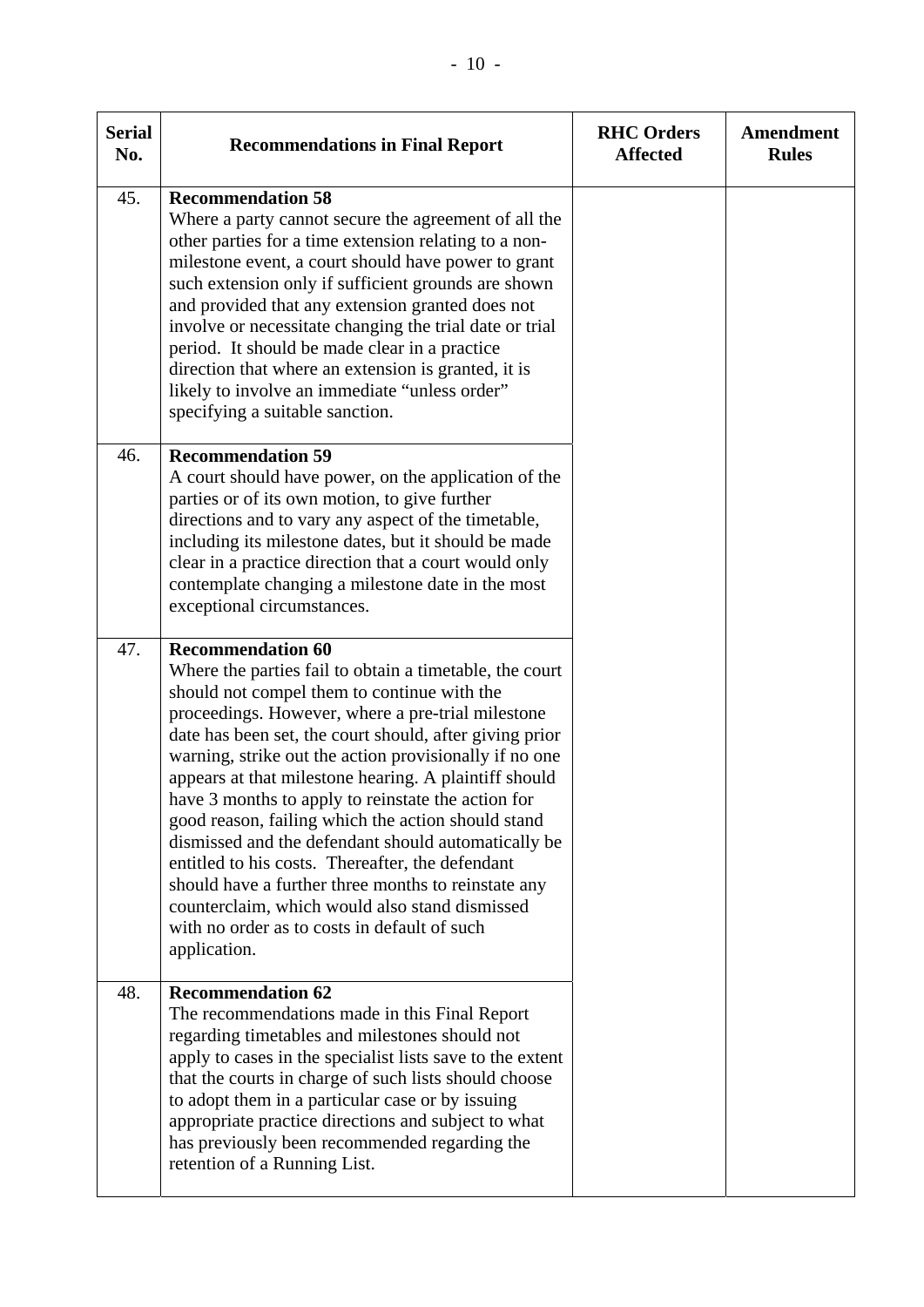| <b>Serial</b><br>No.                                                          | <b>Recommendations in Final Report</b>                                                                                                                                                                                                                                                                                                                        | <b>RHC Orders</b><br><b>Affected</b>                                     | <b>Amendment</b><br><b>Rules</b> |
|-------------------------------------------------------------------------------|---------------------------------------------------------------------------------------------------------------------------------------------------------------------------------------------------------------------------------------------------------------------------------------------------------------------------------------------------------------|--------------------------------------------------------------------------|----------------------------------|
| <b>Part 10:</b>                                                               | <b>Case management, Timetabling and Milestones</b><br><b>Division 2 - Miscellaneous</b>                                                                                                                                                                                                                                                                       |                                                                          |                                  |
|                                                                               | Not applicable                                                                                                                                                                                                                                                                                                                                                | Order 25                                                                 | <b>Rules 173-175</b>             |
| <b>Part 11:</b>                                                               | <b>Vexatious Litigants</b><br><b>Recommendation 69</b>                                                                                                                                                                                                                                                                                                        |                                                                          |                                  |
| 49.                                                                           | <b>Recommendation 69</b><br>All applications to have a person declared a<br>vexatious litigant should be made directly to the<br>single judge.                                                                                                                                                                                                                | Orders 18, 32,<br>New Order 32A<br>Appendix $A -$<br>New Form No.<br>27A | Rules 176-179                    |
| <b>Part 12:</b><br><b>Discovery</b><br>Division 1 - Recommendations 76 and 79 |                                                                                                                                                                                                                                                                                                                                                               |                                                                          |                                  |
| 50.                                                                           | <b>Recommendation 76</b><br>Such jurisdiction should be exercisable where it is<br>shown by the applicant that he and the respondent<br>are both likely to be parties to the anticipated<br>proceedings and that disclosure before the<br>proceedings have been started is necessary to<br>dispose fairly of the anticipated proceedings or to<br>save costs. | Order 24                                                                 | <b>Rules 180-181</b>             |
| 51.                                                                           | <b>Recommendation 79</b><br>The requirements to be met and procedure to be<br>followed when seeking orders referred to in the<br>Recommendation 78 should be as laid down by O 24<br>r 7A in respect of section 42(1) orders and by O 24 r<br>13, with any necessary or desirable modifications.                                                              |                                                                          |                                  |
| <b>Part 12:</b><br><b>Discovery</b><br><b>Division 2 - Recommendation 80</b>  |                                                                                                                                                                                                                                                                                                                                                               |                                                                          |                                  |
| 52.                                                                           | <b>Recommendation 80</b><br>Proposal 29 (for the case management of discovery<br>by the courts) should be adopted, but with Peruvian<br>Guano principles as the primary measure of<br>discovery, taken as the starting-point for such case<br>management.                                                                                                     | Order 24                                                                 | Rule 182                         |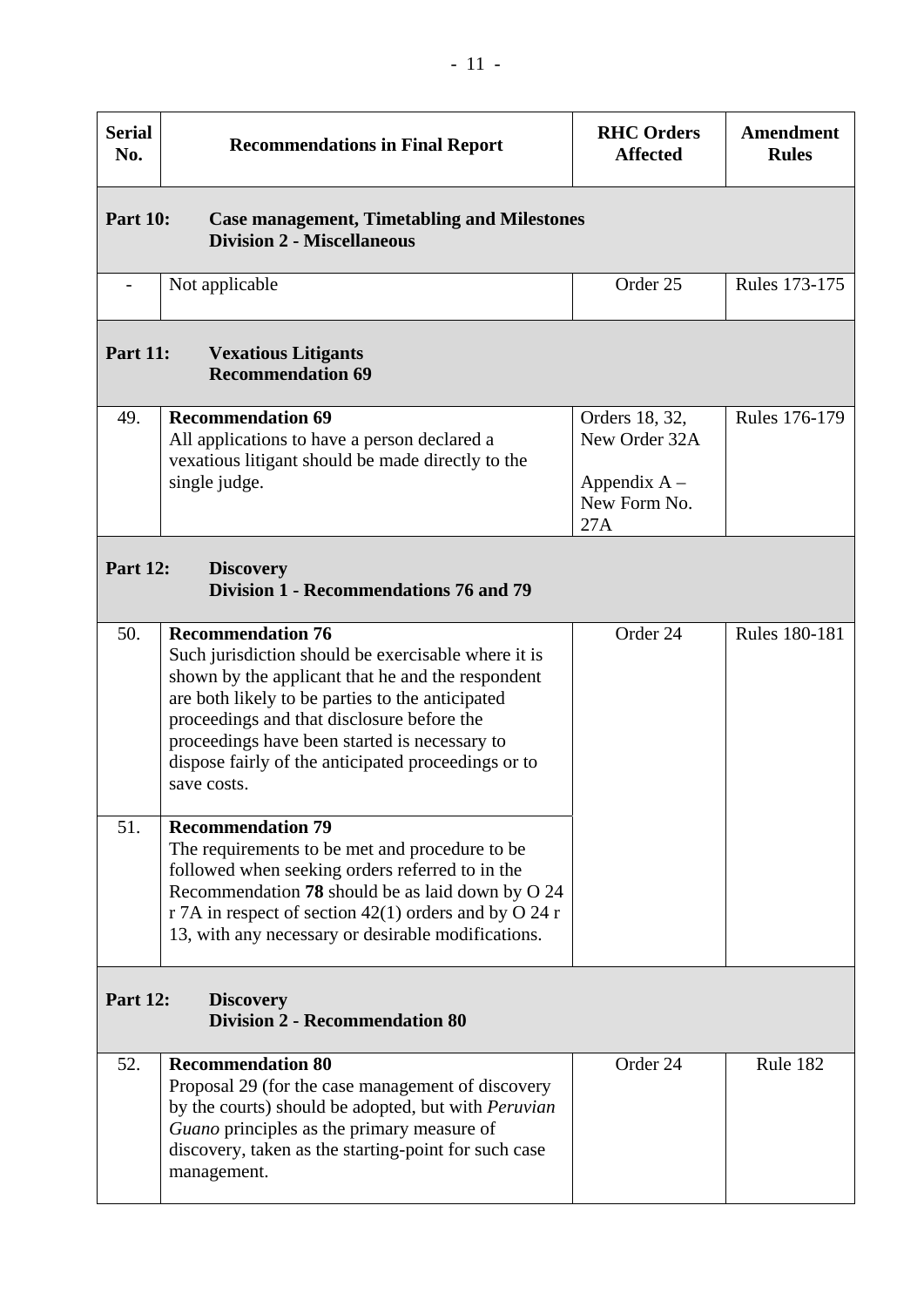| <b>Serial</b><br>No. | <b>Recommendations in Final Report</b>                                                                                                                                                                                                                                                                                                                                                                                                                                                                                                                                                  | <b>RHC Orders</b><br><b>Affected</b> | <b>Amendment</b><br><b>Rules</b> |
|----------------------|-----------------------------------------------------------------------------------------------------------------------------------------------------------------------------------------------------------------------------------------------------------------------------------------------------------------------------------------------------------------------------------------------------------------------------------------------------------------------------------------------------------------------------------------------------------------------------------------|--------------------------------------|----------------------------------|
| <b>Part 13:</b>      | <b>Interlocutory Applications</b><br>Division 1 - Recommendations 83, 85 and 86                                                                                                                                                                                                                                                                                                                                                                                                                                                                                                         |                                      |                                  |
| 53.                  | <b>Recommendation 83</b><br>When disposing of interlocutory applications after<br>the summons for directions, the court should<br>normally make orders which specify the automatic<br>consequences of non-compliance appropriate and<br>proportionate to the non-compliance in question.<br>Orders specifying such consequences may, if<br>appropriate, also be made where the interlocutory<br>application is heard before the summons for<br>directions. However, the directions given on the<br>summons for directions itself should generally not<br>specify any such consequences. | Order 32                             | Rule 183                         |
| 54.                  | <b>Recommendation 85</b><br>All interlocutory applications (other than time<br>summonses and applications for relief against the<br>implementation of sanctions imposed by self-<br>executing orders previously made) should be placed<br>before the master who may either to determine the<br>application on the papers and without a hearing or to<br>fix the summons for hearing either directly before a<br>judge in chambers or before a master.                                                                                                                                   |                                      |                                  |
| 55.                  | <b>Recommendation 86</b><br>Rules and practice directions should be issued, in<br>respect of the setting of the timetable and the filing<br>of evidence, skeleton arguments and costs<br>statements to enable the master to exercise his<br>discretion as aforesaid.                                                                                                                                                                                                                                                                                                                    |                                      |                                  |
| <b>Part 13:</b>      | <b>Interlocutory Applications</b><br>Division 2 – Jurisdiction of Registrar and Master                                                                                                                                                                                                                                                                                                                                                                                                                                                                                                  |                                      |                                  |
|                      | Not applicable                                                                                                                                                                                                                                                                                                                                                                                                                                                                                                                                                                          | Order 32                             | Rule 184                         |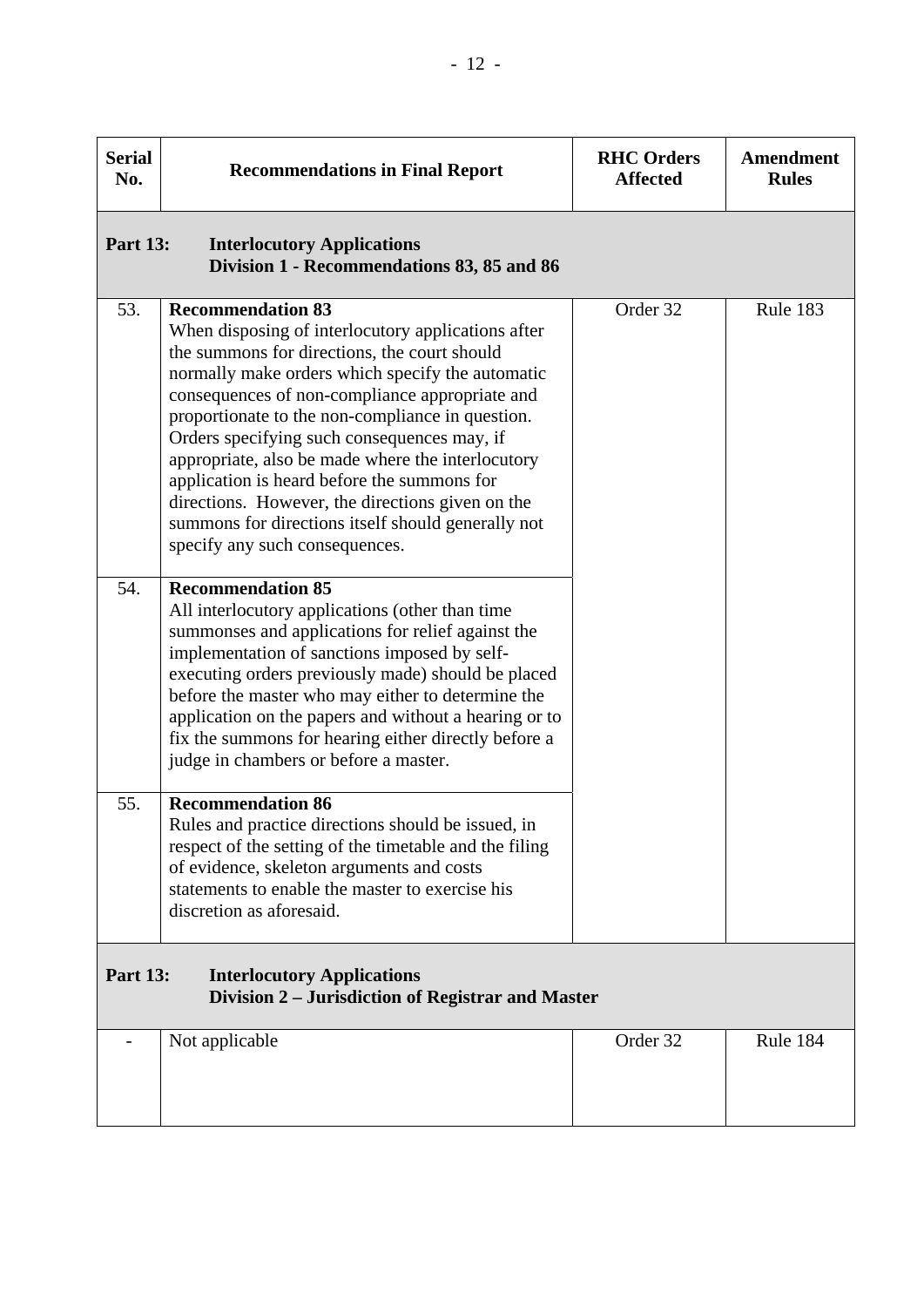| <b>Serial</b><br>No. | <b>Recommendations in Final Report</b>                                                                                                                                                                                                                                                                                                                                                                                                                                                                                                                                                                      | <b>RHC Orders</b><br><b>Affected</b> | <b>Amendment</b><br><b>Rules</b> |
|----------------------|-------------------------------------------------------------------------------------------------------------------------------------------------------------------------------------------------------------------------------------------------------------------------------------------------------------------------------------------------------------------------------------------------------------------------------------------------------------------------------------------------------------------------------------------------------------------------------------------------------------|--------------------------------------|----------------------------------|
| <b>Part 14:</b>      | <b>Interlocutory Applications and</b><br><b>Summary Assessment of Costs</b><br>(Recommendations 88, 89 and 92)                                                                                                                                                                                                                                                                                                                                                                                                                                                                                              |                                      |                                  |
| 56.                  | <b>Recommendation 88</b><br>The court should, whenever appropriate (whether as<br>a response to an unwarranted application or<br>unwarranted resistance to an application, with a<br>view to saving costs; or otherwise), make a<br>summary assessment of costs when disposing of<br>interlocutory applications.                                                                                                                                                                                                                                                                                            | Order 62                             | Rules 185-187                    |
| 57.                  | <b>Recommendation 89</b><br>Rules and practice directions along the lines<br>indicated in this section of the Final Report should<br>be adopted to regulate the making and<br>implementation of orders for the summary<br>assessments of costs.                                                                                                                                                                                                                                                                                                                                                             |                                      |                                  |
| 58.                  | <b>Recommendation 92</b><br>Judges and masters should be empowered to make<br>provisional summary assessments of costs, whereby<br>the assessed sum must promptly be paid but<br>allowing either party, at the end of the main<br>proceedings, to insist on a taxation of the relevant<br>costs with a view to adjusting the quantum of the<br>payment made, but with the party who insists on<br>such a taxation being at risk as to a special order for<br>the costs of the taxation and other possible sanctions<br>in the event that the taxation does not result in a<br>proportionate benefit to him. |                                      |                                  |
| <b>Part 15:</b>      | <b>Wasted Costs</b><br><b>Recommendations 94 - 97</b>                                                                                                                                                                                                                                                                                                                                                                                                                                                                                                                                                       |                                      |                                  |
| 59.                  | <b>Recommendation 94</b><br>Rules along the lines of paragraphs 53.4 to 53.6 of<br>the CPR Practice Direction on Costs, modified to<br>exclude reference to liability based on negligence,<br>should be issued providing guidance for the exercise<br>of the court's discretion and discouraging<br>disproportionate satellite litigation in relation to<br>wasted costs orders.                                                                                                                                                                                                                            | Order <sub>62</sub>                  | <b>Rules 188-190</b>             |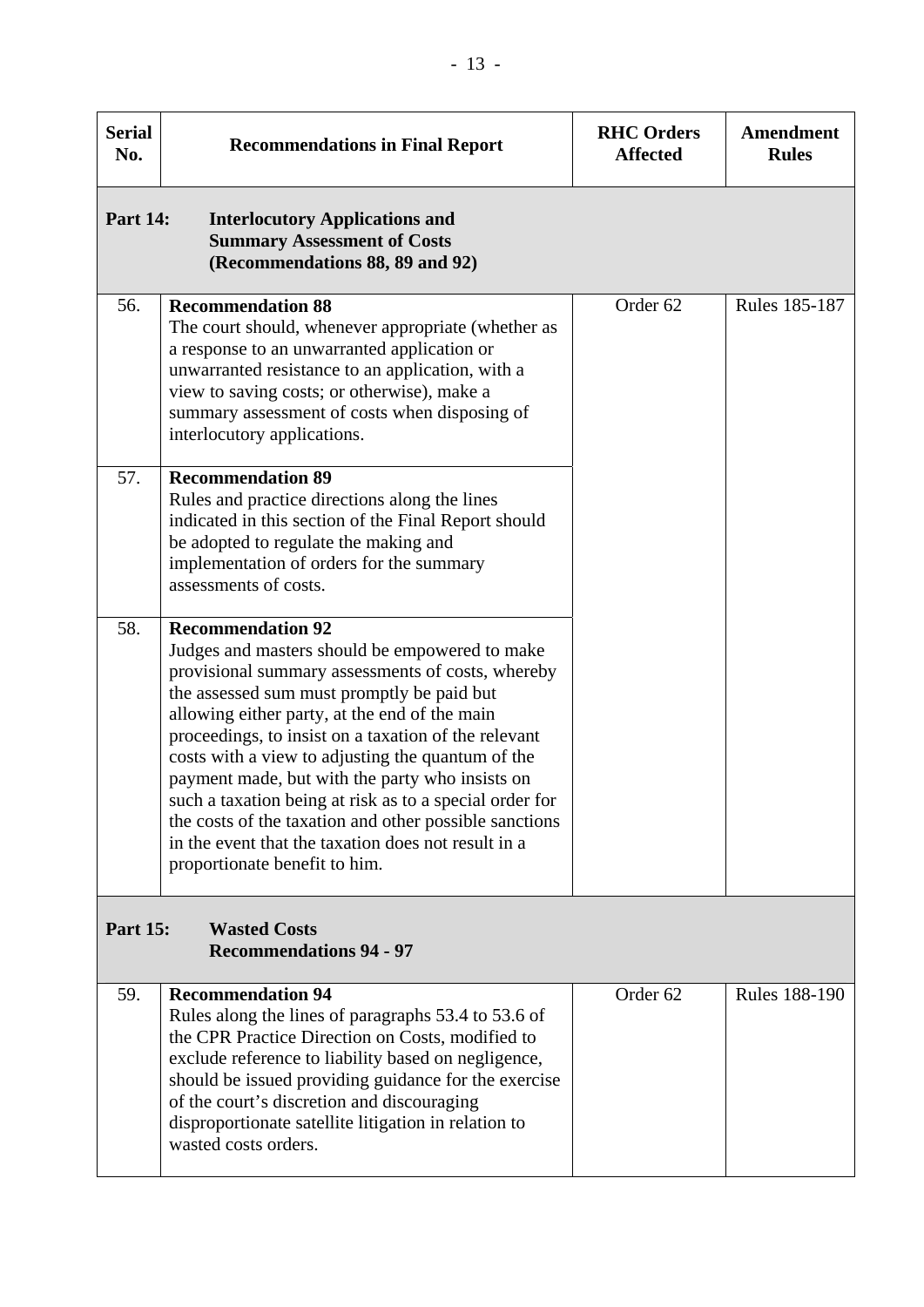| <b>Serial</b><br>No. | <b>Recommendations in Final Report</b>                                                                                                                                                                                                                                                                                                                                                                                                                                                                                                                                                                                           | <b>RHC Orders</b><br><b>Affected</b> | <b>Amendment</b><br><b>Rules</b> |
|----------------------|----------------------------------------------------------------------------------------------------------------------------------------------------------------------------------------------------------------------------------------------------------------------------------------------------------------------------------------------------------------------------------------------------------------------------------------------------------------------------------------------------------------------------------------------------------------------------------------------------------------------------------|--------------------------------------|----------------------------------|
| 60.                  | <b>Recommendation 95</b><br>Applications for wasted costs orders should<br>generally not be made or entertained until the<br>conclusion of the relevant proceedings.                                                                                                                                                                                                                                                                                                                                                                                                                                                             |                                      |                                  |
| 61.<br>62.           | <b>Recommendation 96</b><br>Rules should be issued making it clear (i) that it is<br>improper to threaten wasted costs proceedings with<br>a view to pressurising or intimidating the other party<br>or his lawyers; and (ii) that any party who wishes to<br>put the other side's lawyers on notice of a potential<br>claim for wasted costs against them should not do so<br>unless he is able, when doing so, to particularise the<br>misconduct of such lawyers which is alleged to be<br>causing him to incur wasted costs and to identify<br>evidence or other materials relied on in support.<br><b>Recommendation 97</b> |                                      |                                  |
|                      | Barristers should be made subject to liability for<br>wasted costs under O 62 r 8.                                                                                                                                                                                                                                                                                                                                                                                                                                                                                                                                               |                                      |                                  |
| <b>Part 16:</b>      | <b>Witness Statements and Evidence</b><br><b>Recommendation 100</b>                                                                                                                                                                                                                                                                                                                                                                                                                                                                                                                                                              |                                      |                                  |
| 63.                  | <b>Recommendation 100</b><br>Proposal 37 (for introducing greater flexibility in<br>permitting a witness to amplify or supplement his<br>witness statement) should be adopted, replacing O 38<br>r $2A(7)(b)$ by a rule along the lines of CPR 32.5(3)<br>and $(4)$ .                                                                                                                                                                                                                                                                                                                                                            | Order 38                             | Rule 191                         |
| <b>Part 17:</b>      | <b>Expert Evidence</b><br>Recommendations 102, 103 and 107                                                                                                                                                                                                                                                                                                                                                                                                                                                                                                                                                                       |                                      |                                  |
|                      |                                                                                                                                                                                                                                                                                                                                                                                                                                                                                                                                                                                                                                  | Order 38                             | <b>Rules 192-198</b>             |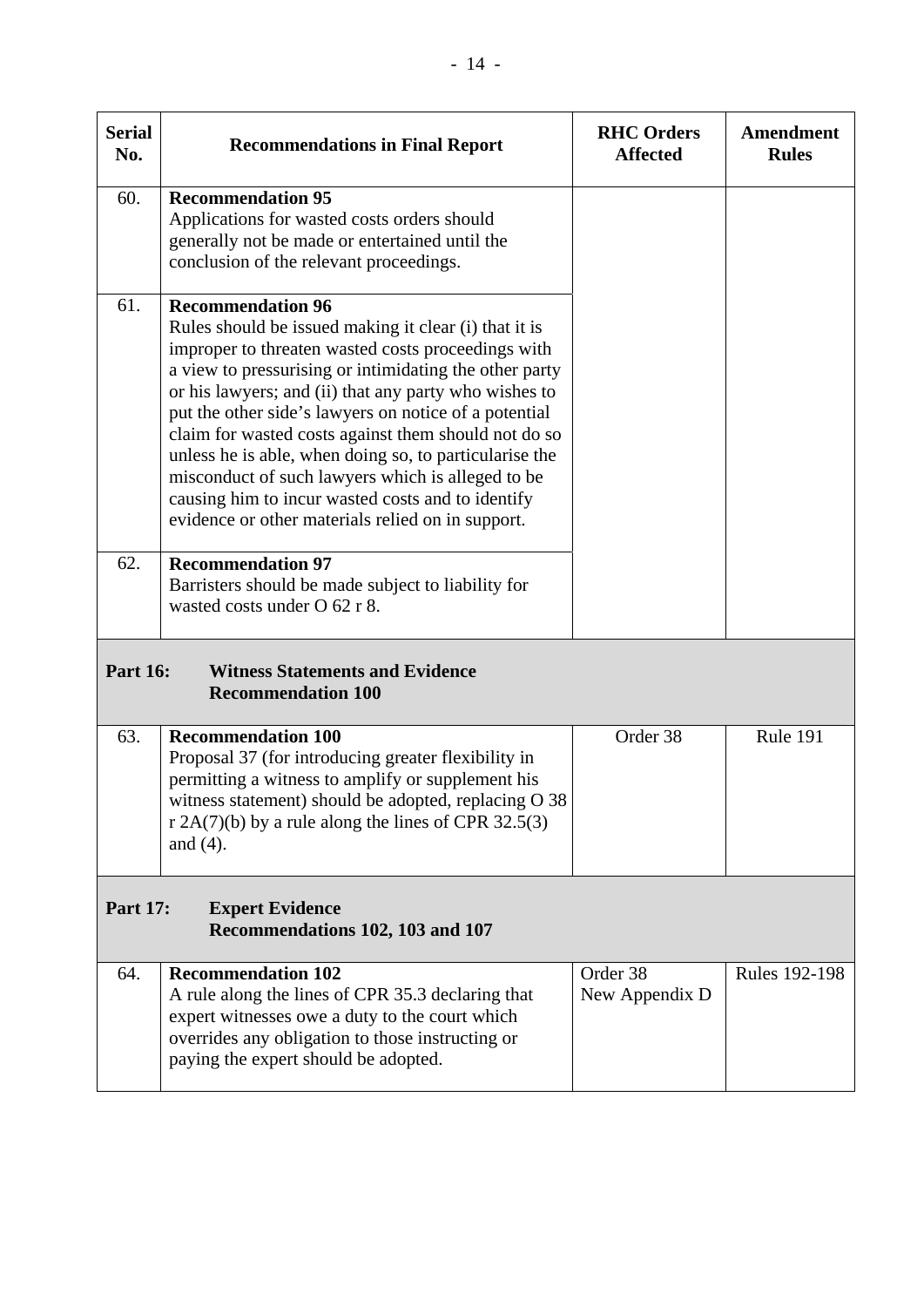| <b>Serial</b><br>No. | <b>Recommendations in Final Report</b>                                                                                                                                                                                                                                                                                                                                                                                                                                                                                                                                                        | <b>RHC Orders</b><br><b>Affected</b> | Amendment<br><b>Rules</b> |
|----------------------|-----------------------------------------------------------------------------------------------------------------------------------------------------------------------------------------------------------------------------------------------------------------------------------------------------------------------------------------------------------------------------------------------------------------------------------------------------------------------------------------------------------------------------------------------------------------------------------------------|--------------------------------------|---------------------------|
| 65.                  | <b>Recommendation 103</b><br>A rule along the lines of CPR 35.10(2) combined<br>with Part 36 of the NSW rules should be adopted,<br>making it a requirement for the reception of an<br>expert report or an expert's oral testimony that (a)<br>the expert declares in writing (i) that he has read the<br>court-approved Code of Conduct for Experts and<br>agrees to be bound by it, (ii) that he understands his<br>duty to the court, and (iii) that he has complied and<br>will continue to comply with that duty; and (b) that<br>his expert report be verified by a statement of truth. |                                      |                           |
| 66.                  | <b>Recommendation 107</b><br>The court should be given power to order the parties<br>to appoint a single joint expert upon application by<br>at least one of the parties, subject to the court being<br>satisfied, having taken into account certain specified<br>matters, that the other party's refusal to agree to a<br>SJE is unreasonable in the circumstances.                                                                                                                                                                                                                          |                                      |                           |
| <b>Part 18:</b>      | <b>Case Management Trials</b><br><b>Recommendation 108</b>                                                                                                                                                                                                                                                                                                                                                                                                                                                                                                                                    |                                      |                           |
| 67.                  | <b>Recommendation 108</b><br>A rule along the lines of O 34 r 5A of the Western<br>Australian Rules of the Supreme Court should be<br>adopted, setting out the court's powers of case<br>management in relation to trials, together with a<br>practice direction providing that such powers should<br>primarily be exercised at the pre-trial review.                                                                                                                                                                                                                                         | Order 35                             | Rule 199                  |
| <b>Part 19:</b>      | <b>Leave to Appeal</b><br><b>Division 1 - Recommendation 109</b>                                                                                                                                                                                                                                                                                                                                                                                                                                                                                                                              |                                      |                           |
| 68.                  | <b>Recommendation 109</b><br>An appeal should lie as of right from the master to<br>the judge (whether from a decision on the papers or<br>after a contested hearing) but with the introduction<br>of fresh evidence for the purposes of the appeal<br>precluded save in exceptional circumstances.                                                                                                                                                                                                                                                                                           | Order 58                             | Rule 200                  |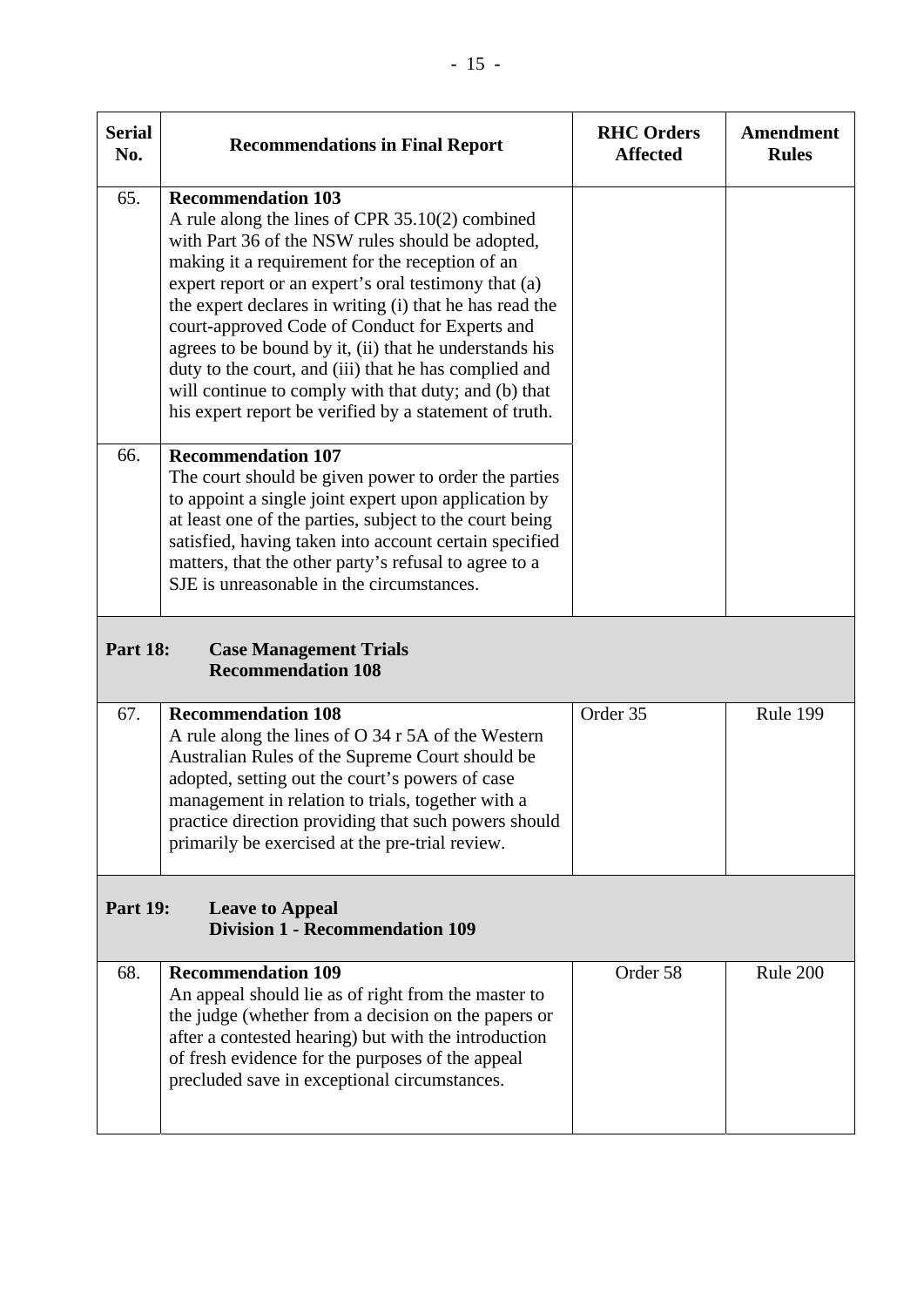| <b>Serial</b><br>No.                                                   | <b>Recommendations in Final Report</b>                                                                                                                                                                                                                                                                                                                                                                                                                                                                                                                                                                                                                  | <b>RHC Orders</b><br><b>Affected</b> | <b>Amendment</b><br><b>Rules</b> |
|------------------------------------------------------------------------|---------------------------------------------------------------------------------------------------------------------------------------------------------------------------------------------------------------------------------------------------------------------------------------------------------------------------------------------------------------------------------------------------------------------------------------------------------------------------------------------------------------------------------------------------------------------------------------------------------------------------------------------------------|--------------------------------------|----------------------------------|
| <b>Part 19:</b>                                                        | <b>Leave to Appeal</b><br>Division 2 - Recommendations 110 and 112                                                                                                                                                                                                                                                                                                                                                                                                                                                                                                                                                                                      |                                      |                                  |
| 69.                                                                    | <b>Recommendation 110</b><br>Interlocutory appeals from the CFI judge to the<br>Court of Appeal should be subject to a condition of<br>leave to appeal save in relation to (i) defined classes<br>of interlocutory decisions which are decisive of<br>substantive rights; and (ii) certain other defined<br>categories of decisions, including those concerning<br>committal, habeas corpus and judicial review.                                                                                                                                                                                                                                        | Order 59                             | <b>Rules 201-203</b>             |
| 70.                                                                    | <b>Recommendation 112</b><br>A procedure designed to avoid separate oral<br>hearings of applications for leave to appeal should<br>be adopted, generally requiring any application<br>before the CFI judge to be made at the original<br>hearing and, if refused, for any further application<br>for leave to be made in writing and usually dealt<br>with by the Court of Appeal comprising two Justices<br>of Appeal, on the papers and without an oral<br>hearing. Where considered necessary, the Court of<br>Appeal should be able to direct that there be an oral<br>hearing before the original two judges or before a<br>panel of three judges. |                                      |                                  |
| <b>Part 20:</b>                                                        | <b>Appeals</b><br><b>Division 1 - Recommendation 120</b>                                                                                                                                                                                                                                                                                                                                                                                                                                                                                                                                                                                                |                                      |                                  |
| 71.                                                                    | <b>Recommendation 120</b><br>Applications which are interlocutory to pending<br>appeals should be dealt with on paper by two<br>Justices of Appeal, who should have power to make<br>any orders necessary without a hearing, giving brief<br>reasons for their decision; or, alternatively, to direct<br>that there be a hearing before themselves or before a<br>panel of three judges.                                                                                                                                                                                                                                                                | Order 59                             | Rule 204                         |
| <b>Part 20:</b><br><b>Appeals</b><br><b>Division 2 - Miscellaneous</b> |                                                                                                                                                                                                                                                                                                                                                                                                                                                                                                                                                                                                                                                         |                                      |                                  |
|                                                                        | Not applicable.                                                                                                                                                                                                                                                                                                                                                                                                                                                                                                                                                                                                                                         | Orders 58, 59,<br>60A and 61         | <b>Rules 205-217</b>             |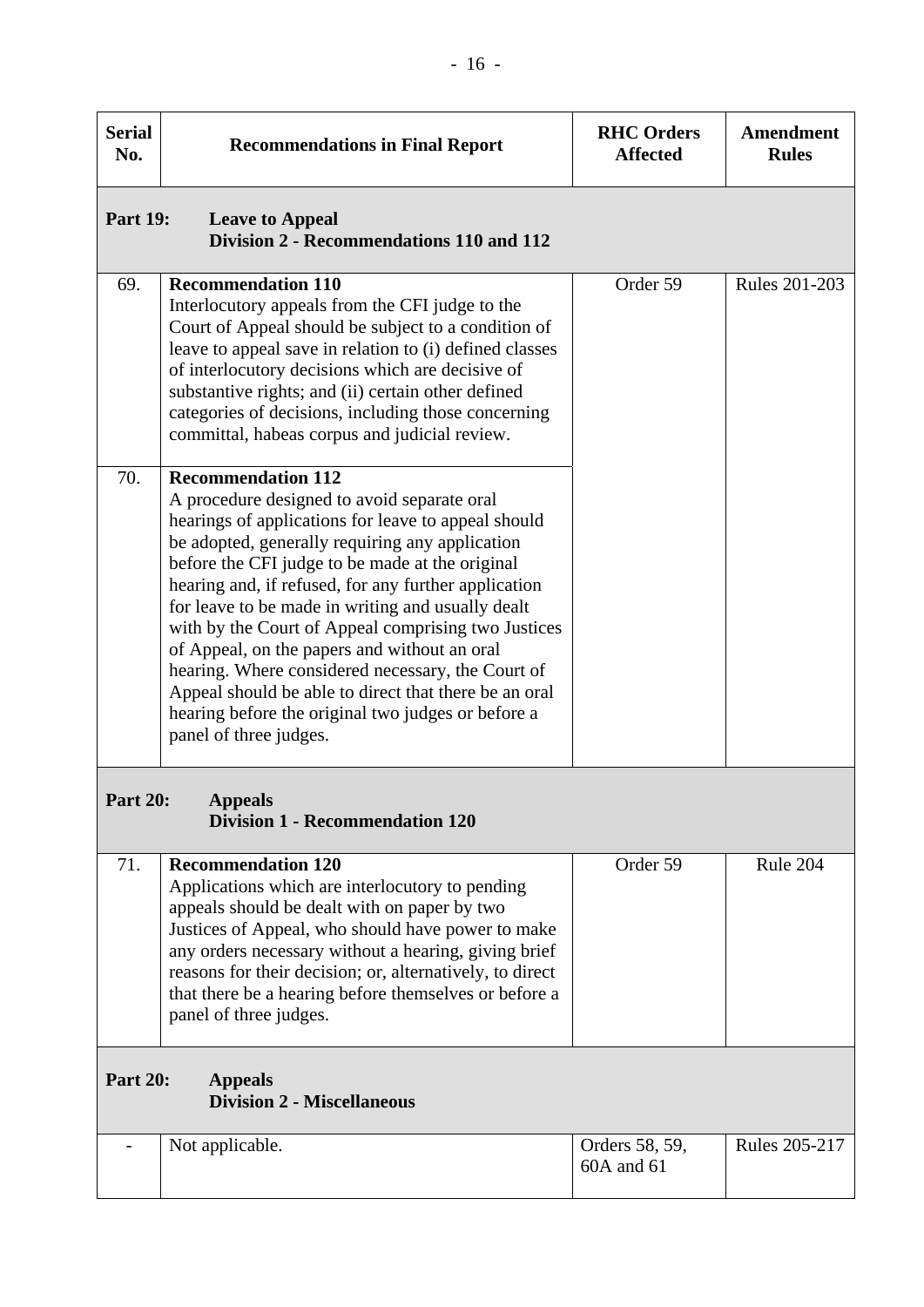| <b>Serial</b><br>No. | <b>Recommendations in Final Report</b>                                                                                                                                                                                                                                                                                                                                                                                                                                                                                                                                                                                                                                                                                  | <b>RHC</b> Orders<br><b>Affected</b>            | Amendment<br><b>Rules</b> |
|----------------------|-------------------------------------------------------------------------------------------------------------------------------------------------------------------------------------------------------------------------------------------------------------------------------------------------------------------------------------------------------------------------------------------------------------------------------------------------------------------------------------------------------------------------------------------------------------------------------------------------------------------------------------------------------------------------------------------------------------------------|-------------------------------------------------|---------------------------|
| <b>Part 21:</b>      | <b>General Approach to Inter-party Costs</b><br><b>Recommendation 122</b>                                                                                                                                                                                                                                                                                                                                                                                                                                                                                                                                                                                                                                               |                                                 |                           |
| 72.                  | <b>Recommendation 122</b><br>The principle that the costs should normally "follow"<br>the event" should continue to apply to the costs of<br>the action as a whole. However, in relation to<br>interlocutory applications, that principle should be<br>an option (which would often in practice be<br>adopted) but should not be the prescribed "usual<br>order". Costs orders aimed at deterring unreasonable<br>interlocutory conduct after commencement of the<br>proceedings should be given at least equal<br>prominence in practice, with the court being directed<br>to have regard to the underlying objectives<br>mentioned in relation to Proposal 1. These powers<br>should not apply to pre-action conduct. | Order 62                                        | <b>Rules 218-220</b>      |
| <b>Part 22:</b>      | <b>Taxing the Other Side's Costs</b><br><b>Division 1 - Recommendation 131</b>                                                                                                                                                                                                                                                                                                                                                                                                                                                                                                                                                                                                                                          |                                                 |                           |
| 73.                  | <b>Recommendation 131</b><br>Proposal 57 (for the abolition of a special rule<br>governing taxation of counsel's fees) should be<br>adopted.                                                                                                                                                                                                                                                                                                                                                                                                                                                                                                                                                                            | <b>First Schedule to</b><br>Order <sub>62</sub> | Rule 221                  |
| <b>Part 22:</b>      | <b>Taxing the Other Side's Costs</b><br><b>Division 2 - Recommendation 134</b>                                                                                                                                                                                                                                                                                                                                                                                                                                                                                                                                                                                                                                          |                                                 |                           |
| 74.                  | <b>Recommendation 134</b><br>The court should have a general discretion to<br>conduct provisional taxations on the papers, with<br>any party dissatisfied with the award being entitled<br>to require an oral taxation hearing, but subject to<br>possible costs sanctions if he fails to do materially<br>better at the hearing.                                                                                                                                                                                                                                                                                                                                                                                       | Order 62                                        | <b>Rules 222-226</b>      |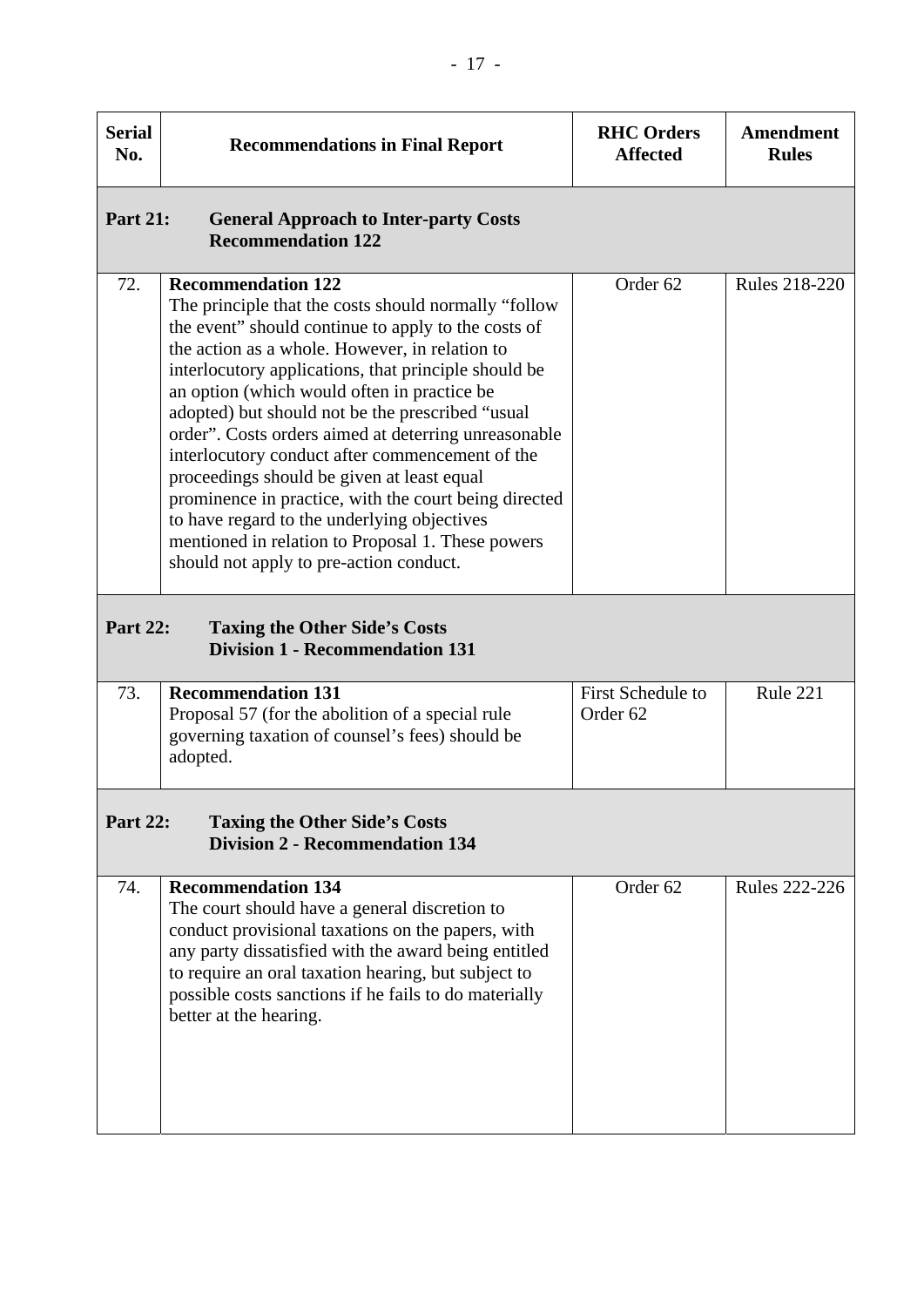| <b>Serial</b><br>No. | <b>Recommendations in Final Report</b>                                                                                                                                                                                                                                                                                                                        | <b>RHC Orders</b><br><b>Affected</b>                                       | Amendment<br><b>Rules</b> |
|----------------------|---------------------------------------------------------------------------------------------------------------------------------------------------------------------------------------------------------------------------------------------------------------------------------------------------------------------------------------------------------------|----------------------------------------------------------------------------|---------------------------|
| <b>Part 22:</b>      | <b>Taxing the Other Side's Costs</b><br>Division 3 - Recommendations 135 and 136                                                                                                                                                                                                                                                                              |                                                                            |                           |
| 75.                  | <b>Recommendation 135</b><br>Rules or practice directions, backed by flexible costs<br>sanctions, should be introduced requiring the parties<br>to a taxation to file documents in prescribed form,<br>with bills of costs supported by and cross-referenced<br>to taxation bundles and objections to items in such<br>bills taken on clearly stated grounds. | Order <sub>62</sub>                                                        | <b>Rules 227-232</b>      |
| 76.                  | <b>Recommendation 136</b><br>Rules conferring a broad discretion on the court in<br>respect of the costs of a taxation and giving<br>guidance as to the exercise of such discretion should<br>be introduced along the lines of CPR 44.14 and CPR<br>47.18, suitably modified to fit local circumstances.                                                      |                                                                            |                           |
| <b>Part 22:</b>      | <b>Taxing the Other Side's Costs</b><br><b>Division 4 - Miscellaneous</b>                                                                                                                                                                                                                                                                                     |                                                                            |                           |
|                      | Not applicable.                                                                                                                                                                                                                                                                                                                                               | Order 62                                                                   | Rules 233-247             |
| <b>Part 23:</b>      | <b>Judicial Review</b><br><b>Recommendations 144 - 148</b>                                                                                                                                                                                                                                                                                                    |                                                                            |                           |
| 77.                  | <b>Recommendation 144</b><br>Rules along the lines of CPR 54.1 to 54.3, suitably<br>adapted, retaining the present terminology, should<br>be adopted for defining the scope of judicial review<br>proceedings in Hong Kong.                                                                                                                                   | Order 53<br>Appendix $A -$<br>Form No. 86A<br>New Forms No.<br>85B and 85C | <b>Rules 248-259</b>      |
| 78.                  | <b>Recommendation 145</b><br>Provision should be made to enable persons wishing<br>to be heard at the substantive hearing, subject to the<br>court's discretion, to be heard in support of, as well<br>as in opposition to, an application for judicial<br>review.                                                                                            |                                                                            |                           |